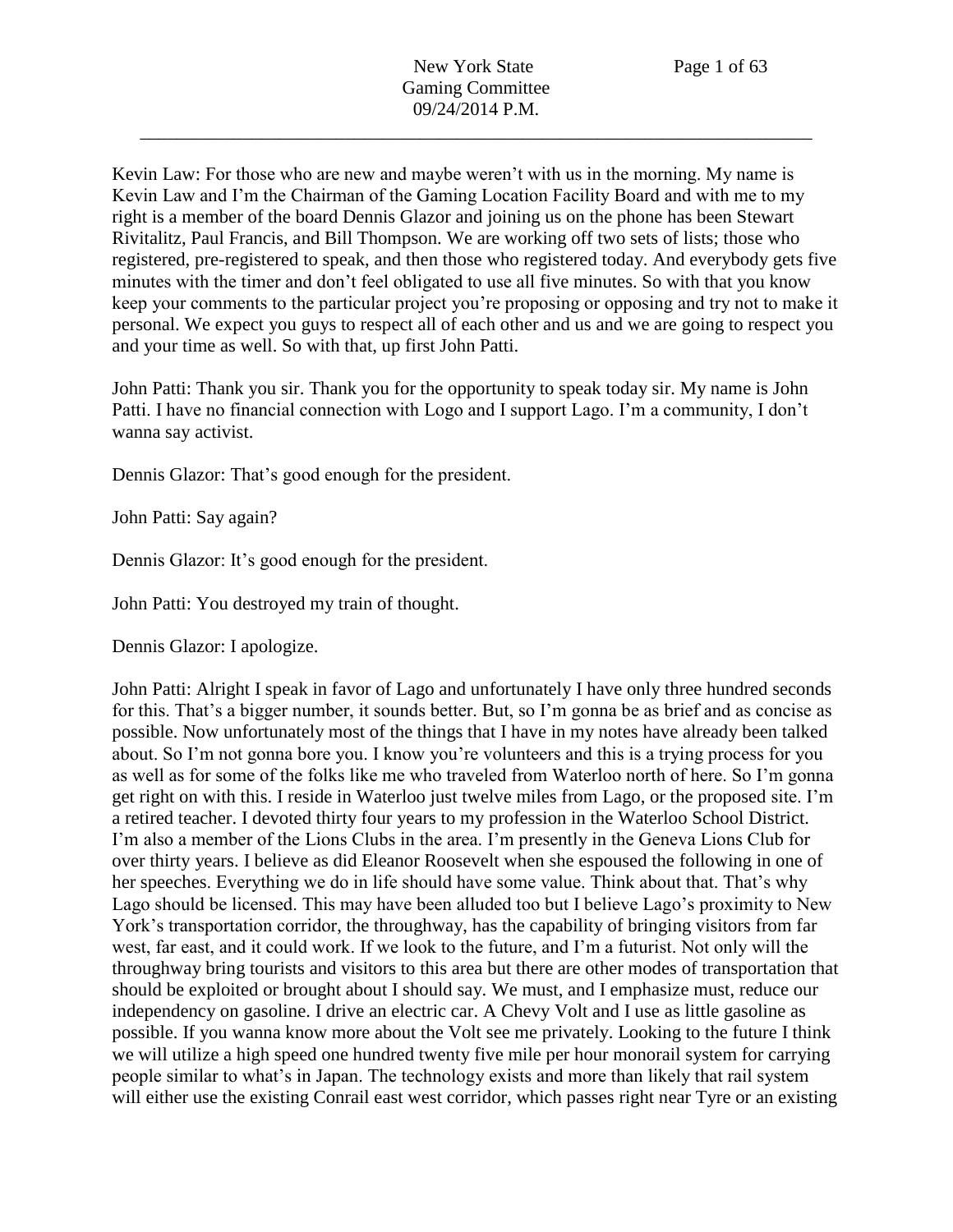elevated east west monorail system of the throughway. Either way a rail passenger station should probably be situated near Tyre. Now your choice for Lago as a resort in our area will change our community economically. I can't stress that enough. You know this. There are all kinds of amenities besides a casino that are going to be put there if this thing is licensed. Restaurants, a spa, a facility for Las Vegas type shows, a concierge service so that people can be directed to area tourist attractions, and especially I was told that a facilitator for the treatment of gambling addiction in cooperation with the Seneca County Health Department will be funded by Lago. There's going to be a counselor paid for by Lago who will work with the Seneca County Health Department to help stem problem gambling. Excuse me, it's not difficult to understand the economic prosperity that the facility will bring to our county. I'm told that it is projected that two hundred ninety three million dollars and you know this…

Kevin Law: Sorry Mr. Patti your time's up.

John Patti: Already?

Kevin Law: It is. Three hundred seconds. It goes quick.

John Patti: Well it will probably help our county and as Eleanor Roosevelt said everything in our life should have some value gentlemen, and I trust it will.

Kevin Law: Than you.

Dennis Glazor: What did you teach Mr. Patti?

John Patti: I taught Tech Ed. and Science.

Dennis Glazor: Thank you.

John Patti: And I miss the kids but I don't miss the administration.

Dennis Glazor: It's probably mutual.

Kevin Law: Will Steven Speno.

John Patti: I have a news, the executive summary. And I have enough for everybody.

Kevin Law: That's fine give it to staff please.

Dennis Glazor: Thank you.

Kevin Law: Steven Speno.

John Patti: Thank you.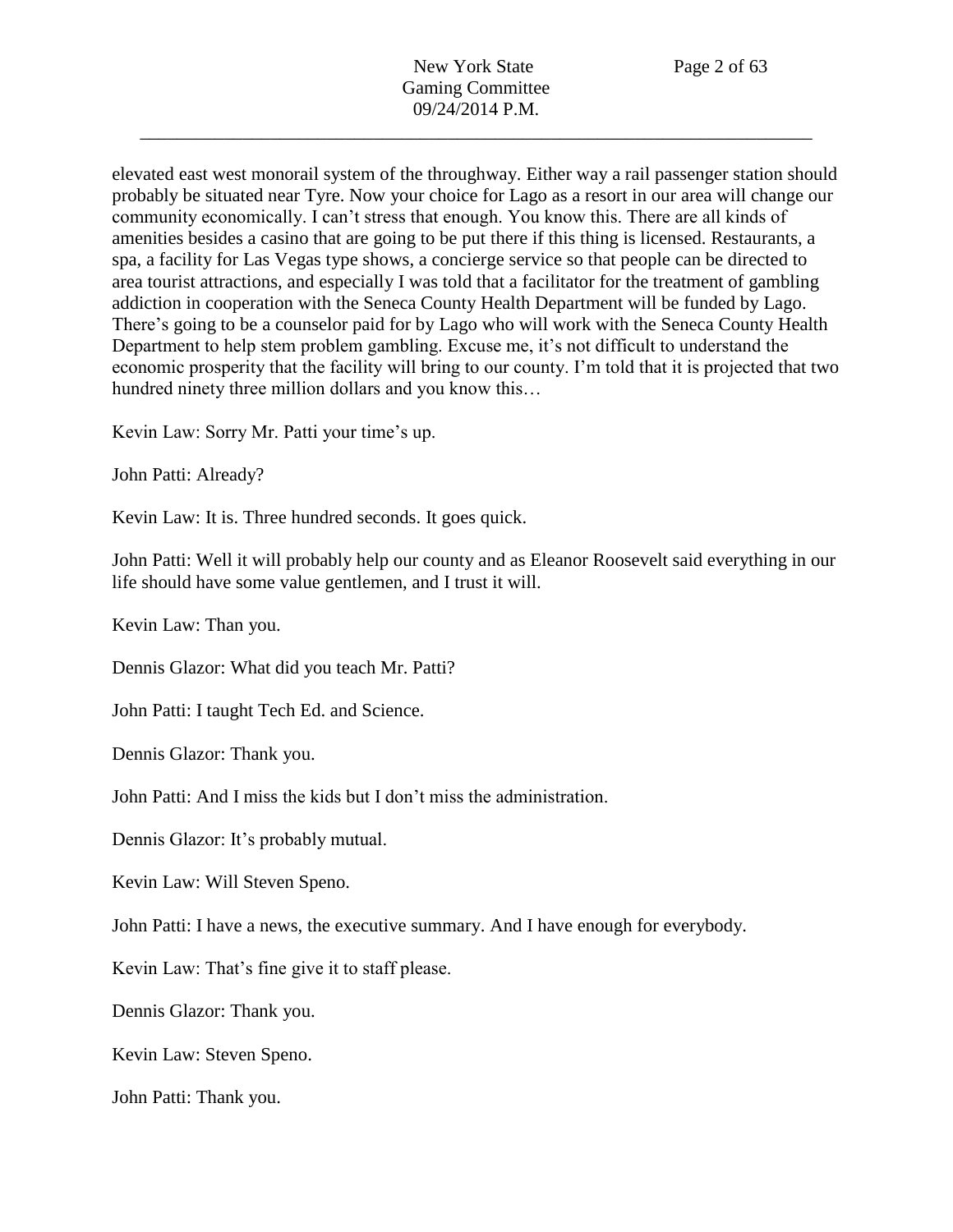Kevin Law: Thank you.

John Patti: Steven Speno, he's one of my students. Hi Steve.

Steve Speno: I was one of John's students and you're correct it's not mutual. But John's a great guy. Good afternoon gentlemen my name is Steve Speno. I'm from Waterloo, New York. I've been a community supporter of business as well as youth for a number of years. I'm a former Board of Education member. Corporate and private business for thirty plus years and I own my own small financial business now that serves small and medium companies in our area and also training with financial software. I'm a graduate of Rochester Institute of Technology and like many graduates I came back to the area to work there after graduation. That's not the case today. Since that time when I came back Sylvania and the Southern Army Depot have closed. Gould's Pumps has streamlined and downsized. Eisenhower College has gone and the chiropractic college isn't as big. Estimated probably five thousand jobs we lost in our area in twenty five years. Many of the businesses I deal with now are struggling. They're struggling for a couple of reasons. The population is getting smaller from retirees and the young people unlike myself have not come back to the area to work there. They're finding opportunities in other places. We need business in our area. We need an economic stimulus. We need growth in our region. If we want our area to be economically stable in the future we need to do these things and I support the Lago Casino Resort. Currently we are one of the smallest and lowest per capita areas in the state. My research said fifty two out of sixty two regions. We want that to be built up. The naysayers of the casino like to preserve their own personal interest I believe and they think that they're preserving the area. I think in twenty years however as we've seen the population decrease in the last twenty five years, unless we get business it will continue to decrease over the next twenty years. The school districts are our biggest employers. Right now they're on discremity for financial aid and which is diminishing and they're gonna face consolidation. I know that because I've been part of it when I was on the school board. I stand behind the resort casino proposal as a reality in our Seneca County area. I believe that the casino project will assist in bringing our tourism, more tourism, and business tourism to our area as well as people who decide to establish businesses there. Conservatively, there are fifteen hundred construction jobs and fifteen hundred permanent jobs that the Wilmorite is proposing. And always the naysayers and the negative people by five or six times. I wanted to see a positive economic growth stimulus in our area that cares for the people. Working at Bausch and Lomb for twenty years, I know for a fact that the Wilmots do very positive things and have great accomplishments in their area. And I commend Tom Wilmot and his family for that. This casino will definitely be prosperous to our area. They're many benefits. We are benefitting the tax revenue, the most I understand of any of the other options. The disposable income in our region will stay in our region rather than go to other gaming institutions that the state will not qualify for those funds. And we will also have some year round stability in our area. We are very seasonal now and we will not be very seasonal and have some stability in our area if we had a casino there twenty four seven. In closing, you've listened to many numbers and are probably tired of it, and many estimates over the last few days. And I don't stand here with any guarantees. There's no guarantees for job numbers, there's no guarantees for sales tax revenue, and there's no guarantees for the impact on the economy. But I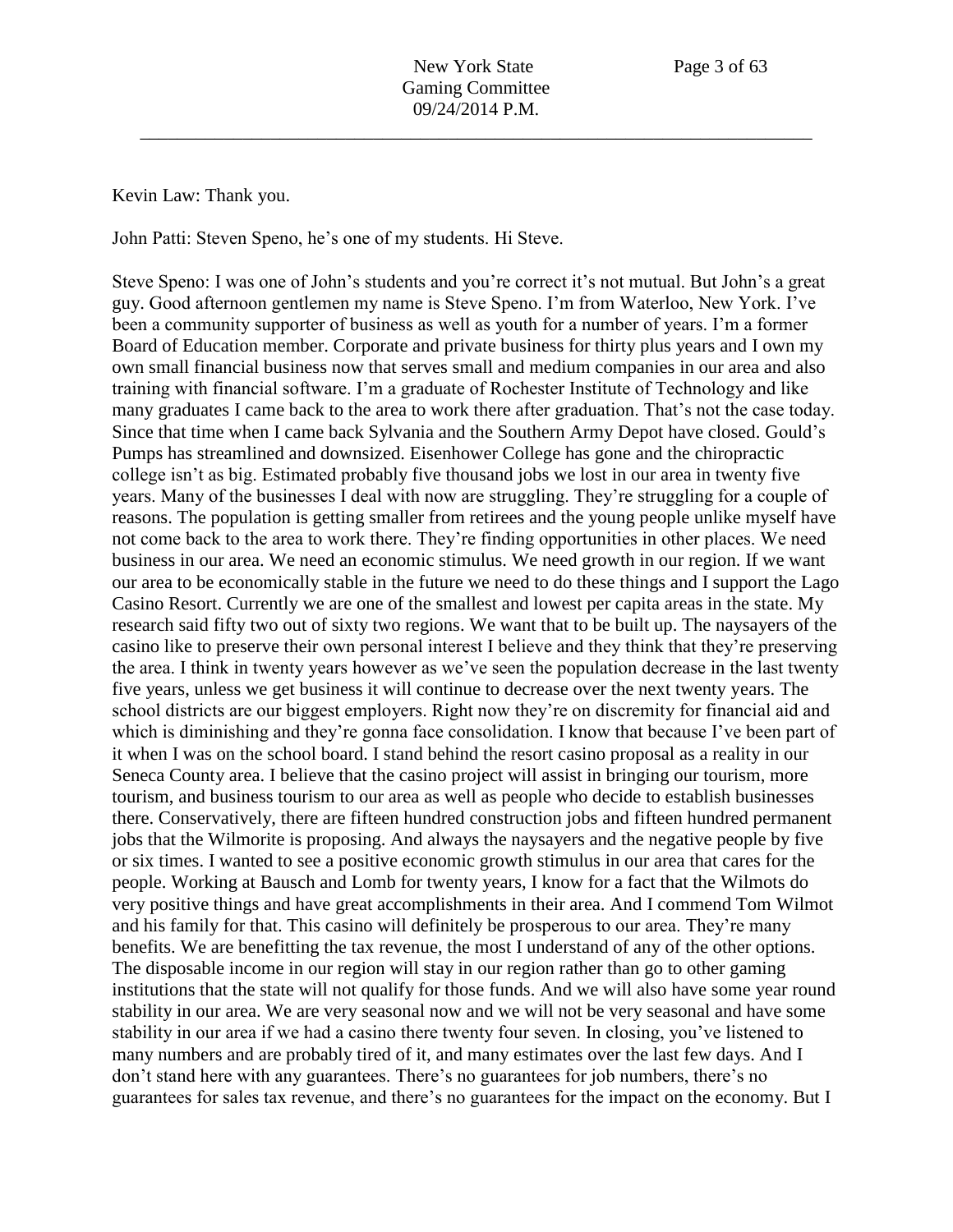do have one guarantee. The guarantee I have is if the Lago Casino Resort does not award the Seneca County, business will not grow, the county will not grow, and the maximum tax dollars to New York State will not happen. I can guarantee that because I've seen it over the last twenty five years. One last comment, today I've heard a number of of comments both negative and positive for other casinos and what I've heard from the competition and I understand is they are going to add to the respective areas. In Seneca County, this casino and resort will rebuilt our county and I think that should be a goal of the state. Thank you for your time. I'll answer any questions you have.

Dennis Glazor: I have none.

Kevin Law: Thank you.

Steve Speno: Thank you.

Kevin Law: David Brown.

David Brown: I want to thank the committee for allowing me to speak here today. I am the president of the Horseman's Association at Finger Lakes Race Track which is about twenty five minutes down the road from the proposed Lago Casino.

Dennis Glazor: In what direction?

David Brown: Going east. I'm here because, not because we strongly oppose or support any of the respective licenses but because we have a concern about what we consider to be an ambiguity enabling legislation and depending on how that enabling legislation is interpreted, could have a significant effect on the fifteen hundred individuals, several hundred businesses and farms that rely on Finger Lakes Race Track for their financial benefit. Now the ambiguity that I speak of is it's clear of the legislative intent in passing the inbeing legislation was designed to protect horseman, to protect the racing industry in the quote unquote region of the licensee and the state licensee. The problem with that is the interpretation of the word region. As you know region five as its characterized which reminds me a little bit about a course that I took in undergraduate school, Legislative and Districting and kind of looks like a jury man in the district as opposed to the other ones that are pretty well defined. Unfortunately depending on upon how you interpret the word region, whether you interpret the word region in the legislation as meaning that the state casino must support the horseman in the neighborhood of the vicinity, if that's one interpretation of the word region. The other interpretation would be defining it as the regions that set forth by the governor in his design of the various regions for future gaming expansion. So our position is that if a casino is put in at a Lago Casino if the Wilmorite Casino is placed there the legislative intent was to protect the horseman which are in the vicinity of the casino and that would be us. It obviously isn't Tioga Downs which is two hours away. Obviously that would be a compromise of the legislative intent. We're concerned because if our accountants tell us that if the Lago Casino goes in that our gaming revenue at Finger Lakes Race Track will drop by about a third. Some people estimate that maybe even more than that. That would ultimately, and I think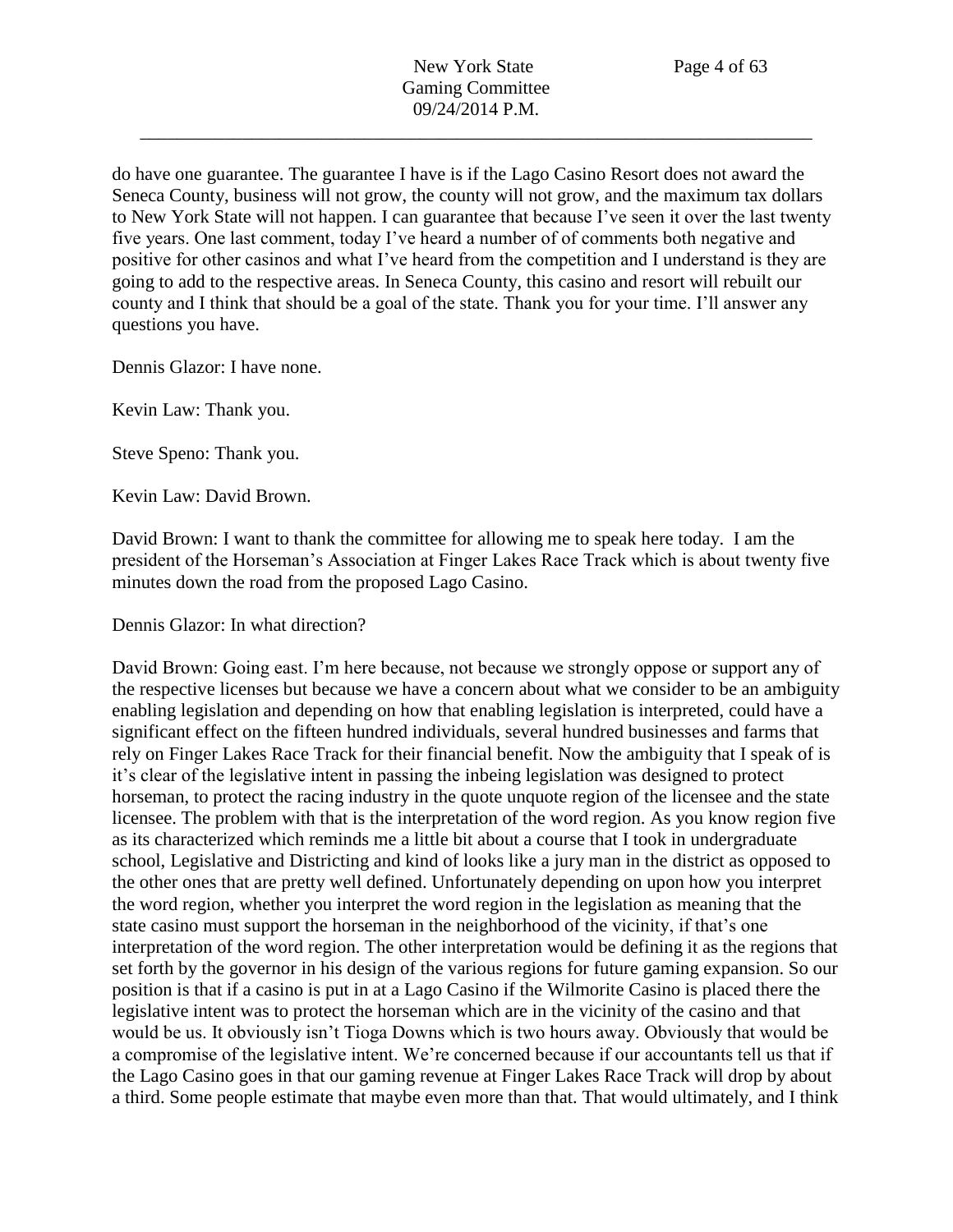that you have a letter from the New York State Breeders Association which states that that would ultimately lead to the closing of the Finger Lakes Race Track within several years and we agree with that. No owner, no trainer, and no breeder is going to send a horse to Finger Lakes Race Track with a purse account down by thirty three percent or forty percent or whatever the estimates are. And we feel strongly that if that now Mr. Wilmorite and I have met, Mr. Wilmorite believes that his casino is obligated to support the Tioga Downs horseman which is totally as far as I'm concerned illogical. If in fact there is in some definition of put to that by the legislature by this committee in licenses and Mr. Wilmot is successful in obtaining a license it will mean economic devastation to Ontario County, to the breeding in New York State as well as the fifteen hundred people that rely, individuals, hardworking I might add, hardworking individuals that work at Finger Lakes Race Track on the racing side. It's my hope that if Mr. Wilmorite or Mr. Wilmot's casino is approved that there will be some stipulation put into that legislation and or into his licensure that will define what the word region means and will define it so that the intent of the legislature which was to protect horsemen in the vicinity which is where we are will be fulfilled and I thank you for your time.

Dennis Glazor: Thank you. Your track is in Farmington?

David Brown: I'm sorry?

Dennis Glazor: Farmington?

David Brown: Yes. It's right down the road.

Dennis Glazor: Yeah I see.

David Brown: Down the throughway. Two exits. Thank you.

Dennis Glazor: Thank you.

Kevin Law: Thank you. Next up is James Hoffman.

James Hoffman: Yes, good afternoon. My name is Jim Hoffman. I'm from Wayne County. I'm the chairman of the Board of Supervisors for Wayne County and I've been fortunate enough to have that position for nine years. I would just like to set forth the position of Wayne County on the proposal for the site in Tyre, that Wayne County fully supports it. The location of Tyre borders the southern part of Wayne County. It's right adjacent to a town of Galen. So it's not in Wayne County but it's very close. The proposal has been presented to the board. The board's reviewed it and a resolution by the board of supervisors, it was fully supported. And I would like that to be weighed in carefully in the decision for the board. I certainly appreciate the opportunity to be here and I think that there's a lot of opportunities for jobs as we're led to believe and I think that Wayne County's in a good position to benefit from that. The other proposals have I don't think any benefits for Wayne County.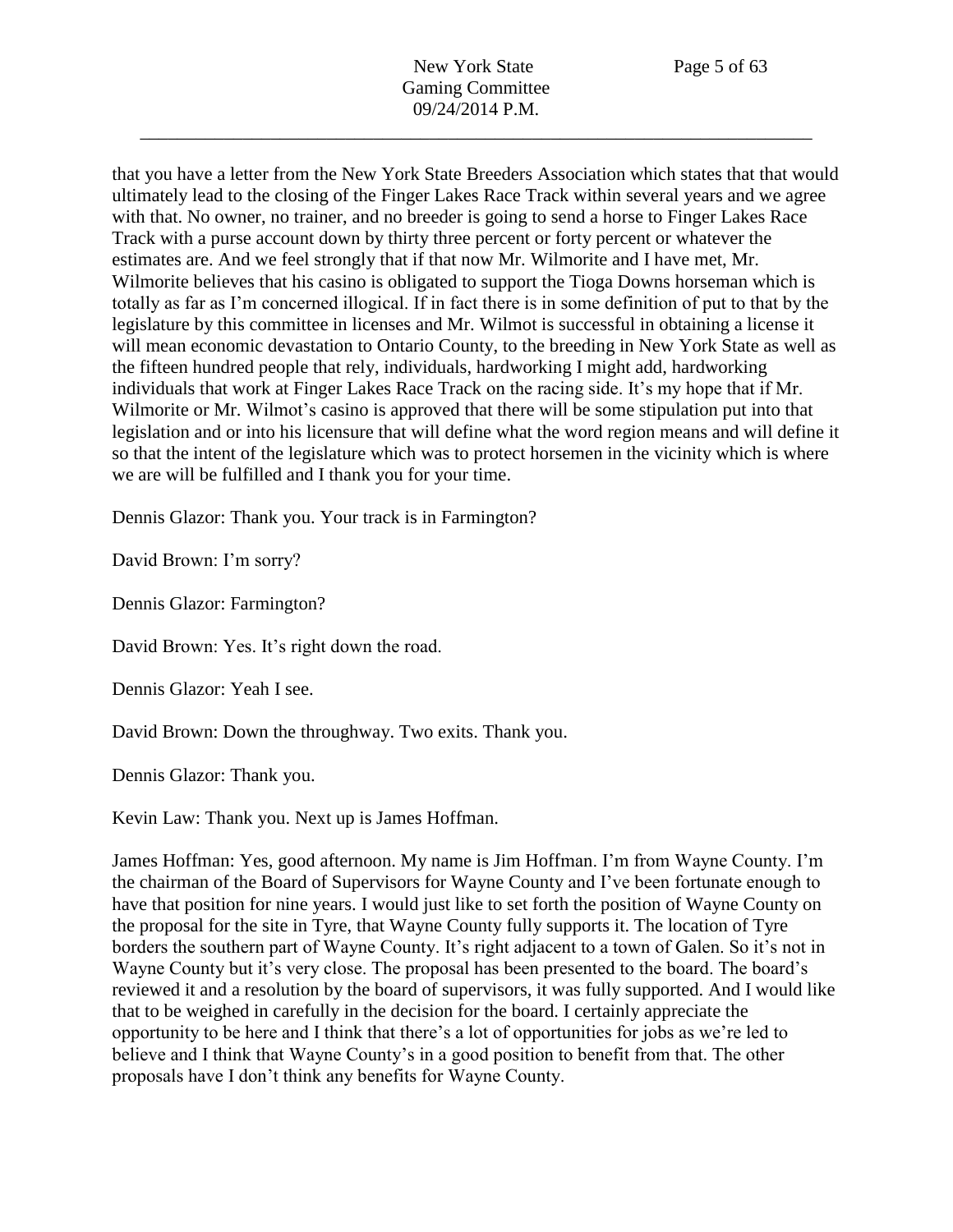Dennis Glazor: Thank you.

James Hoffman: That's it.

Kevin Law: Ok. Thank you.

James Hoffman: Thank you for being here.

Kevin Law: Thank you. James Marquette.

James Marquette: Good afternoon. I'm Jim Marquette. I'm the county administrator in Wayne County and as Mr. Hoffman's indicated, Wayne County supports the Lago proposal in Seneca County. As Mr. Hoffman also indicated, Wayne County is a neighbor just to the north of Seneca County and the site. We've looked at five of our towns that are within a reasonable driving distance for possible employment and commuting. And those are the towns of Galen, Lions, Savannah, Rose, and Butler. And those are the towns that when I talk statistics here, we will speak about. The median family income in Wayne County is almost sixty thousand dollars, its fifty nine eight forty eight. When you take that five town subset in Wayne County we're looking at fifty two thousand eight seventy one. Per capita income, similar kind of comparison. We're at twenty three thousand eight eighty two county wide. Within those five towns; twenty one six seventeen. The percent of families below the poverty level is seven point two percent for the entire county. Within that particular five town subset; eight point six percent. And percent of people below the poverty level; ten and a half percent in the county, that particular five town subset at fourteen and a half percent. We believe that the proposal will generate activity that will be not only during construction but also during operation will assist our residents, and especially in these five towns, to obtain employment. The entire, all of Wayne County certainly needs an additional economic development and employment opportunities. But I think as my few numbers that I've presented here indicate, these five towns within this proximity of this particular proposal are the ones who most can benefit within our county. And we believe it's a good match for our county and a good match for our people. July unemployment rate for the county was five point eight percent. I will tell you that we took a July number although after, we're a heavy agricultural county so that after we get through harvest and the heavy agricultural season typically our unemployment rate rises. We believe this will be a destination. We believe that there's an opportunity long-term for the county to benefit as a neighbor to some of that development and when it becomes a destination to hopefully attract some additional development on our side of maybe of the border but at least in Wayne County, the people and their tax payers would benefit there. So again, we believe there's an employment opportunity for the residents during construction, during operation, and we believe again that there's additional opportunities and economic development as well as job creation opportunities down the line. So I didn't use all of my time. I think I made my point that we're in support of the Lago proposal. Thank you.

Both Dennis Glazor and Kevin Law: Thank you.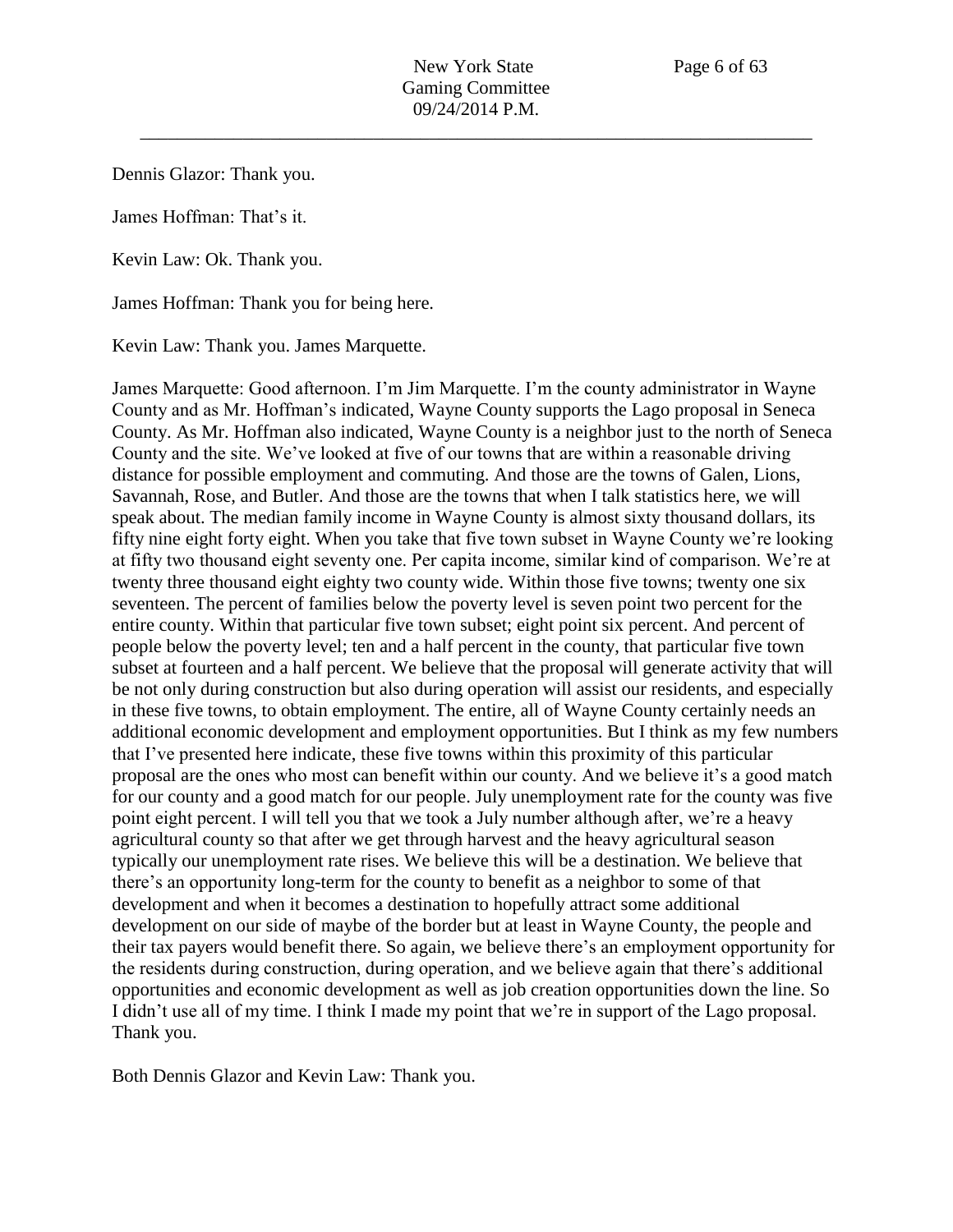Kevin Law: Ok we now go back to our list of people who signed up today to speak. Jeff O'Donnell. Is Jeff here? Jonathan Dooley. Jonathan?

Jonathan Dooley: Thank you for letting me speak and my name is Jonathan Dooley as you said. My family has a home and a small business in Tyre. I'm gonna be reading a letter from my older brother who couldn't be here today. This letter's intention is to show opposition to the proposed casino located in the rural farmland of the Town of Tyre. I have a vested interest in Tyre. Many family members own property, business, and farms in the town. I have many friends that have stakes in Tyre as well. We want to keep Tyre rural. We don't want to compromise our farmland for the greed of the state and the developer. I own a home in the Village of Waterloo where I'm raising my family just six miles of the proposed site. Quite frankly, I'm very concerned and appalled that the ramifications that this casino will have on all aspects of life in this small town and those around it. Many studies show cannibalization of the local economy will result from inserting casinos in the rural landscape. Do we want this? No. Can afford a blow to our local economy? No. We need real industry. Not flash in the pan income that will dwindle within five years. Other issues that arise are increased crime and an exponential increase in gambling addiction. Increases in divorce. Increases in suicide. Plus many more social economic blows. Additionally, our highway system is already being strained due to the trucks going from the throughway to the landfill along with visitors to the outlet mall. In addition, an additional nine thousand cars per day will be a dangerous increase, especially for the local farmers and members of the Amish community who use slow moving vehicles and horse and buggy daily on these roads. The remedy for this problem will be an update to the roadways, bridges, and intersections. Who will be paying for these updates? I'm thinking it won't be the developer. That leaves me and my fellow tax payers. Will it solve all of the above problems? No. There will still be buggies and farm equipment traveling on these roads. They are inherently slow, becoming obstacles to drivers to maneuver around. The proposed casino is being built is a boost for the economy. But will it perform as promised? Will it be a boost for the economy when a large percent of the patrons will be local, will be locals after the hype has worn off? Will it be a boost for the economy when addicts can't pay their bills and fall into foreclosure of have their vehicles repossessed? Will it be a boost for the economy when it steals patrons from the local racino and Turning Stone, causing loss of employment from those existing facilities? The answer is no. I cannot support something that promises prosperity but has been shown time and time again to destroy wealth and prosperity. Please do not allow the casino in our precious farmland. Jeffrey Dooley.

Kevin Law: Thank you. Hey Jonathan. First, thank you. You could submit your letter to staff if you want. If it is a letter for your brother. But go back up to the podium I have two questions for you. What do you do Jonathan, do you work or go to school or?

Jonathan Dooley: Right now I'm in college.

Kevin Law: In college. And do you live in Tyre as well?

Jonathan Dooley: Yeah I live with my family.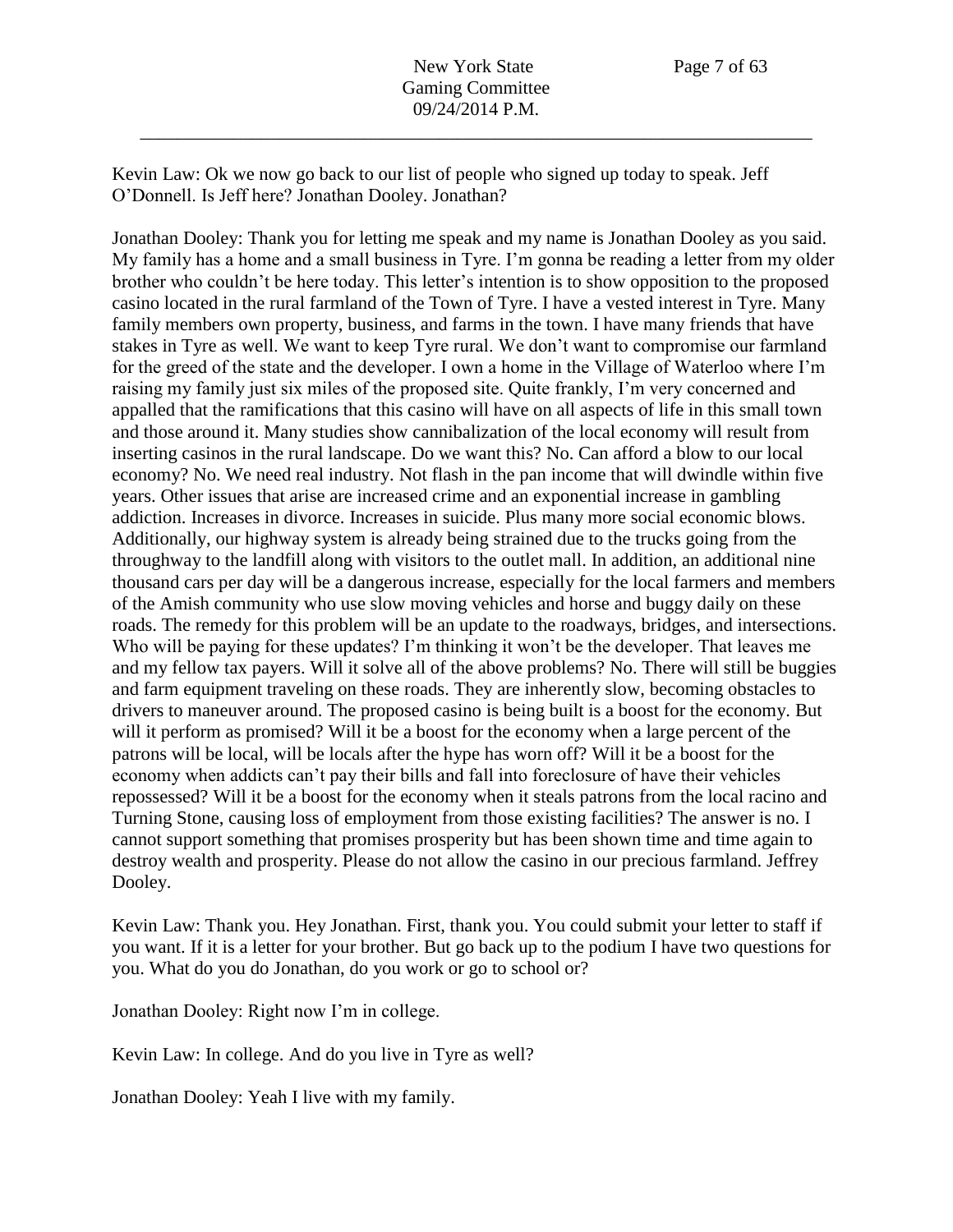Kevin Law: And that letter was from your brother. How do you feel about the proposal?

Jonathan Dooley: The same way as he does.

Kevin Law: The same way. Alright thank you very much. Jim Ferrell.

Anthony Grassy: Good afternoon gentlemen and thank you. My name is Anthony Grassy. Jim Ferrell had to leave and he deferred his time to me if that's alright with you?

Kevin Law: It is now.

Anthony Grassy: Ok. I live on Johnson City, New York and Broome County. I'm going to be expressing support for Traditions Resort and Casino in a little different way. In a little more personal way. I'm fifty six years old. For the first twenty years of my life I grew up in Endicott, New York, the home of IBM, about four miles from the current Traditions location. For the last thirty six years I've lived in the Fairmont Park area of Johnson City which directly borders the Traditions building itself. So in other words if you walked out in my back yard and took a baseball and threw it as hard as you could probably three, four times you would actually hit the building. That's how close I am. So for thirty six years I've been in that position. I know the area really well and I have a very good feel of what would happen if a casino were put up there. And that's why I support it and I'll get into some detail in a minute. There's a lot of natural beauty in that area. There's hills. There's a glen. It's really beautiful but there's also a lot of businesses in that area. At the same time we're very economically depressed. We're hurting very bad. There's a lot of attractions in Binghamton. There's a lot of things to do but there's a lot of empty buildings, empty store fronts, and we need some help big time. Just to throw a few numbers at you; in the forty two years between the 1970 and 2012, Broome County's population fell by twenty five thousand people, that's eleven percent. From two hundred and twenty two thousand to a hundred and ninety seven thousand. That's a very large drop, around eleven percent on a base that size. And this huge drop was largely driven by international keystone industries including Endicott Johnson, IBM, Singer Lake. I used to work at Singer Lake. When they moved to Texas I chose not to go. I chose to remain in Broome County. Over the same time period the population of our neighboring Tioga County remained relative stable at about forty three thousand people. The population of Tioga County is only about one fifth of Broome County and that's very important to consider and I'll tell you why in a minute. Broome County has not and will not recover from the large population loss and large business loss if something is not done to spark traffic, we need traffic and traffic is not a bad thing, and revenue generation in our area. There are one thousand unemployed individuals in Tioga County as opposed to six thousand unemployed individuals in Broome County. That's six thousand ready to work individuals that Traditions would immediately draw on for their labor base. Many of these employees will be on an established bus route. That's very important. They won't have to drive to work. They can take a bus to work. Tioga County on the other hand is looking to end their public transportation system because only two hundred people per month use it. Ok. Also while Tioga Downs currently draws about sixty million dollars a year in revenue, that's a lot of money, sixty million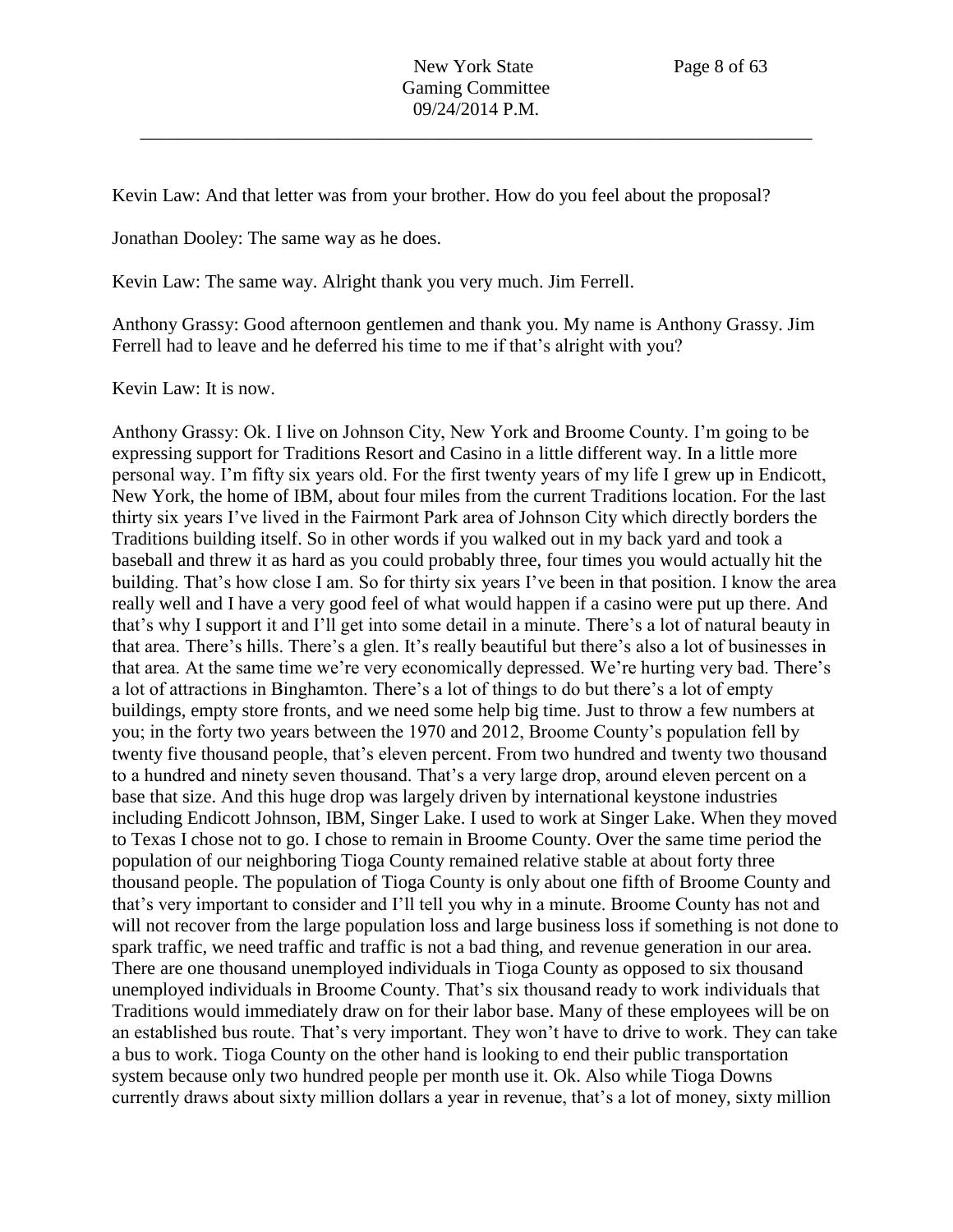dollars a year, they have a population of forty thousand people and that sixty million dollars a year has not been used for community development that anyone can notice because there's nothing to develop there and I'll get into that further in a minute.

Dennis Glazor: Just so you know you have about a minute left to get into all the things that you're gonna get to in a minute.

Anthony Grassy: Ok. Eighty five percent of Tioga County Tioga Downs employees lives in Pennsylvania. That means they spend their paychecks in Pennsylvania. Tioga County, Tioga Downs floods. It floods twice already. Traditions will never flood even though we're in a flood zone. They are on higher ground and have an access road so. No revenue will be lost by a flood ever at traditions. And the last thing I want to say is that I've taken a drive, I took a drive yesterday from my home on Route 86 which is east of Nickels. I drove from my home to Tioga Downs. You get off the exit, there's a cemetery there. You take a right, there's an RV place and there is absolutely nothing else except homes, some of them very old, and farmland. So what I urge you to do before making your decision, you or anybody else on the board, please drive to each of the three areas and you'll see why Traditions is a clear choice. It'll hit you like a ton of bricks.

Kevin Law: Time's up.

Anthony Grassy: Ok thanks. I appreciate it.

Kevin Law: Diane Stento.

Diane Stento: Good afternoon.

Kevin Law: Hi Diane.

Diane Stento: I am Diane Stento but I would like to introduce Elaine Miller and we would like to share the spot if that's ok. Elaine is here….

Kevin Law: You can share the five minutes.

Diane Stento: Yes, yes. To read a statement from our county executive Debbie Preston who could not be here.

Elaine Miller: Good afternoon. Again my name is Elaine Miller. I am the commissioner for Planning and Economic Development for Broome County. County Executor Debbie Preston is very much in favor of the Traditions Casino that's, as it's proposed and unfortunately she could not be here today because she's recovering from Chemo Therapy.

Kevin Law: And she's the county executive of Broome?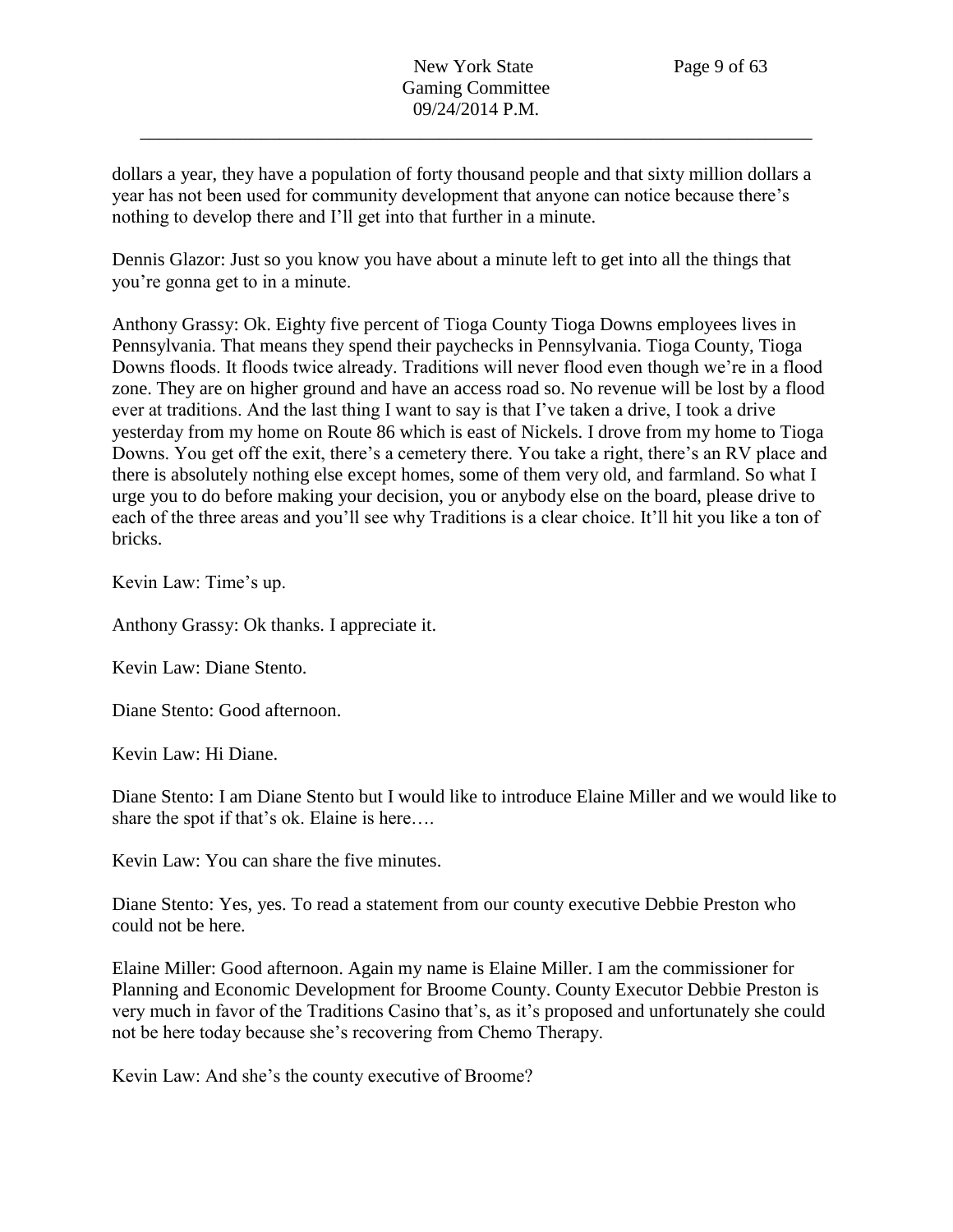Elaine Miller: She is the county executive for Broome County. So without further ado here is Debbie's statement. As Broome County Executive I feels strongly that choosing Traditions at the Glenn Casino proposal in our community would be an economic boom not only for our area but for the entire state of New York. Traditions at the Glenn is near the intersection of three major interstate highways and many people pass through Broome County to get to many other parts of the state. The casino would be located near the border with Pennsylvania and would likely serve thousands of out of state customers with its hotel rooms, full service spa, top notch golf course, hiking trails, and much more. There are plenty of other attractions that are just a short drive from the proposed site. There are dozens of local chain stores offer it, local and chain stores, offering a wide variety of unique products. We have an AHL hockey team and a AA baseball team that not only bring fans to our area but also other teams. We host a professional golf tournament in the summer that brings thousands of people into our community for an entire week. Our Floyd L. Maines Memorial Arena and Forum Theater host concerts with big name acts throughout the year. We have dozens of hotels and restaurants and a festival in the summer that brings in musical acts and thousands of people to watch hot air balloons and enjoy speedies, a Broome County food specialty. There are nearly two hundred thousand people in Broome County and we are confident a vast majority of those people would support a casino in their back yard. Along with the number of people who would visit and spend money at the casino, we have a large group of people that would benefit in the way of jobs. This casino would employ hundreds of local people from construction jobs to hospitality jobs to people running the gaming tables and more. Our local community college, SUNY Broome which is just a few minutes from the proposed site, is starting a program in casino management in which students will learn the ins and outs of the industry. We will have some of our best and brightest young minds train to run a top notch casino facility in our community. Binghamton University is also just a short drive from the proposed site. A casino would provide faculty, staff, students, and visitors with another entertainment option in our community. I know the people in Albany have a tough decision but to me putting a casino in Broome County makes the most sense. Not only will it be a benefit to the people of Broome County, but the people of the state of New York as a whole. Now my only personal two cents of I may for the next ten seconds is that I sincerely hope that you will consider siting the new casino from a community revitalization perspective. We think it's important to site the casino in a population center where it's going to benefit the most people from a community revitalization perspective. We feel very strongly about that and I'd like to say more but I'm gonna turn the microphone back over to Diane.

Dennis Glazor: Please wish your county executive our best wishes on her treatment.

Elaine Miller: I will, thank you.

Diane Stento: Again my name is Diane Stento. I have been a resident of Broome County my whole life. Do I have to tell you how many years?

Dennis Glazor: No.

Diane Stento: Good.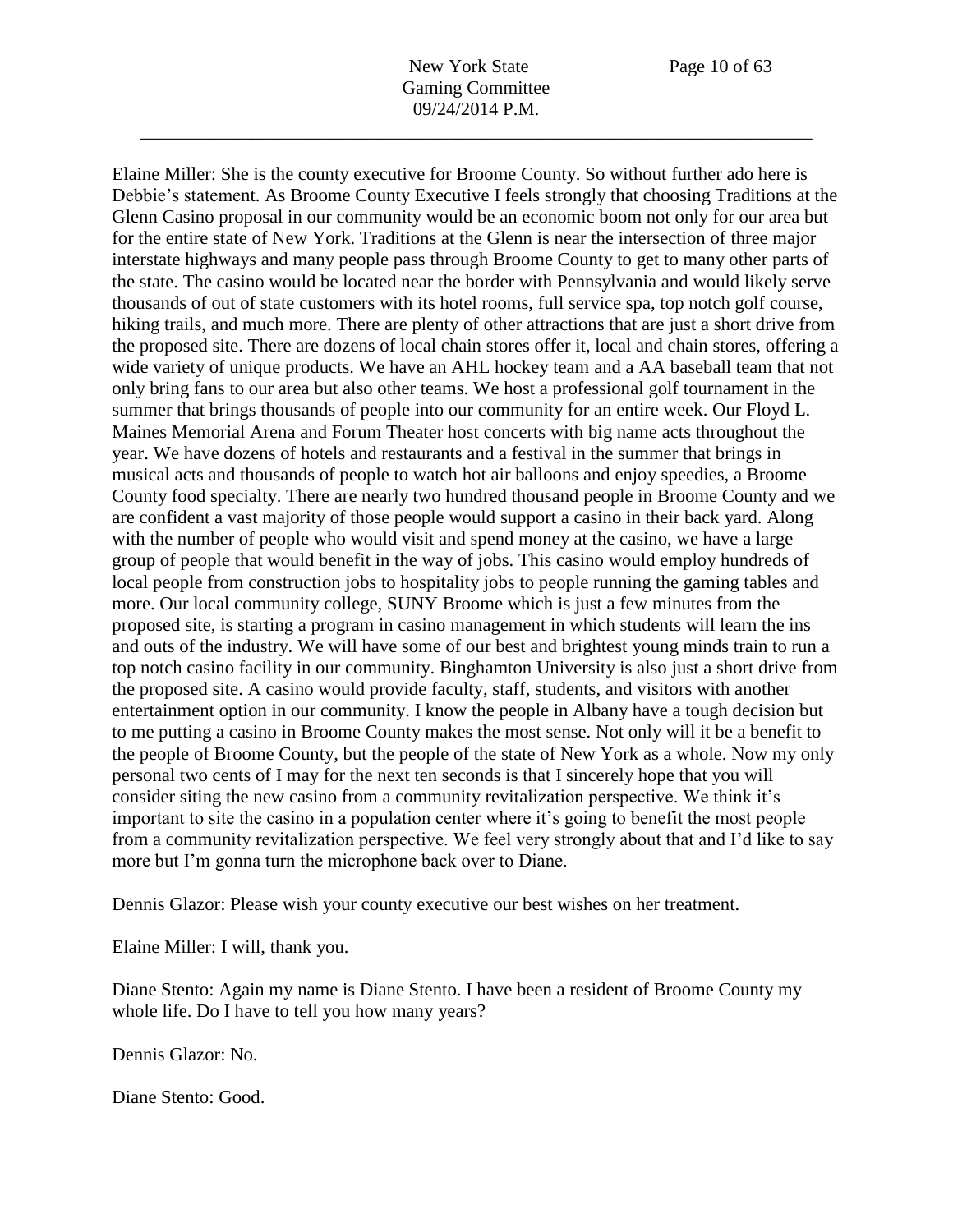Dennis Glazor: Of a certain age.

Diane Stento: Of a certain age. I'll say as long as I've experienced the IBM, the General Electric, the EJ, all of it and I've watched what's happened in these last years. Obviously a commonality with everyone here are jobs and economic growth. But we have so much more to offer. We really do have so much more to offer people coming into the area. So I say yes to gentleman who spoke before Elaine. I agree whole heartedly. I want to say thank you for being here today to listen. You know your jobs are difficult but I would hope that you will base your decision on merit. Not on relationships, not on political connections or contributions, and not on entitlement but on merit. Broome County has four to five times the population of any of the other applicants. Our people need help. I know we all do but New York can serve Binghamton, excuse me, Broome County better by choosing Traditions.

Kevin Law: Good.

Diane Stento: Thank you.

Kevin Law: Thank you. Hannam Kinney.

Hannam Kinney: Thank you for being here and for giving us this chance. My name is Hannam Kinney. I live here Waterloo, I am from Waterloo and been thirty years I have been in this United State. Twenty five years I live near about four mile from proposed site. I hope you understand my speaking.

(Heavy Chinese accent/broken English)

Kevin Law: You're doing great.

Hannam Kinney: Thank you. My family and I strongly oppose this casino project. We strongly feel this will be negative impact to the area for reasons. The tropic will be a diversity effect. Farming will be catered to our farm this area and many tile residents. Who own land not only wanted to move for their own reasons. There are oppose of this project. I pry have spoken that I am home mother and also wife and we have four children in ways that one income from my husband. So we can survive with I am sure but there are a lot of people looking for job. I feel sorry that them because job is everywhere opportunity but just you know that they sometimes people wants more. So I'm gonna finish my spoken. I am very displeased to think that there will be any reason to consider replacing such a out of character. Can place it in farmland homestead country living emblowment. That is very important for my family and what I living and important my community and I myself family do not want a casino gambling. Why would I do other people have in a commuse that thing. So that what I stand out for here today. There is as I pray for you and humbly beg you to listen to the opposition to this complex that it not be built in Tyre or any other township for what is really need as a job from the production that is built here in this estate. Where we employment for it to benefit us? Let us stop wasting tax money chasing dreams like entertainments get all community back into the product business and not sad over the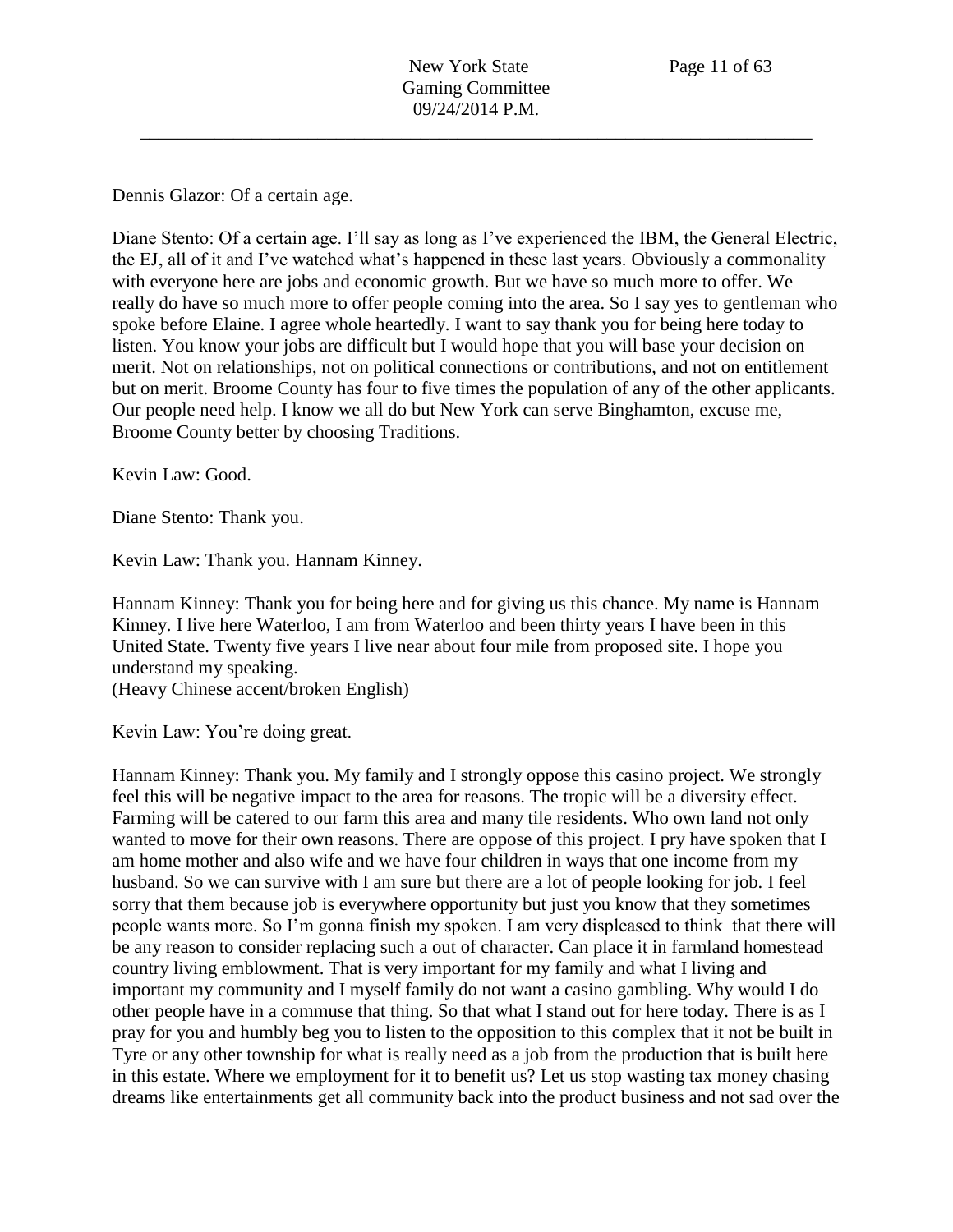product made from other country and get riches games. Look at what is on the face of US Currency money. That we see in God we trust. Even we are not have to have in God we trust. For God was not in put there by our forefather. There is a reason why. I stay here for to the problems of 1028 to hope over the righteousness and sharpy glenness but expectation of the weakly shall perish and the way of our lord is a strength to the upright but the destruction should be to the walker of the inquiry. The righteousness of our neighbor shall be moved but the weakly shall not inherit the Earth. We do not wanna end a city bottom like gambling community. And thank you for blessing me today. I was, I have a minute so, I was at petition sign up for neighborhood for about one, two days I spent time. Because I was been sick and so I was about fifteen house asking to sign up. There was people like us not too rich. I mean I can judge a small house of medium family. There was sign for yes, no to casino. But there's some bout a third percent of people reject the they wanna stay cajino they wanna be having a casino having a job. There are people is a bigger than our will leave house. They bigger house they have. But they wanna have a casino. So worry, God in we trust and we are looking for so much thing. We need to be honesty, integrity, and life of your family. Safety your own family. Your own community. We love our self and we love others. That's what I can speaking here today. Thank you for listening.

(Heavy Chinese accent/broken English)

Kevin Law: Thank you.

Hannam Kinney: God bless.

Kevin Law: Bob Ashe.

Bob Ashe: Good afternoon. I am Bob Ashe. A small business owner located in Binghamton, New York. Today I also represent the many employees of our business in supporting the Walsh family's effort to bring a casino and resort center to Traditions. The Walsh family are very successful businessmen who have demonstrated a long track record of success in all of their business endeavors. Which importantly, which is important because it minimizes the risk and ensures a successful casino and resort center at Traditions. Specifically, Traditions at the Glenn is already a first class hotel and venue. They did a beautiful job at restoring the old IBM homestead and golf course. If you live in this area, if you live in our area, this is where you want to have your daughter's wedding or you want to play a round of golf with friends or business associates. And just recently the spa received national recognition. I'm impressed with Bill, Pete, Matt Walsh, and their commitment to our area. I'm appreciative of their hard work, the sacrifice, and the significant amount of monetary investment that got us to this point today. They are not just talk, but real action. As a life-long resident of Broome County I can assure you that my colleagues, my friends, family are excited in overwhelmingly support of this great opportunity for us and our children and our grandchildren. Creating local revenue will benefit many businesses and all the residents of Broome County with jobs. Some direct. Many indirect such as restaurants and hotels and shops and service companies to support this wonderful first class tourist attraction. I understand that this initiative by New York State is to revitalize declining communities. And unfortunately I am sad to say that we have been recognized nationally as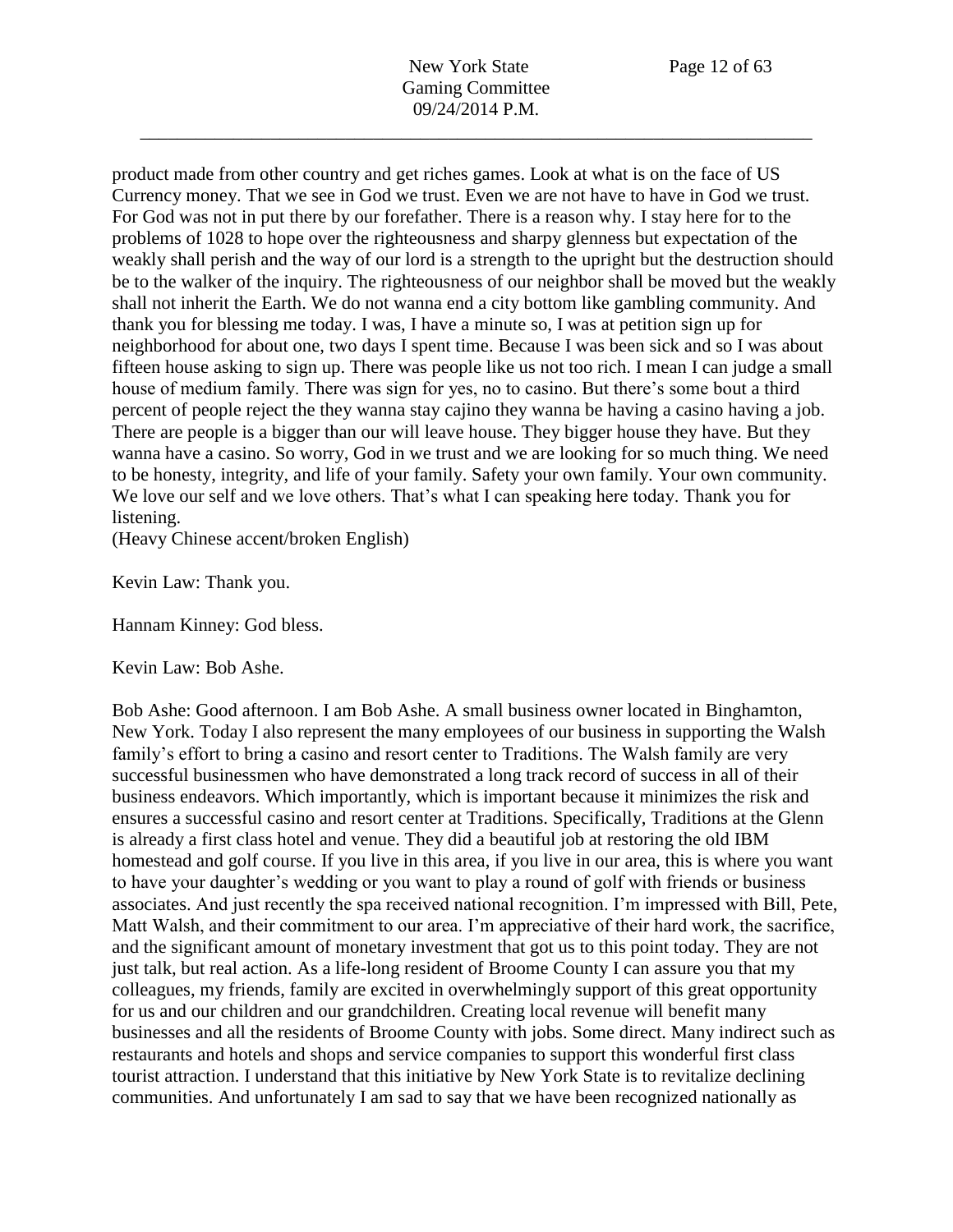among the worst. The impact of this project will be felt throughout the southern tier and will provide much needed tax relief. Contrary to a comment stated earlier this morning and cherry picked from old articles; I am aware that the traffic and all other issues have been addressed by the Traditions team to the satisfaction of the local municipalities. Frankly, increased traffic is exactly what we need. In summary, I would like to thank the Walsh family and their team for their significant effort to make an everlasting impact on our community and I commend them for their sincere and genuine desire to improve the local economy and create jobs and opportunity in the Binghamton area. As a local businessman, a parent, and a grandparent I ask that you reward their tremendous enthusiasm, their comprehensive plan for success, and choose Traditions. Thank you very much.

Kevin Law: Thank you Bob. Vince Palmeri.

Vince Palmeri: Thanks for listening to me today. Good day. My name is Vincent Palmeri. I've lived in Broome County for most of my life. I support Traditions two hundred percent and what Mr. Ashe just said. The proposed casino will be near my neighborhood and although some naysayers will raise issues about the increase in traffic, I welcome any growth in our community. I will happily deal with a few more cars daily and I can take an alternate route. I come from a blue collar background and I was a meat cutter for ten years and meat manager for a local wholesale meat company and grocery chain. However I've been fortunate enough to now serve the insurance industry as an independent property casualty license insured and bonded adjuster for twenty one years. I am past president of the New York State Association of Independent Adjusters. I have worked in thirteen states in twenty one years from numerous hurricanes and catastrophes. In other words I've worked in enough areas and states to know that Broome County is severely severely depressed. Along with once other thriving areas of New York. Our roads, buildings, and infrastructure neighborhoods are falling apart. My position is simple, we need, deserve and welcome and earn Traditions in the proposed casino project in Johnson City as we are an already existing community that would benefit the most from your decision. We have food wholesalers, lumber companies, linen companies, gift shops, flower companies, it's such that would need to be revitalized and need the growth. These are all small local homegrown businesses. I believe that his is the intent that the Governor Cuomo and the Gaming Committee had when they awarded and proposed a new casino to region five. Another strange thing that happened in Broome County over the years is that as kids we watched the IBM Corporation relocate families to the south. Mostly Charlotte, North Caroline, Fishkill, or Pokipsy. This was in the 70s and 80s. As a result many jobs left our area. An area that was built by hard working immigrants and then very talented programmers, engineers, and flourishing businesses that trickled down from IBM. That migration south was not the worst of it to come. Then in the late 80s and 90s the mayor of Binghamton, I won't mention her name, made a deal with the state and relocated many section eight, welfare, and public assistance recipients to our county. This undoubtedly had a retrograding effect. Obviously it was cheaper to house them in Binghamton than New York City or another metro area. But our area has suffered because of that. Your decision will help undo what other state committees have done to our area. Your decisions for Traditions will help revive our area. We are a pre-existing business community in the forgotten county of New York that will benefit the most. We still enjoy local housing, minimal traffic,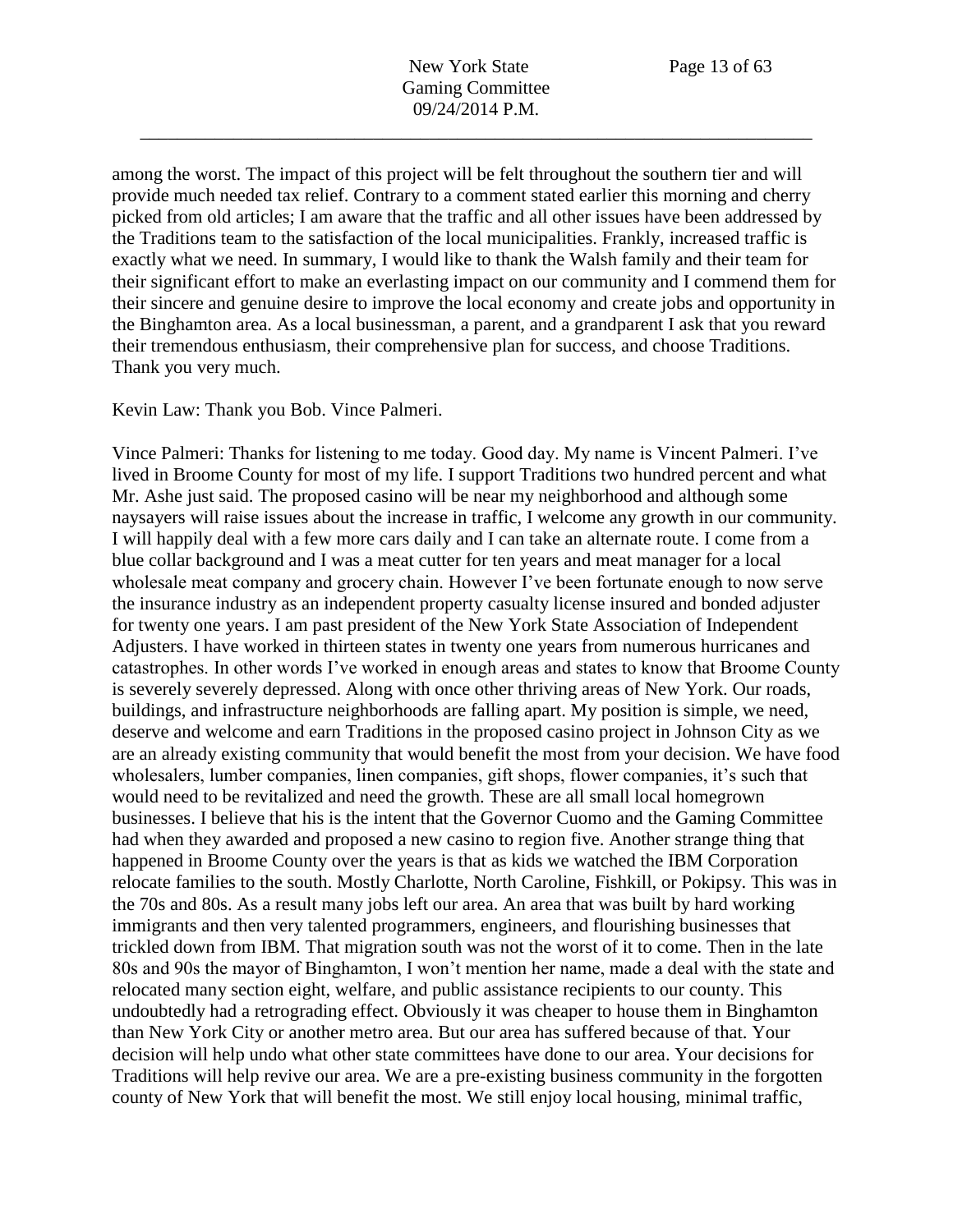great community events, and friendly neighborhoods and restaurants. These are entities that will benefit and are preexisting. The Walsh family is a beacon of light in our area and have supported Broome County for years and have grown their construction business. They've risked the most with this proposal of this project. They took a retrograding building in Johnson City previously owned by IBM and revitalized it and protected the history of IBM contrary to prior comments that I've heard today. They made Traditions Golf and Spa into a beautiful taxpaying institution that have a proven track record to improve our economy. Building a casino in the middle of a cornfield will not grow an economy. People come and leave without stopping and or contributing to any local businesses. They would simply jump off the interstate and jump back on to go home. Where will the new proposed employees live when there is not enough existing housing near these very small towns. I would guess that mobile home parks would pop up and flourish. I don't consider mobile home parks a part of urban development. We already have a community and enough housing that would be and needs to be renovated and revitalized. SUNY Binghamton which is the, you know, first and second first let's say first best SUNY school in the state would partner with traditions and has agreed to help in regards to gambling and its potential downfalls. As you know SUNY Binghamton is right across the river. I've known Bill Walsh for eleven years and he is the type of man who is always has the time and interest in speaking with others and takes time to get to know them. Owning and operating a construction company they have the can-do attitude and expedite construction efficiently and quickly using local suppliers and contractors. Philanthropy is a word to describe the Walsh and the Walsh family cause they contribute to Catholic charities Make a Wish Society, Daniele House, Wendy's, and the American Cancer Society just to name a few. They have risked the most are the underdogs…

\_\_\_\_\_\_\_\_\_\_\_\_\_\_\_\_\_\_\_\_\_\_\_\_\_\_\_\_\_\_\_\_\_\_\_\_\_\_\_\_\_\_\_\_\_\_\_\_\_\_\_\_\_\_\_\_\_\_\_\_\_\_\_\_\_\_\_\_\_\_\_\_

Kevin Law: Vince you're out of time.

Vince Palmeri: in this committee…

Dennis Glazor: We're out of time.

Vince Palmeri: Thank you for your decision.

Kevin Law: Thank you. Gary Finch.

Gary Finch: Good afternoon. Chairmen I appreciate the opportunity to come before you and share my remarks. I also have copies of what I'm gonna say. So give it to you afterwards?

Kevin Law: Yep.

Dennis Glazor: Afterwards.

Gary Finch: Ok. I'm a member of the New York State Assembly. I represent the 126<sup>th</sup> Assembly District which is north of here to Onondaga County but I'm a former member of the 123<sup>rd</sup> Assembly District which included the southern tier in Tioga County. So I have a bit of an interest in the southern tier as well. I represented them for over ten years. And it was interested to hear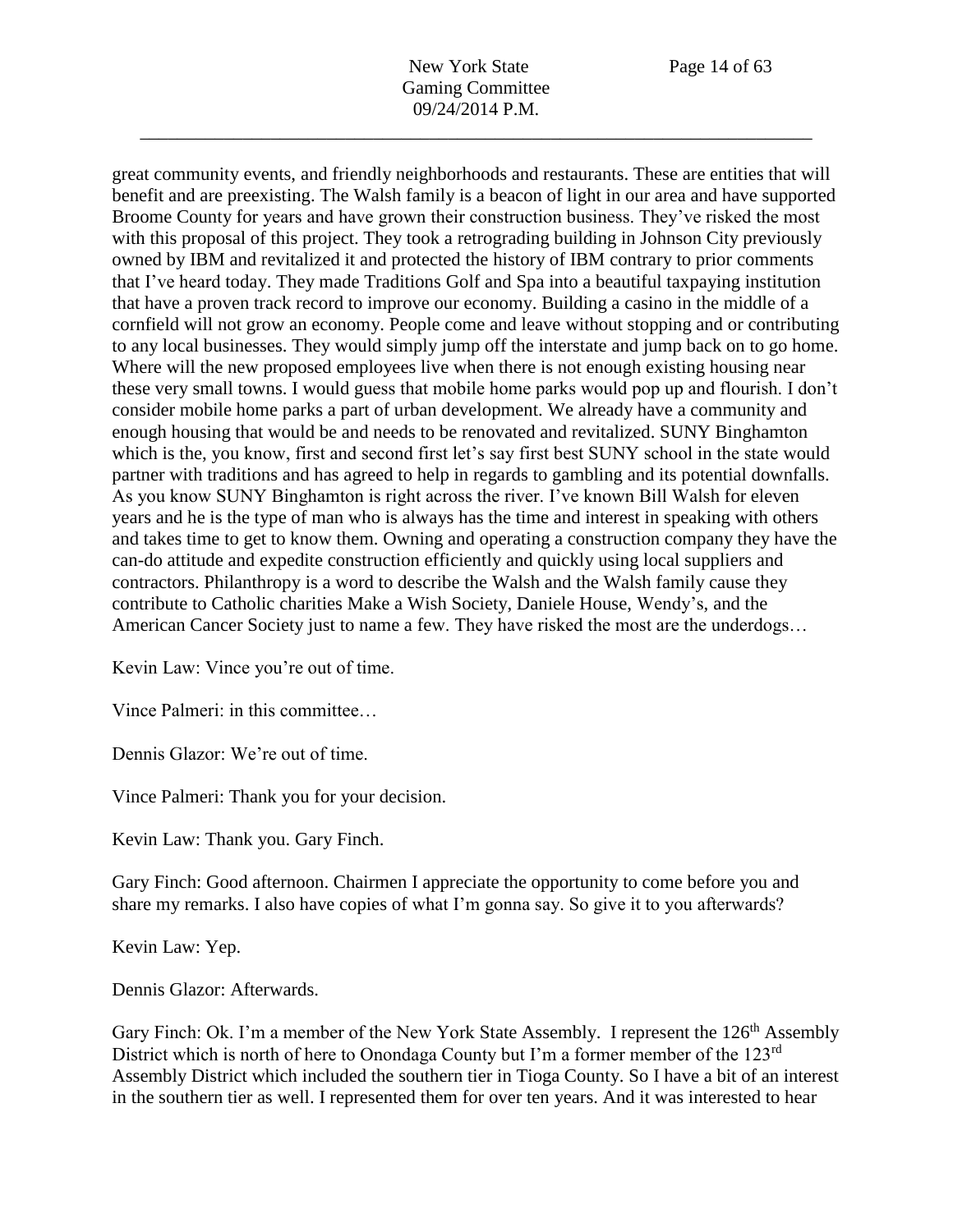the comments from the other individuals that were here this afternoon. But this is not a Tioga County issue and it's not a Broome County issues contrary to what we've heard. This is a southern tier issue and it's depressed we've heard that. The area's very depressed since IBM left. My concern is to place more than one casino in the southern tier or near a racino as a dooming both to failure. We should learn from what's just happened in Atlantic City. You can saturate the market and that will become a major problem and both entities will not function well. So I'll share what I've written with you and go into the record. Successful endeavors often begin with an ambitious vision. One that was struck immediately when I read the Executive Summary Report that Tioga Downs submitted to the New York Gaming Facility Location Board to the development act of 2013. Tioga Downs bid is represented by a community oriented stake holders who want to exceed the high standards that were commissioned to help the hard working citizens of the southern tier. The New York Gaming Economic Development Act set stringent criteria for casino hopefuls to outline in their proposals. Applications to establish gaming operations must include the detailed plans to catalyze communities with job creation. Right now Tioga Downs employs approximately four hundred people. The casino brought to them they'll increase that to twelve hundred and forty. Very important, not just for Tioga County, the entire southern tier. I firmly believe that Tioga Downs will achieve their goal of going above and beyond the standards that were set by the commission. And if I can find the page here. Expanding operations at Tioga Downs has tremendous economic implications for the southern tier. Tioga Downs is uniquely positioned to attract tourists with expendable income. Located as the gateway to the finger lakes Tioga Downs develops a symbiotic partnership with tourism, the wine industry, all the different entities and satellite businesses that will be attracted. Additionally the facility would be well situated to draw gaming enthusiasts from Pennsylvania. Simply put, revenue projections look excellent. How will the revenue benefit the diligent families of the southern tier besides easing their tax burden? Tioga Downs would provide a host of good employment opportunities in a region that is desperately in need of that. To show their support for prospective employees Tioga Downs pays a minimum wage of ten dollars and ten cents. Additionally, Tioga Downs has assured us that they will plan to provide many opportunities for minority and women businesses as well. Tioga Downs is also willing community partner. They have allocated five hundred thousand dollars annually to a charitable fund and they have a philanthropic record to back that up. During the flooding in the southern tier they were there. Over a million dollars was contributed the united way in different agencies. Mr. Gruel and his staff are true neighbors and they are concerned about the whole southern tier. This will benefit everyone. Once again, to locate more than one facility of this nature in the southern tier dooms both to economic disaster. Thank you.

Kevin Law: Thank you. Ok back to our list of those who registered. James Dolly.

James Dolly: Thank you Mr. Chairman and fellow board member. This opportunity to testify here today. I listened to earlier reports and would have to say I have to disagree with some of them. My name is James Dolly III. I've lived in near Tyre my entire life. I'm representing Casino-Free Tyre. A group formed to preserve a way of life that has been cherished for the past two hundred and twenty years with the hope of passing this same quality of life onto the future generations. I come before you today to speak on the behalf of the many people of Tyre whose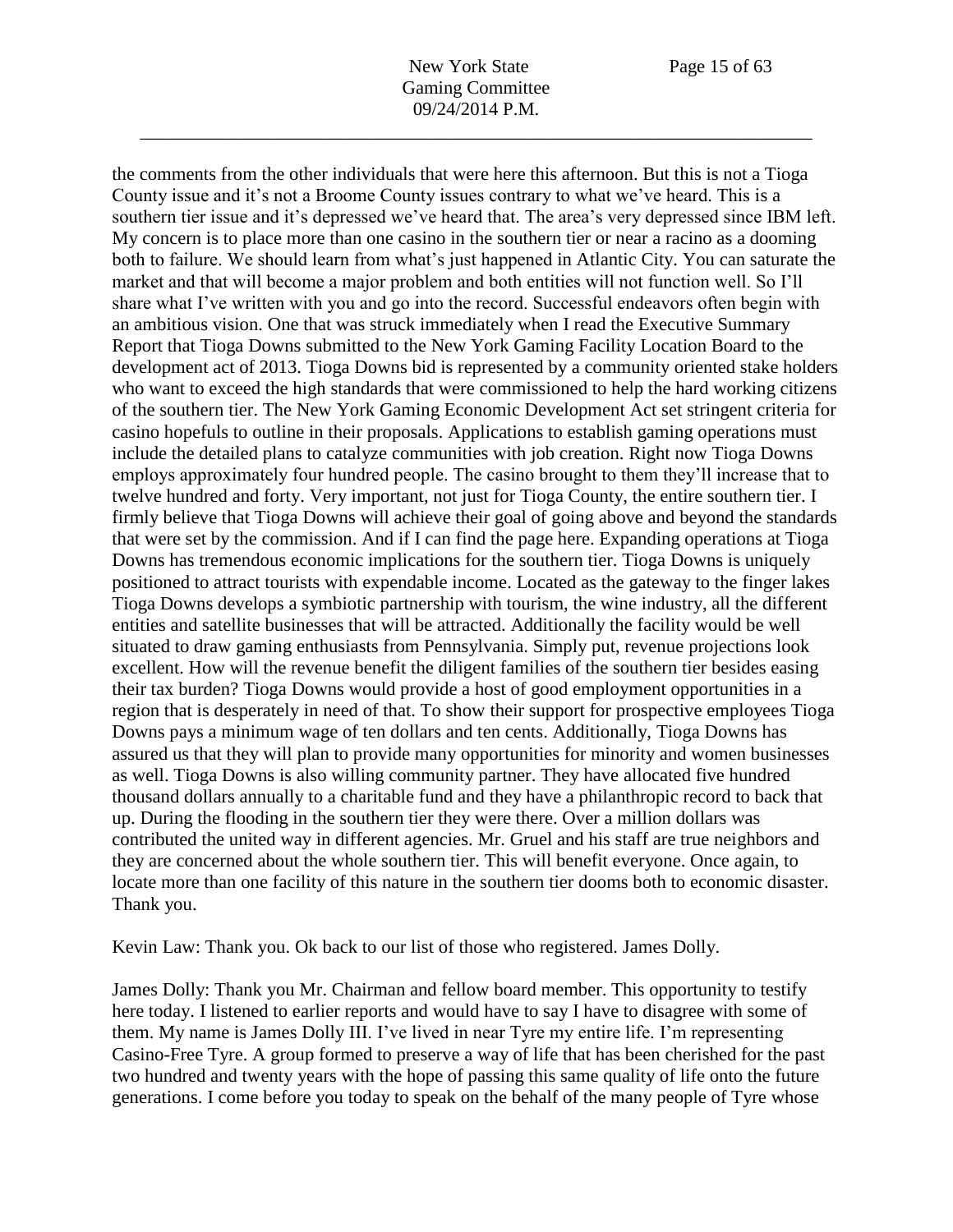prayers are the Wilmorite Casino will not be granted approval to build a casino in our small rural

agricultural town with a population of less than one thousand. Our town identifies itself on the town of Tyre's website as a place of homes, fields, marshes, geese; the community strives to maintain its rural flavor as the world passes by along the New York State Throughway. In November 2013 the sentiments of the town were shown when the proposal number one was not supported in the town of Tyre with it being defeated one hundred and fourteen opposing to one hundred in favor. This count does not reflect either the Amish or the Mennonite Communities. Both of who by their beliefs do not vote and are not in favor a casinos. Sadly since the introduction of the proposal proposed casino many values once held dear by the town have quickly become expendable for a price. Boundaries once believed to be the divide between commercial and agricultural zones have been trampled for the benefit the of the proposed Wilmorite Casino. Recognizing the negative impacts that such a massive complex in our agricultural district across Route 414 from the Amish farm would have on the future of our homes, farms, businesses, and families in Tyre. Many in our community so our individual and corporate voices could be heard as well as giving a voice to the voiceless so there silence would not be used against them. Through this process the citizens who have spoken out have been deliberately betrayed as a small but very vocal group and were recently a micro minority. But by the applicant, this by the applicant to undermined the increasing negative sentiment towards the proposed casino project. Through our ever-growing number of petition signers and supporters, two hundred and eighteen in the town of Tyre as well as those within the area of Tyre stand with us by petitioner letter over twenty five hundred. We were confident that we did speak for the majority. To prove this fact beyond reproach we engaged in a national firm to to conduct a unbiased poll of the people most effected by the Wilmot Casino, the residents of Tyre. I can now say with complete confidence the response to this poll said loud and clear and by wide majority, we do not want this casino. Also confirmed by this poll was that we have believed all along to be true that those who have understood what a casino would to do our small rural town and surrounding areas have zeo no passion to preserve them. Forty one percent of the people polled who stated they are opposed to a casino in Tyre described their intensity as strongly against the casino while only twenty four percent strongly support the casino. The opposition outpaces support nearly two to one. This passion and sense of community does not come to those that view their houses as a temporary layover but by those who choose a community to make it their home. Eighty one percent of the people in the poll have lived in Tyre for more than ten years. Also despite the best efforts of the proposed casino applicants to sell their product the poll results showed only twenty four percent felt it would have a positive impact on their daily lives. The will of the majority of the people of Tyre has not been heard in this process. The repeated outcries from the majority of the community have been ignored. Exemplified by the statement made September  $8<sup>th</sup>$  to this very board board by the town Tyre supervisor Ronald McGreevy quote "after looking at every imaginable way we've repeatedly announced they've endorsed it with overwhelming support of the residents of Tyre," end quote. And also the statements made this morning. To further emphasize the gap between those who were opposing those that would support, emphasize the gap between those who are opposing and those who would support a casino please consider this survey does not include the Amish or Mennonite communities both of which are universally opposed to a casino in Tyre. I ask you please do not discount our citizens as it has been made clear far more Tyre residents oppose a casino than support it. We provide,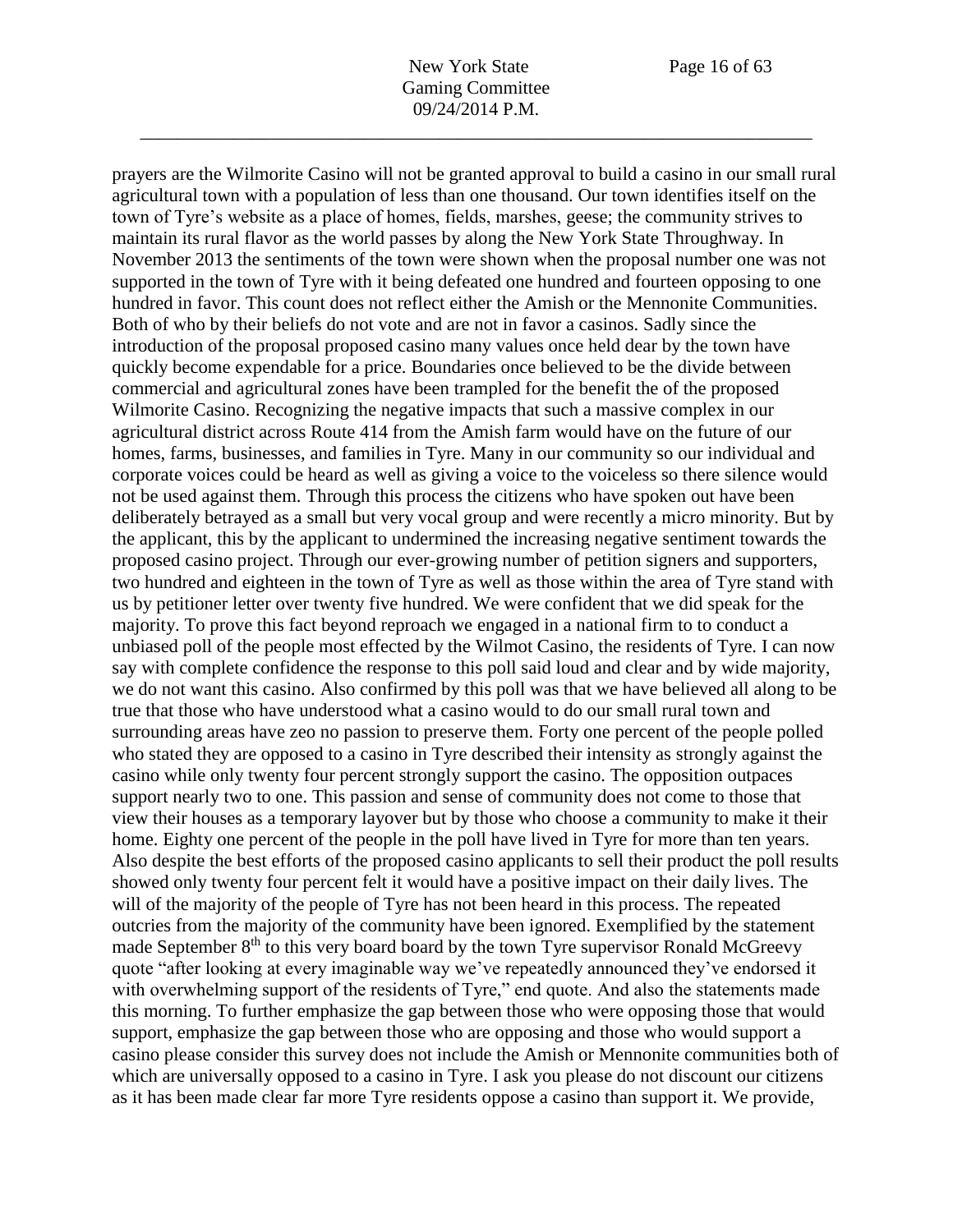have provided this board with multiple shipments of information. We hope our efforts have not been in vein. And you have be careful, you will carefully consider all that we have provided and arrive at the same conclusion that the people of Tyre have: that Tyre is not the choice for a casino in region five.

Kevin Law: James time's up.

James Dolly: Oh. Thank you.

Kevin Law: Ok thank you. James Balch.

James Balch: Good afternoon gentlemen.

Kevin Law: Hello.

James Balch: It's a real honor to be here. First of all I have to say, Tyre is not the place for the casino. Not by any means. And if you look around you'll see why. I'm' here to represent these men today. I've come here to explain the true view that has not been heard from before. But that is one of, if not the most important ones that you should hear today out of everything else that's being said concerning Tyre. This is from a large group of people that live in the area and as you look around some of them are here. They're the Amish. They are known as the old order Amish. They've moved to Tyre area, the Clyde community, the Romulus community, and the later the Rose community. They came here from Michigan, Wisconsin, Pennsylvania, Ohio, all around me are as well as many from Canada. And they came here because it was good farming area. They came here so that they could raise their families. We're gonna kind of call them today the silent majority only because there's hundreds of em in the area. They have unanimously, as I have spoken to them and I know most of em by name, they have said unanimously that they oppose this casino. This is disastrous for them. The bishops and the elders and the fathers and the mothers which is almost heard of that they would speak out have signed petitions from each one of their communities and as I say it's very unusual for them to get involved in local politics. But they have chosen to come here and speak out today through my voice and through their letters to let you know of the great concern that they have about building a casino in Tyre. The Amish you see don't travel like you and I do. They use horses and buggies and they go to work with those horses and buggies every day. And they go get groceries. And on Sundays they go by large groups down all the rural roads with horse and buggy to church and they go every week. The people that live in the community know that and they drive a little slower. But the people that would come to a casino wouldn't know that because they don't live in the area and they don't understand what it's like to go a little slower and to let a buggy get by. Or to move around a buggy. You see if you go too fast you'll upset the horse and the horse will put the buggy in the ditch and somebody will be seriously injured or maybe even killed. Now because they feel so strongly about this matter some of these elders and many others have come here today to help you in making the right decision and not to proceed with this proposal to build a casino in the quiet little farming town of Tyre. Now I'm gonna read you a couple of letters if I have the time.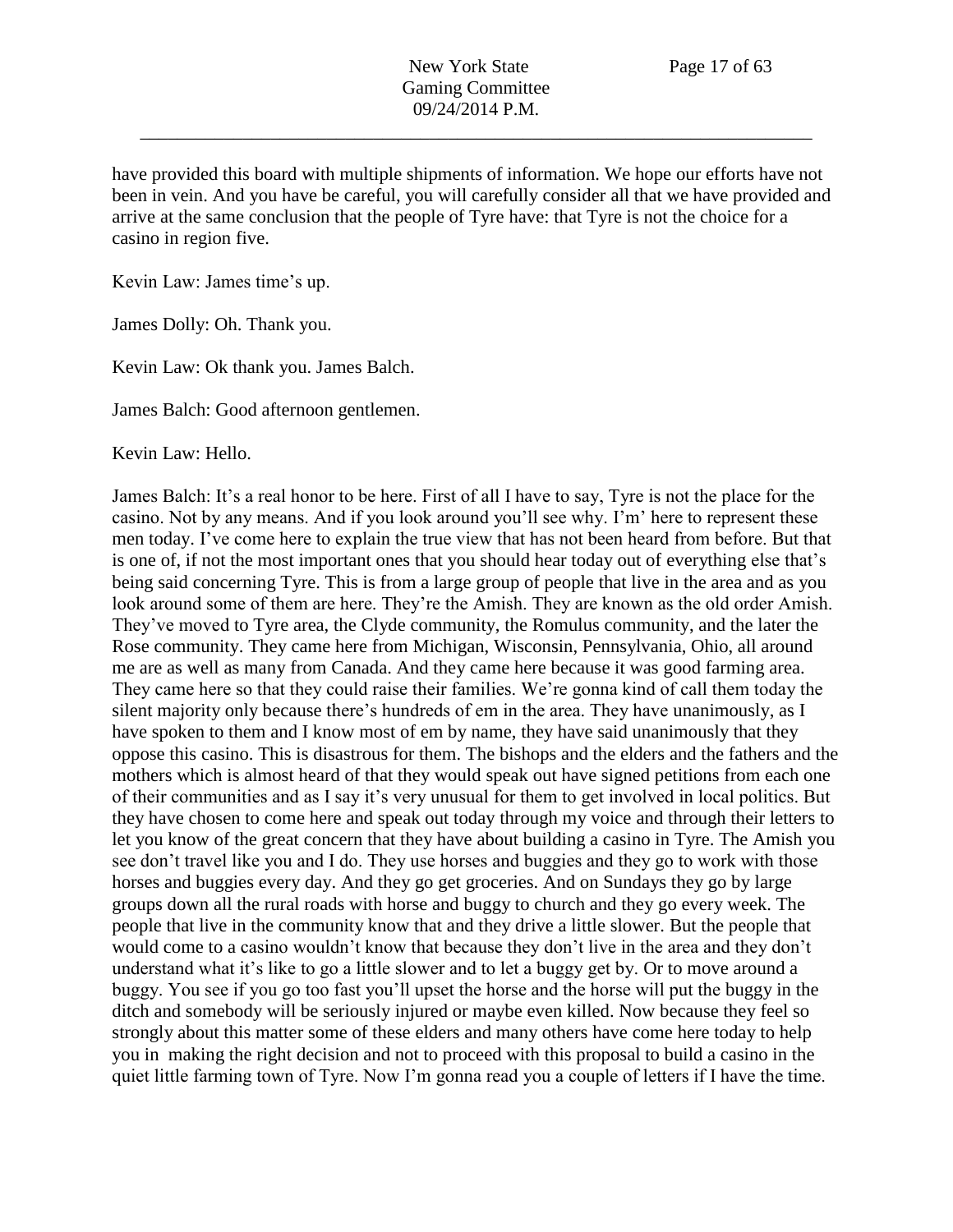Kevin Law: You've got fifty seconds.

James Balch: I'm sorry?

Kevin Law: Fifty seconds for a couple of letters.

James Balch: Ok thank you sir. One of em begins, and this is the Bishop. It says. Honorable men we the humble servants of our lord ask that you committee would hear our plea. As a peace loving people that a casino on 414 and across the road from an Amish farm not be built at this location. There's many reasons to not have a casino so close to our people. We will not undertake the list of moral issues but will lean on your good judgment in this matter. And it was undersigned by all of the people unanimously in that community. Can I read another one?

Kevin Law: You're out of time.

James Balch: Ok thank you.

Dennis Glazor: I have a question. We have some questions for ya.

James Balch: Yes sir.

Kevin Law: Go ahead.

Dennis Glazor: You said it would be disastrous for their community and that they had grave concerns and I hear the concern about the traffic and the speed of with which people might use the same roads.

James Balch: Yes sir.

Dennis Glazor: What are the others? And can you just describe them very quickly.

James Balch: Well one of them, the most important one is the buggies on the road because see the children go to school every day by buggy.

Dennis Glazor: I got that. I want to know what else there is on your short list.

James Balch: Well that was the main one, is that the danger involved with them. In that community because it's so many rural roads.

Kevin Law: How close is the Amish community to the proposed Lago Casino?

James Balch: Thousand feet?

Kevin Law: A thousand feet, alright. And what's your role, what's that?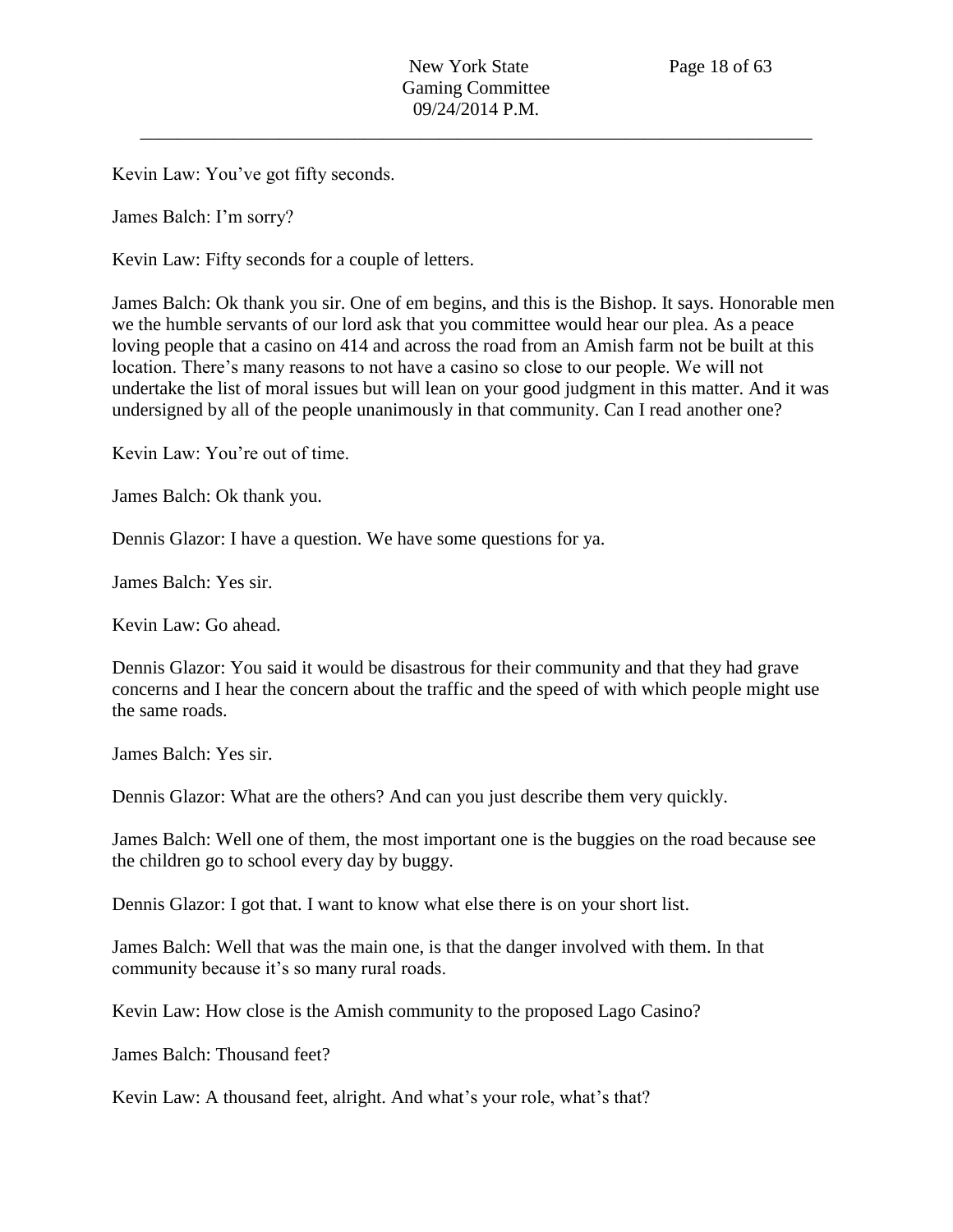(Someone in the audience): Less than a thousand feet. Was at two hundred feet. Right across the road.

James Balch: Ok yeah.

Kevin Law: And how far is the Amish community from where we are today?

James Balch: I would say approximately fifty miles? Fifty miles north of here. Just about north of here yep.

Kevin Law: They didn't come by horse or buggy did they?

James Balch: What's that?

Kevin Law: They didn't come by, did they come by horse and buggy today?

James Balch: No.

Kevin Law: That's what I thought.

James Balch: We made sure that they had transportation to come here so that they could come and speak up to you.

Dennis Glazor: I appreciate very much the effort that you made to come. Has there been any discussions with the casino applicant about mitigating the concerns?

James Balch: I believe they have, yes.

Dennis Glazor: What was spoken about and how'd it come out?

James Balch: I wasn't there and I couldn't tell you what their results were but I know they were totally opposed to it and they spoke to the people and they didn't listen to them.

Dennis Glazor: I'm asking whether they talked to the applicant about the possibility of mitigating some of the traffic and speed concerns. Whether that was taken up.

James Balch: I couldn't tell you that exactly but Jim could maybe answer that question for you. Jim Dolly.

Dennis Glazor: I'd like to hear the answer, if he can.

Jim Dolly: I'd have to get back to you on that.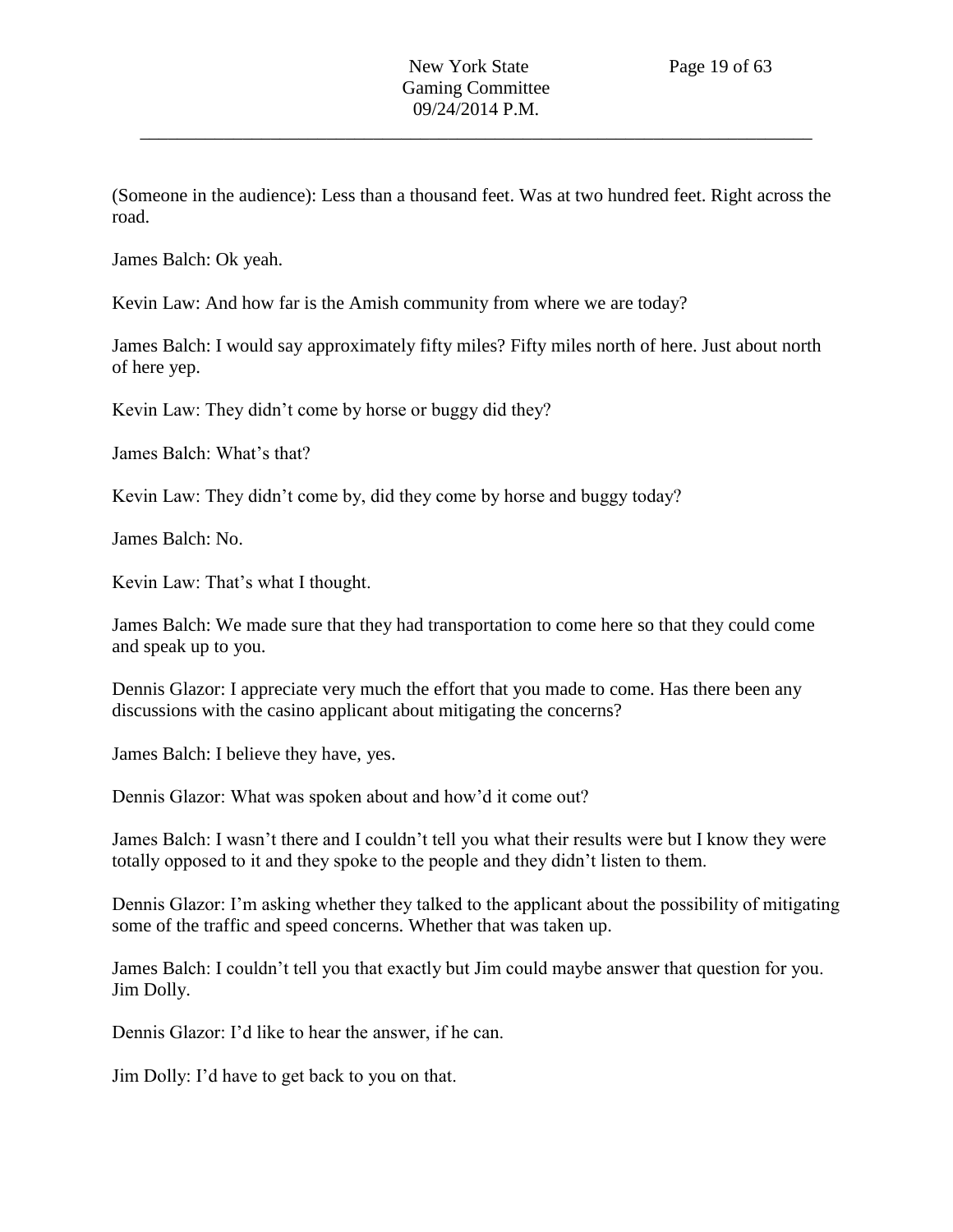Kevin Law: And I just have one more question. Did, did somebody pay for their travel to today's hearing?

James Balch: Yes I believe somebody did.

Kevin Law: Who's we?

(Someone in the audience): They paid for it.

Kevin Law: They paid for it themselves?

James Balch: They paid for it themselves, yes.

Kevin Law: Ok that's what I'm asking.

James Balch: Oh, yes sir.

Kevin Law: Ok.

James Balch: They paid for their own transportation. They had somebody drive them but they paid for the gas..

Kevin Law: Ok thank you very much.

Dennis Glazer: And with other applicants that we've seen in the past couple of days there've been campaigns run for and against and when something is part of a campaign perhaps it is less heart-felt and so that's why we asked those questions.

(Somebody from the audiences): What's the answer I'm sorry?

Dennis Glazor: I think we did hear an answer.

Kevin Law: No we got the answer.

Dennis Glazer: Yeah.

Kevin Law: The answer was no.

Dennis Glazer: Yeah.

Kevin Law: They paid for it themselves. That's fine.

Dennis Glazer: Yeah.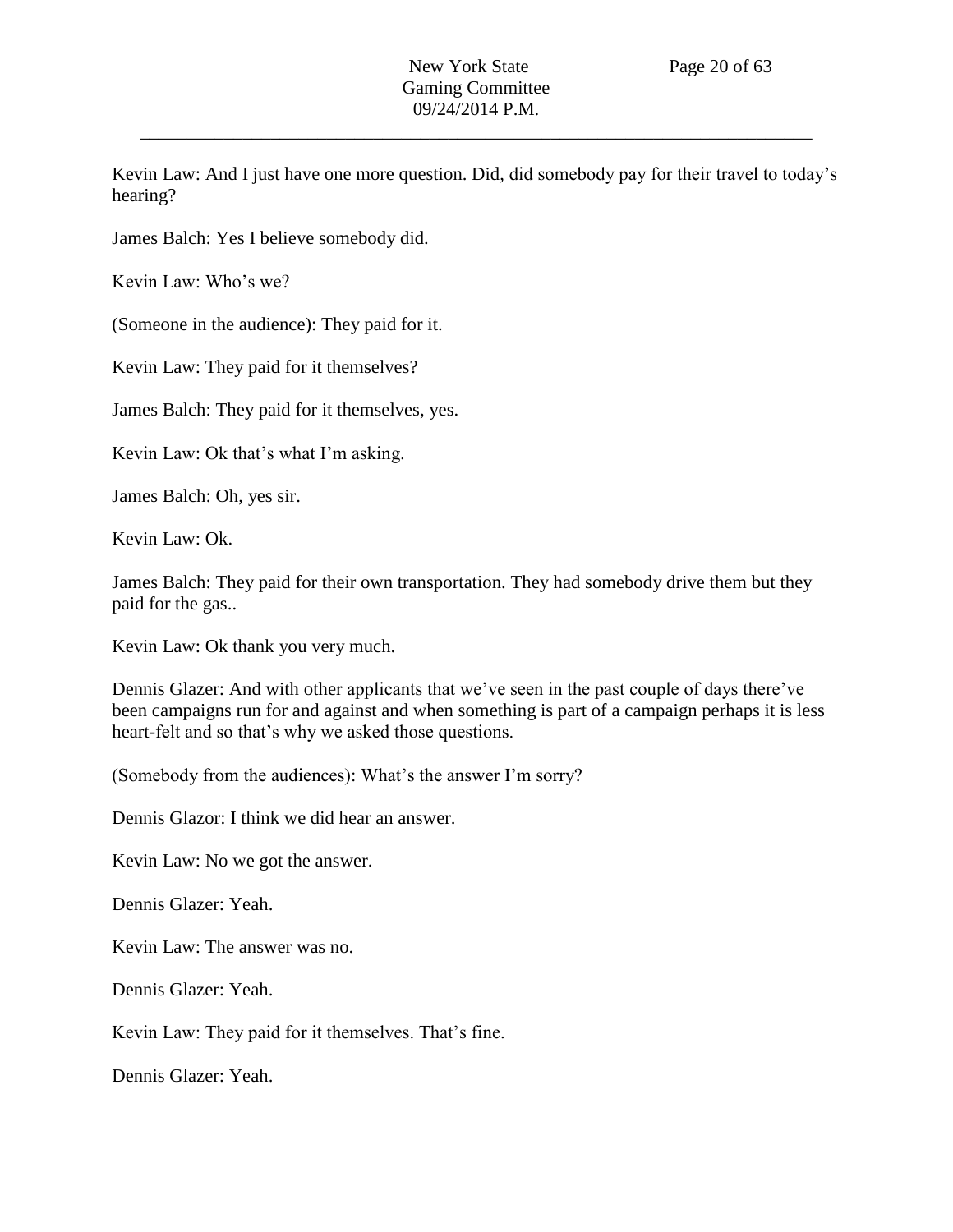Kevin Law: Nice job, thank you very much. Dagmar Nearpass.

Dagmar Nearpass: Good afternoon.

Kevin Law: Hello.

Dagmar Nearpass: Thank you for preventing me to speak. The issue of habitat and wildlife protection is extremely important to me. On June 20, 2014 the gaming commission issued a document entitled SEQRA Environmental Impact Statements. In part the commission is involved, is an involved agency in the SEQRA process and is such provides the following guidance with respect to the environment, environmental impact statements each applicant is expected to complete. You expect an EIS to be prepared among other items which you expect to be covered. You list as number seven: protected habitats and species. The Town of Tyre at the urging of Wilmorite, excuse me, chose to completely fast-track this process passing a negative SEQRA resolution after only a month long process and two hours of discussion. Part three of SEQRA was not completed until a month after the negative declaration was made. In addition to finding that they believed there would be absolutely no major impacts the town board concluded there are no threaten to endangered species near this proposed site in Tyre. Never consulting or complying with Federal Endangered Species Regulations. The entire watershed of Tyre lies within the Cayuga Lake and Clyde River watersheds. White Brook, which runs adjacent to the proposed casino site and bisects my farm into which the proposed casino storm retention ponds are to overflow drains into the Montezuma Wildlife Refuge. Rare and threatened species are often seen at Montezuma. The newly created Seneca Meadows Wetland just three miles to the south is already attracting rare species. I know for a fact that the federal endangered Bog Turtle is found about three miles from the site. The possibility most definitely exists for some rare or endangered animals to be bound in the very adjacent wetlands to which White Brook flows which are private and have likely not been surveyed. An environment impact study has not been done. According to Seneca County's own environmental conservation plan dated June 14<sup>th</sup>, what is done on the land ends up in the waterways. Thus the whole catchment for watershed needs to be considered and therefor everyone who lives in the watershed has a stake in its health. How can a project of this magnitude and duration not have one significant impact on this rural wetland watershed area. This is an enormous disservice to us who reside not only in Tyre but everywhere the watershed provides wildlife habitat recreation opportunities and drinking water. Our watersheds, wetlands, and waterways are much more viable to give economy to our region than a casino will ever be. And I have an attachment showing the casino location and where all the adjacent wetlands and Montezuma are.

Kevin Law: Thank you Dagmar. Laurel Shoemaker.

Laurel Shoemaker: Good afternoon.

Kevin Law: Hi.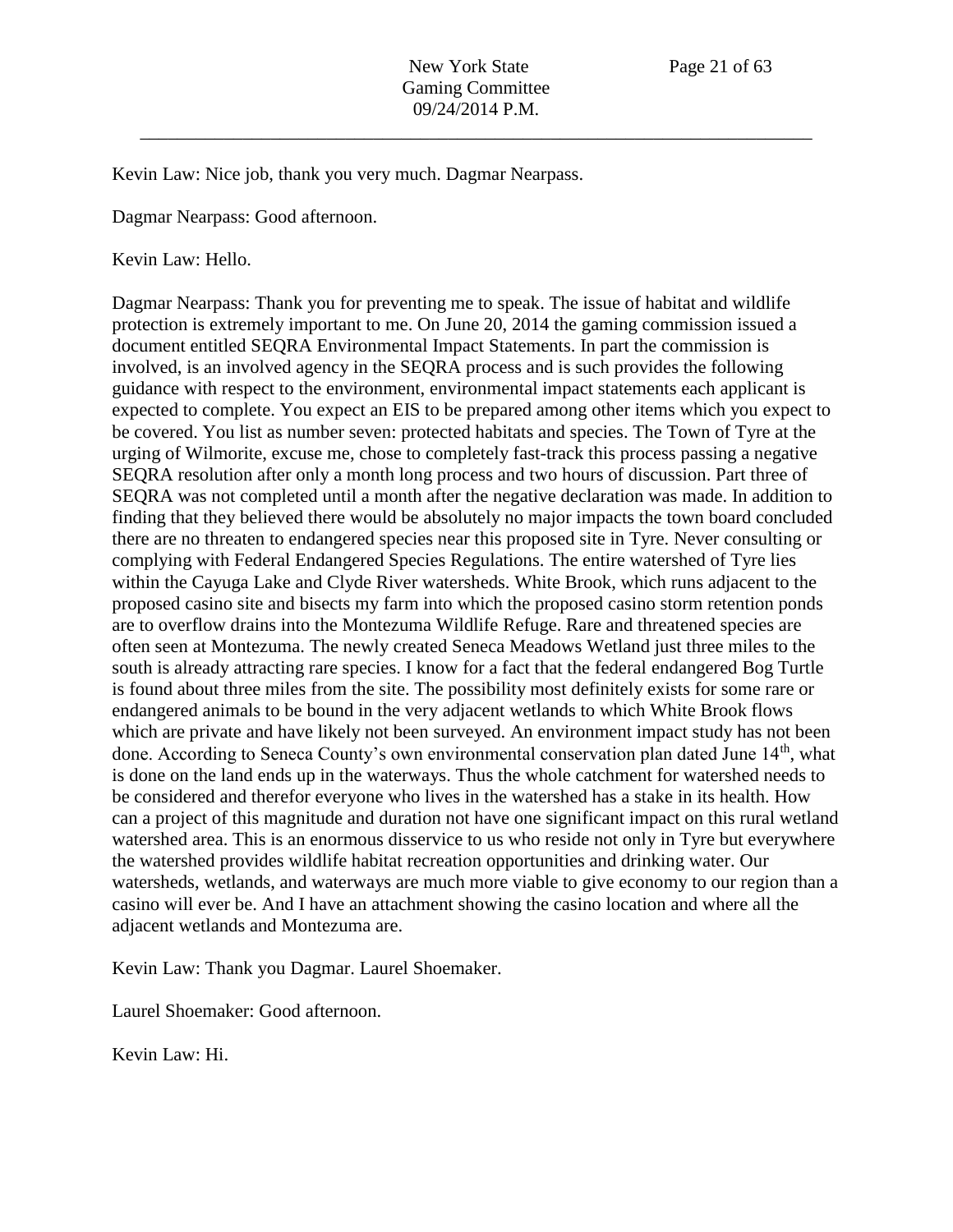Laurel Shoemaker: Thank you for the opportunity to speak. My name is Laurel Shoemaker. I am a wife of one husband and a mother of nine.

Dennis Glazer: You only get one you know. At a time.

Laurel Shoemaker: Our family resides in a neighboring town where the proposed site of the Wilmorite Casino Lago is hoping to be. I am strongly opposed to this project as it will undermine not only Tyre's but the surrounding area's economy. Our area is known for its small locally owned shops and restaurants that will be harmed should the casino be sited in Tyre. The Wilmorite Casino has romanticized in the Italian Villa being an oasis in the Finger Lakes. When you think of a resort destination what sights and sounds and smells come to mind? Well typically a dumb, a truck stop, and freeway would be at the forefront of your mind. If you were to Google resort destination view you'd come upon something quite different than what the reality of the proposed casino in Tyre would provide. If you haven't ever been there it would be a hooey for you to take a ride out and see the site because the picture that I'm gonna present might not do the view justice. My exhibit A, this photo has been provided by a professional phantom two drone. I have copies of it that I'll hand out later. This view was taken from a location and height from the top floor of the hotel as specified in the latest plans provided by the applicant. Going from top to bottom, the dump affectionately known as the Seneca Meadows Landfill, truck stop, and the New York State Throughway running along. Across the 414 where the driveway will be for the proposed Italian Villa is one of several Amish farms in the area that was referenced earlier. It's a dairy farm there. These sites and attractions are not characteristic of the destination. This would be a casino, strategically placed to draw from the New York State Throughway, every vehicle that would otherwise turn right and enter our growing finger lakes region. Which according to the applicant's presentation is, quote "the third most visited region in New York State" unquote. The folks coming off the throughway will be drawn into Lago, the Lago Casino and Restaurants and keeping them there as stated in the Town of Tyre's CGR report page twenty two and I quote "the casinos business model relies on retaining customers on site" end quote. This may very well be the casino business model but it's not the model that has been presented at the economic boom to our region. This capture of customers will come at the expense of everyone in our region but especially the people of Tyre. Also presented in the applicants video on September 8<sup>th</sup> was quote "this project isn't designed to cannibalize other gaming operators, far to the contrary it's designed to grow their region" end quote. Yet during the same presentation this applicant acknowledged that fifty one percent of gambler losses would be taken from existing facilities in our already saturated casino and racino corridor. In addition, time and time again the concerned citizens of Tyre were told that traffic would not be an issue due to the fact that most of the traffic would be off the throughway and back on. Well which is it? Economic catalyst or retained customer, they can't have it both ways. The citizens of Tyre and the surrounding areas are standing strong against this breach into the agricultural zone, protective rural and agricultural heritage they enjoy now and intend to enjoy in the years to come. Without being able to expand as a result to the fortitude and community of casino-free adjacent property owners, this project fails the destination test. With the demise of so many so called destination Atlantic style casinos please do not let Tyre become the victim of what would be yet another failed experiment. I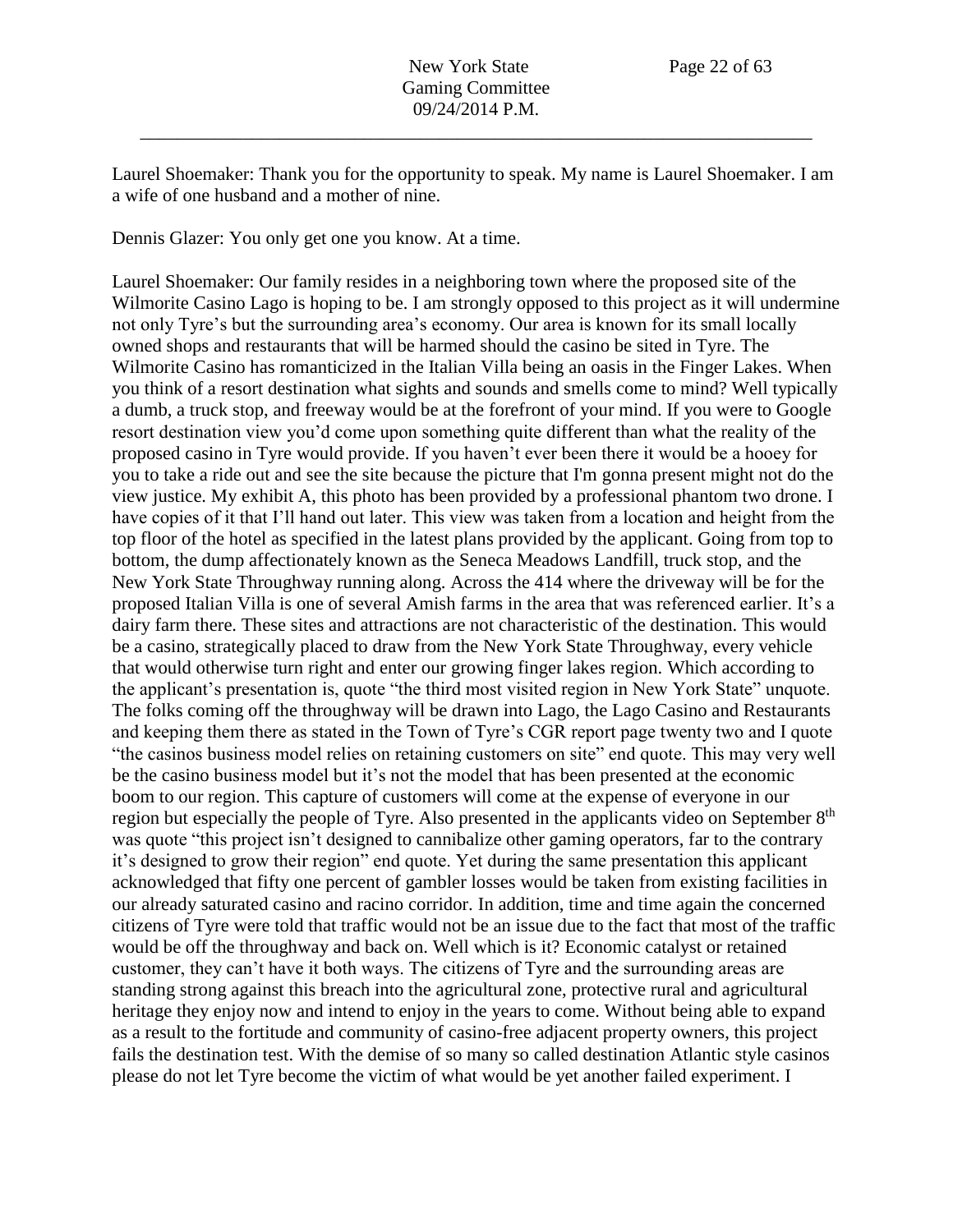respectfully request the idea of Lago in Tyre must go. As you consider who should receive this gaming destination, just say no.

Kevin Law: Thank you. Nelson Aquilano.

Nelson Aquilano: Good afternoon. My name is Nelson Aquilano and I'm the director of the Council on Alcoholism and Addictions on the Finger Lakes. I'm also a prevention professional with a special designation in problem gambling and I was previously a member of the New York State Oasis Problem Gambling Policy Steering Committee. We are also a host for the only meetings of gamblers anonymous in the finger lakes region. I do know gambling in fact from the inside out. And I do know the Seneca Community. I've had an office in Seneca Falls for the past thirty years and have served on a number of organizations such as the Seneca Partnership for Children and Families. Today I am speaking on behalf of the families and loved ones, the spouses and the children of compulsive gamblers. Those sovereign voices that suffer so much that have lost so much. And it is from this base of understanding that I state that I am firmly opposed to the proposed casino being placed in Seneca County. Gambling is a toxic and predatory industry that prays upon the most vulnerable of our citizens. Many say it is inherently a parasitic industry that feeds primarily off the host community and all communities within a fifty mile range. With casinos, gambling spreads like a cancer, like an epidemic leaving broken lives, broken families, and broken communities in its path. I casino can be cold and cruel and research clearly demonstrates that is one of the most destructive dynamics that can be introduced into a community. Gambling leads to lost homes, broken families, low savings accounts, a dramatic increase in crime and is strongly correlated with a rise in mental illness. Compulsive gamblers have a suicide rate of twenty percent. The highest rate in any of the addictions. Furthermore, problem gambling also effects the spouses and I said the children of the problem gamblers. Some communities that tourists tripled after the introduction of casinos. Others reported an explosion in domestic violence. But by then it's too late. Once a casino is introduced into a community they can't rebirth the trend and control the increase in gambling addiction and negative consequences. Seneca County has a great number of needs, academic underachievement, single parent families, and according to the Seneca Public Health Assessment has a number of other mental, emotional, and other behavioral issues that need to be addressed, such as depression. So at the same time the county is preparing a county health improvement plan for community prevention of health and wellness, we now have the introduction of a casino which will have a yet greater direct negative impact upon the quality of life on Seneca County residents. I object to a casino here because it will negate all our local efforts to heighten health and will only accentuate family dysfunction and accelerate child abuse, domestic violence, and poverty to new levels. Second, I object to a casino in Seneca County because the citizens never asked for it. When Laurel County loudly rejected a casino, Onondaga County loudly rejected a casino and when you add in the votes for proposition one from the five central Finger Lakes counties you will see that between all seven counties proposition one failed. The people in this region soundly defeated proposition one. We did not want legalized gambling much less a casino here. The proposed Tyre location is not for the people. It was a fabricated and manufactured ploy by outside developers who have self-interest at heart rather than the interest of the people. A casino is a powerful risk factor that will only further jeopardize the family unit and healthy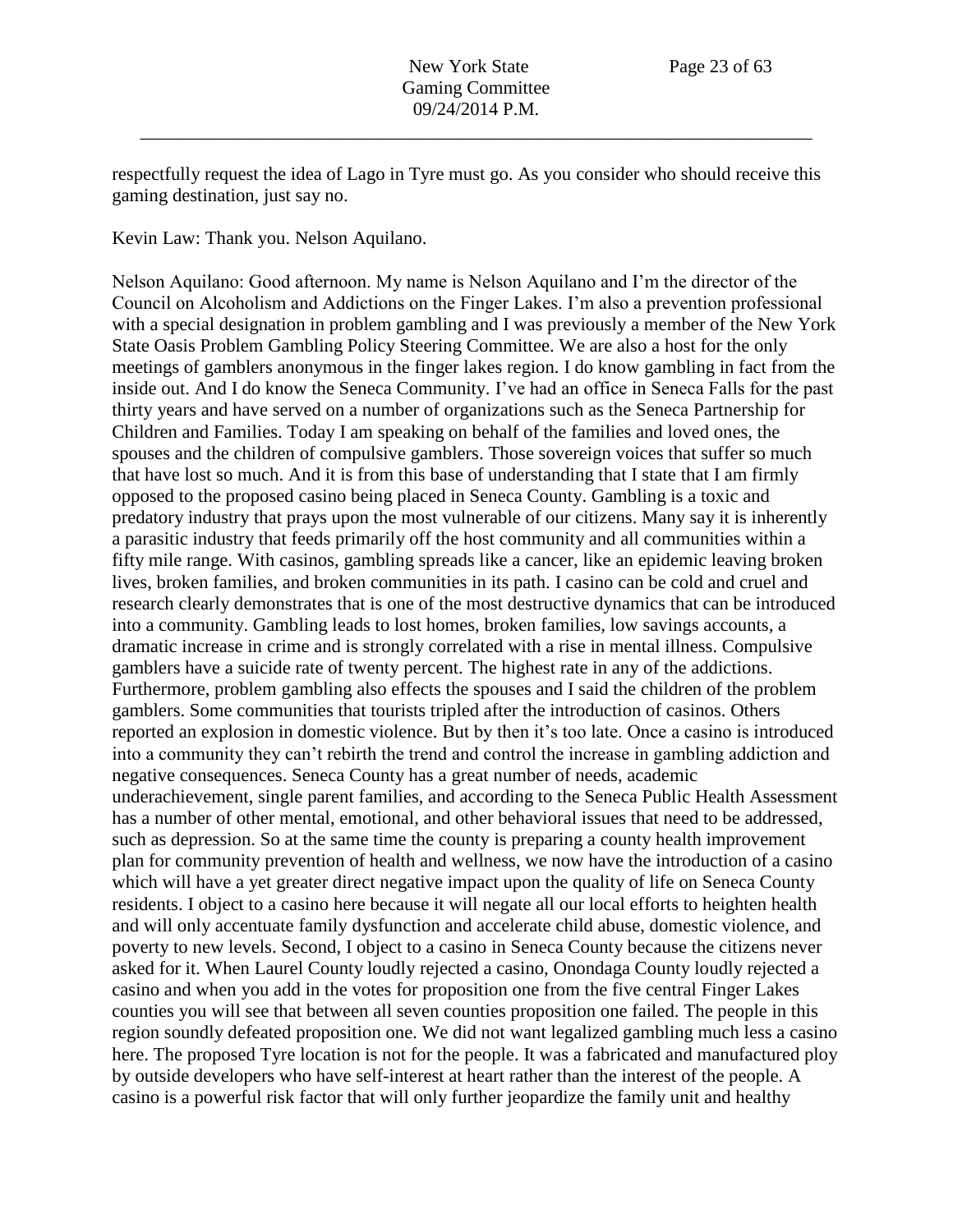community lifestyle we're trying to build. And the ultimate cost of broken families and disintegrated communities from gambling never even close to justifying it as a means to raise revenue. I have never seen one study that says that gambling is a protective factor for positive youth development. Nor a study that says that gambling supports health families. Nor a study that concludes that casinos build strong communities. In fact overwhelmingly the research is exactly the opposite in all three cases. The primary negative impacts of a casino on the host community and the entire fifty mile radius, the entire Finger Lakes region if we place in Tyre, is significant. Proposition one said you may introduce casinos into a community, not that you must. A casino in Tyre is contraindicated and there is more than enough argument here to support that. I ask that you listen to the national gambling impact study. The definitive report on gambling that called for a moratorium of gambling and that you deny the respective application in Tyre. Thank you.

Kevin Law: Nelson. Thank you. So would your opinions, would you oppose every casino proposed for the, that we're discussing here today?

Nelson Aquilano: Every casino yes. I can only represent Seneca County today but yes absolutely.

Kevin Law: Ok thank you. Now we're back to the list of the folks who signed up today. Rosanne Pinker.

Rosanne Pinker: Good afternoon.

Dennis Glazer: Hi.

Rosanne Pinker: I'm Rosanne Sol Pinker and I'm the president and owner of Rosanne Sol Advertising Agency in Binghamton and I'm here to talk about Tioga Downs. I started my fullservice advertising agency in 1985 and I became a certified New York State and will be a woman owned business enterprise and I'm very proud of that and I'm very proud of my relationship with Tioga Downs. Over the years I have to say I've had the pleasure of working with many clients including Dicks Sporting Goods. We actually opened their first seven stores outside of Binghamton. But none of these relationships with Dicks or my other clients were ever as rewarding as our relationship with Tioga Downs. We joined the team at Tioga Downs in early 2008 and shortly afterwards we started doing business with Vernon Downs their sister casino and we learned a lot about casino operations and harness racing. But most importantly we learned what a wonderful organization this is to work for and what a great team Tioga Downs has put together. From the owner Jeff Goral to the president Tom Osiecki to Linn Redder and the whole marketing department. We have found solid professionals who are so dedicated and so proud of their work. And we're proud of the success we have had in promoting many of Tioga Down's events. In fact, this past may we celebrated Derby Fest 7. Our Derby Fest event kicks off the first day of racing at Tioga Downs and we're in our seventh year and this past May we had over eighteen thousand people in attendance at Derby Fest 7. It really has become the social event of the season and everyone looks forward to it. But we quickly found out that Tioga Downs has a lot more than just promotions or horseracing. There are local bands, there are tribute shows, there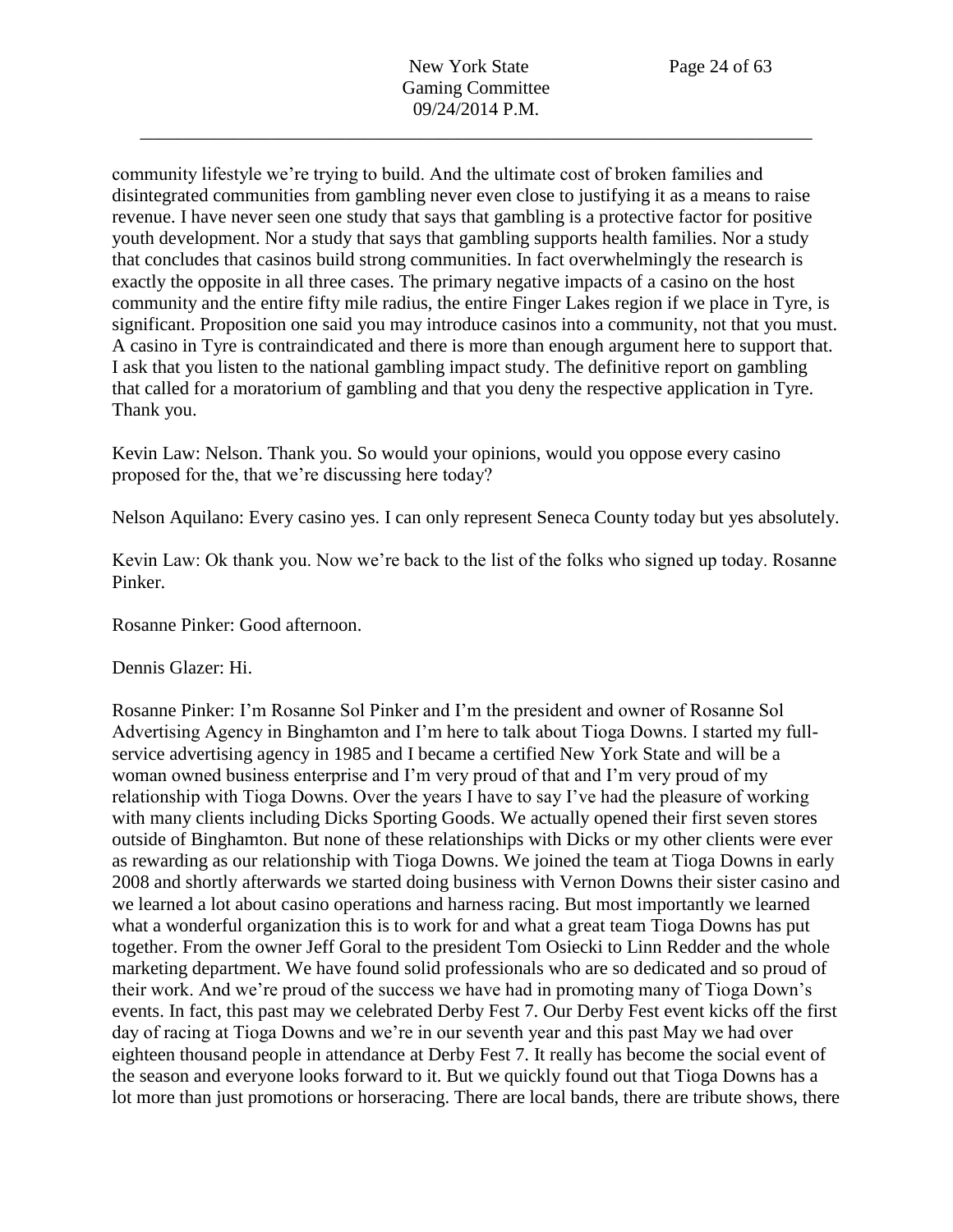is food and beverage specials, there's a sports bar, and there are concerts with some of the biggest names in the music industry and just last month we had a sellout concert for Trace Atkins. Over forty five hundred people. But there's another side to Tioga Downs, they are great community partners. They help their Tioga neighbors recover from two floods. They support local farmers by buying locally grown produce. They buy New York State wines and craft beers and they promote them. They work with local businesses, such as ours. They donated hundreds of thousands of dollars to the food bank and countless other local charities and they hold annual benefit concerts with all proceeds going to the southern tier veterans. Just this past summer they brought the airshow back to Broome County. We had not had an airshow in over five years. And this November they will bring a quarter of a million dollar Winter Fest to our region and that will bring a completely new dynamic to this area, this southern tier area. Clearly this variety of activities has kept our agency busy and I have to just say that seven years ago Tioga Downs could have hired any advertising agency in the United States but they chose a local agency in Broome County because of our local knowledge because they respect local knowledge and they they set about giving us the background and the respect and chemistry that we needed to learn the casino business and now really it has become our business. But I want to say one more thing as an end note. Doing all the media strategies and placement for Tioga Downs and Vernon Downs I know all the feeder markets. So for Tioga Downs we're talking about Binghamton, Elmira, Ithaca, Cortland, and of course North East Pennsylvania. We're very close to Pennsylvania, For Vernon Downs there's Syracuse and the Utica Rome Communities. As part of our planning we were provided access to a piece of research by Dr. Barrow of the University of Massachusetts…

Kevin Law: Sorry. Time's up.

Rosanne Pinker: Oh, well I thank you for this time. It's been my pleasure and an honor to talk on behalf of Tioga Downs.

Kevin Law: Thank you.

Rosanne Pinker: Thank you gentlemen.

Kevin Law: Thank you. Folks just, it seems like a lot of people just came in since we made announcements twice earlier today so I'll just repeat it again. We have a lot of speakers. We may not even get to all of them today. But we're limited to five minutes and at four minutes you'll see the red light go on which means you have one minute left so you have to wrap it up. We have to cut you off at five minutes because we're just gonna cut in and prevent one of your neighbors or somebody, one of your colleagues from speaking. So no disrespect it's just what it is. Five minutes and that's the most you get. Jim Bush.

Dennis Glazer: You're on the clock.

Jim Bush: Good afternoon gentlemen. My name is Jim Bush. I'm an auctioneer from Tyre, New York. Been an auctioneer there for over forty years. Been a lifetime of the Town of Tyre. We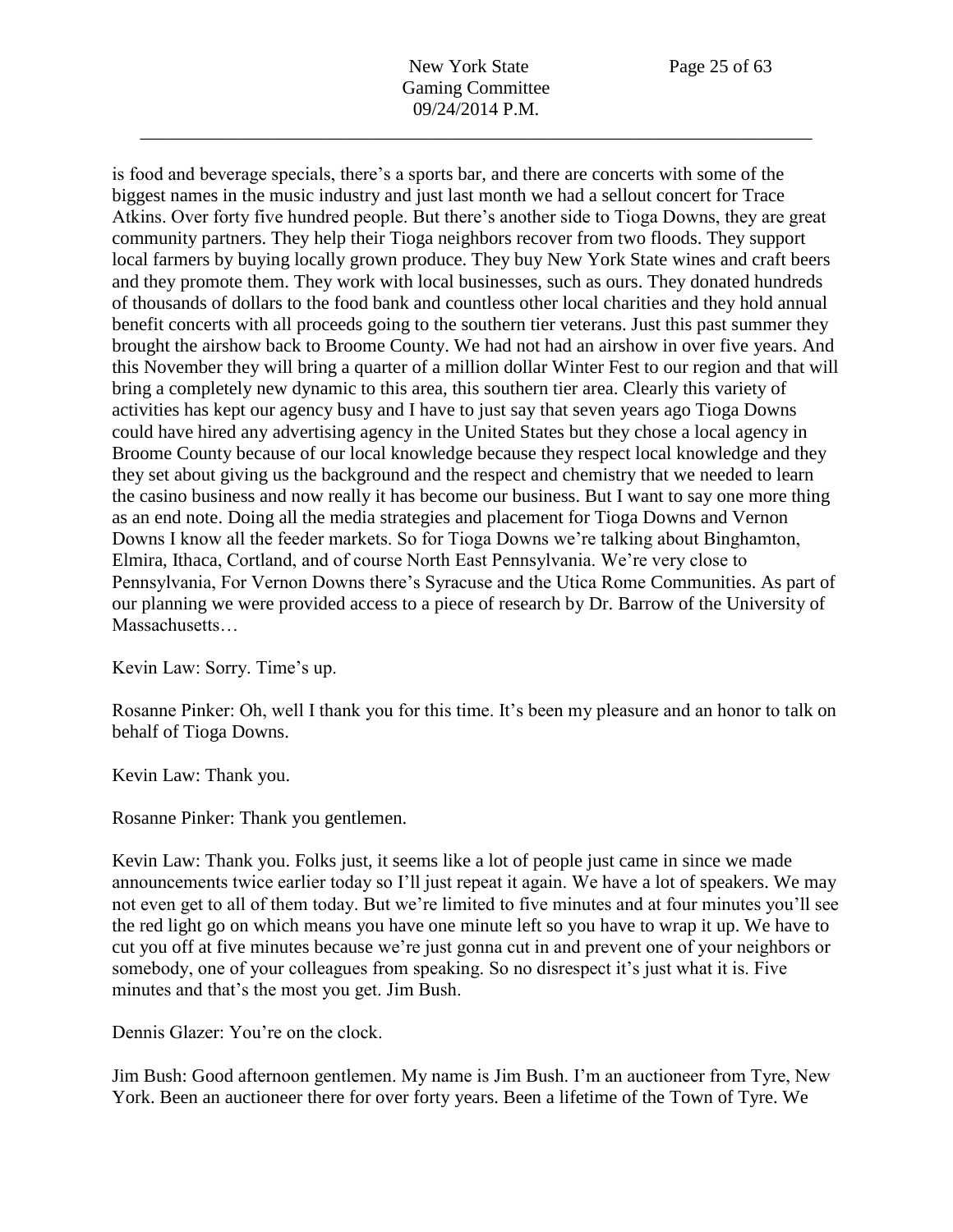own approximately two hundred acres in the Town of Tyre. So as far as the Town of Tyre, we know the Town of Tyre inside and out. Mennonite, our Amish families, there's five families in the Town of Tyre. That's how many we have. Now as far as the Largo Casino, I'm a hundred percent for. It's got everything going for it. You're between two cities. You're between the third largest city in New York, which is Rochester. The fifth largest city is Syracuse which, like you know that's three hundred and fifty thousand people that this casino's gonna attract. Now if you go through the Town of Tyre on a regular basis, I'm talking main drags because they don't go down the side roads. In the summertime you see a lot of Ontario, Canada license plates. Now a lot of these people that go to the outlet center and then they leave. One day. Or they might go to the wineries. One day. Now this Largo resort area, this is more than a casino, this is a resort. There's hotels, if you wanna build a two hundred and seven room hotel and there's restaurants there. There's, and I even talked to some Mennonite people in Rose that's gonna, that is willing to go down there with their baked goods and their and their I guess he's gonna have some kind of a little convention thing where I guess all the farmers can sell their stuff, and I was surprised that they said they would be down there with their baked goods. And you know this is just a hundred percent win win win for the Town of Tyre, you get off the throughway. You know oh minutes down the road. This is seconds down the road. You know so people are gonna come off the freeway, make a left hand turn, boom boom, second hand turn, seconds. I'm talking a football field down the road, alright. And you know this is, it's just a win win win situation. I guess that's all I have to say. Thank you.

Dennis Glazer: You got two minutes left Jim.

Jim Bush: That's ok.

Dennis Glazer: Going once, going twice.

Jim Bush: (incomprehensible slew of words). I was gonna say it's like spaghetti and meatballs but I didn't know if you like spaghetti and meatballs.

Dennis Glazer: Thanks.

Jim Bush: Thank you.

Kevin Law: Yes. Thank you Jim. Lisa Cartledge.

Dennis Glazer: Come on forward Lisa. Can't wait to hear this one.

Joe Moody: Good afternoon I'm Joe Moody, director of Economic Development for the Town of Union and I'm here to support the traditions at the Glenn Casino. One of the...

Kevin Law: First up, where's Lisa? What happened with Lisa?

Dennis Glazer: What'd you do with Lisa?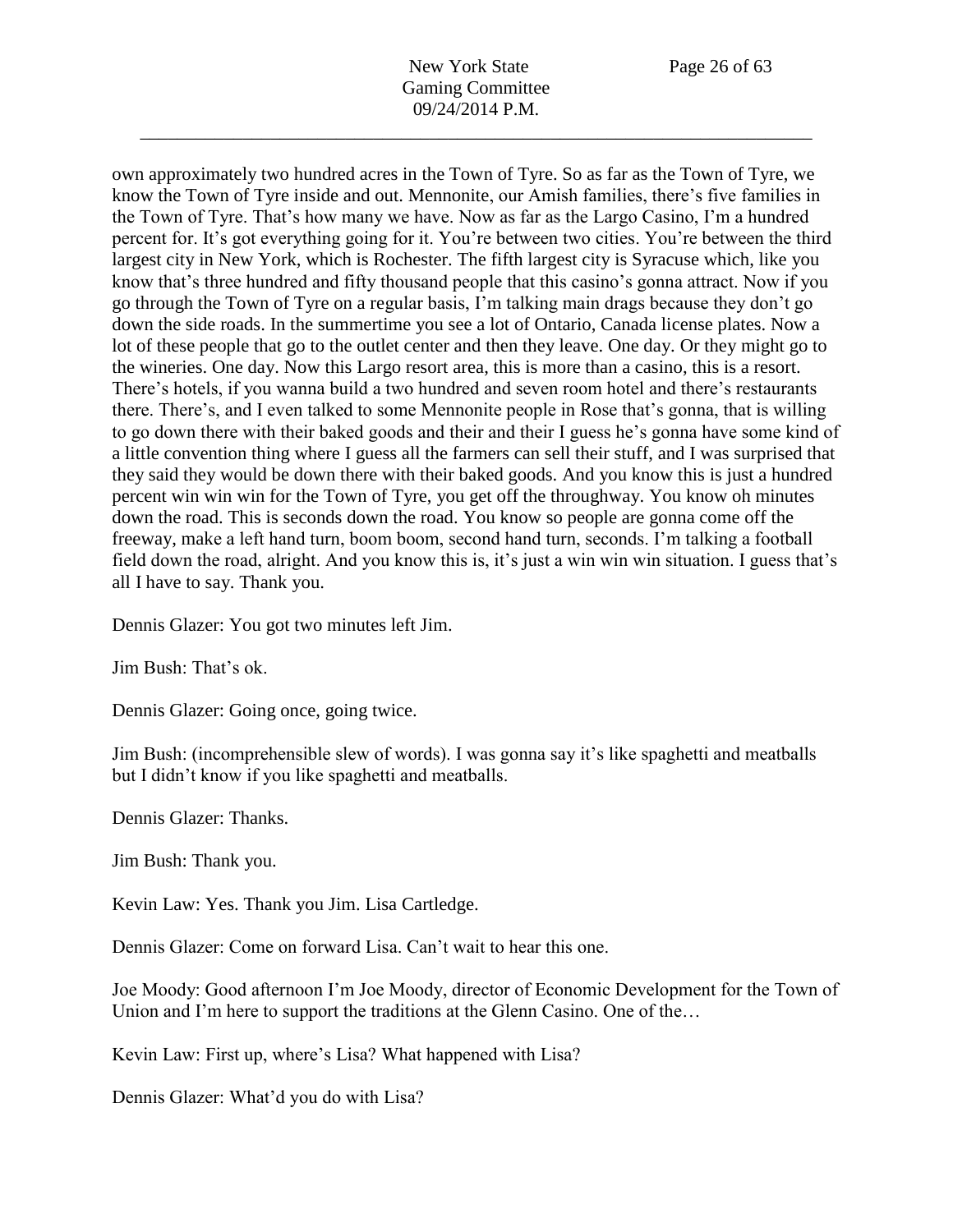Joe Moody: She decided to come a little later.

Kevin Law: No I mean, did she ask you to speak in her place?

Joe Moody: Yes.

Kevin Law: Oh ok. So you should say that. Ok thank you.

Joe Moody: So anyways well I'm speaking on the Town of Union Economic Development, I'm Joe Moody.

Kevin Law: The town of which?

Joe Moody: The Town of Union Economic Development Department which is where Traditions Casino would be located.

Kevin Law: Ok.

Joe Moody: Central aspect of selecting a site is to positively impact the greatest number of existing business and area residents. And that exactly, that's exactly what the Traditions proposed casino does. The population core of the southern tier in the Town of Union is fifty six thousand two hundred and ninety eight residents. We got another sixty four thousand residents in Binghamton and in Vestal. They're all within ten minutes of the proposed casino Traditions. That makes up more than half of the population of Broome County within ten minutes. Which no doubt is needed to draw and make the Traditions Casino or a casino in New York State successful. It will have to draw on that community. One of the other things is economic impact. Businesses all on the route and surrounding area should have the ability to benefit from a casino. Traditions delivers on such because of its location and urban setting, proximity a number of such businesses. They're forced to have to go by these businesses that's why you'll see that there's much support from the local businesses for Traditions Casino. Primary question, the gaming commission as you know has to ask itself, will the Traditions proposal provide the economic foundation and financial opportunity to positively affect the greatest number of residents existing in start-up businesses and give New York State the revenues it is expecting form a southern tier casino? I believe Traditions does that, ok. I've looked at many business plans over the years, ok. I know that location location location is very important for a business. Traditions gives you that major aspect, location. I believe they're gonna be able to meet their goals, not gonna go over details of what those goals are with you have those in front of you.

Kevin Law: We've heard em.

Joe Moody: Yep you've heard em. So I won't go over that. I'm not gonna go over the negative aspects of the other proposals. But I will tell you that I've looked at their business plan. I've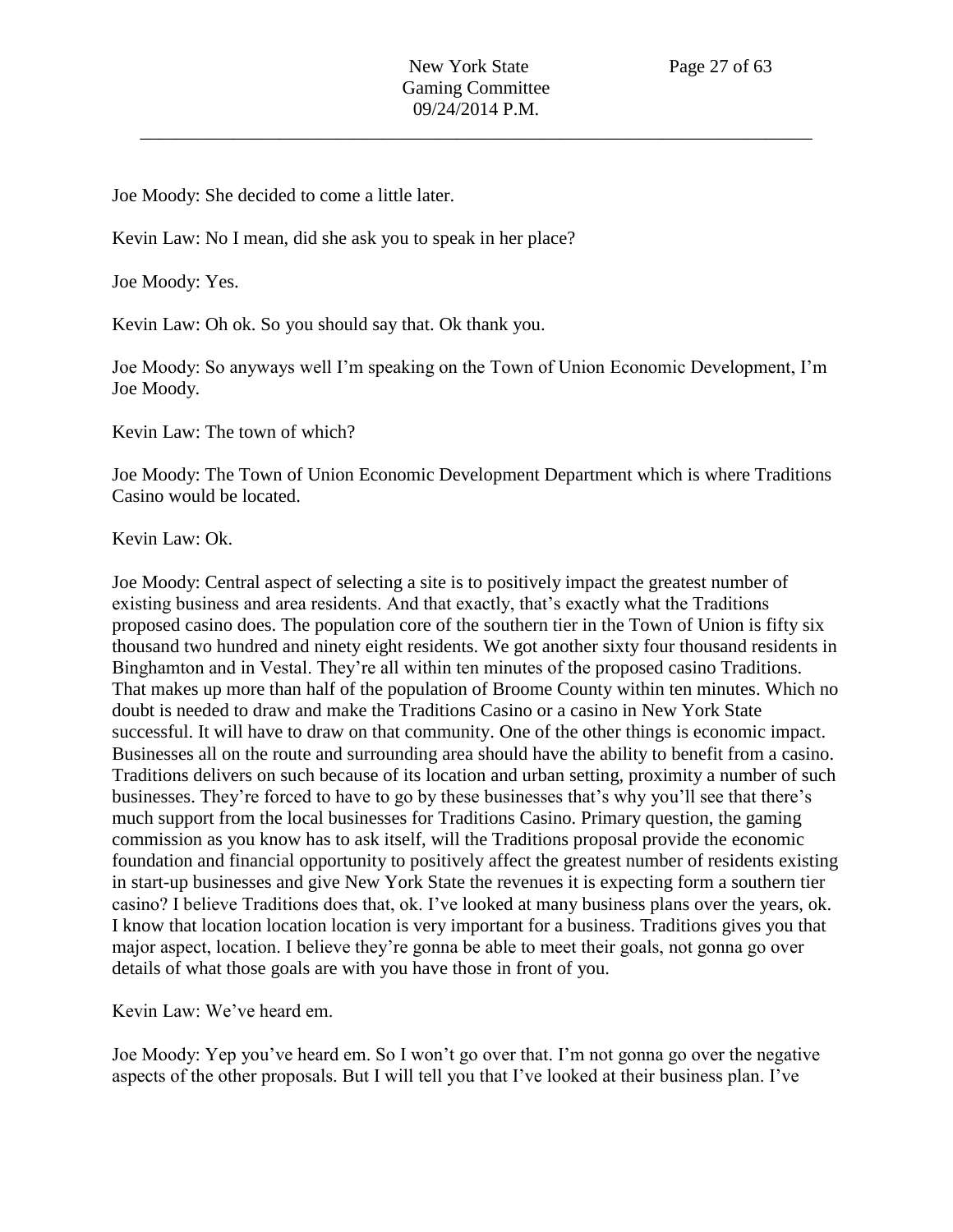looked at their projections and I believe that this is the best opportunity that you have is to support Traditions Casino in the southern tier. And that's my opinion.

Kevin Law: Thank you very much.

Joe Moody: Alright, that's all I have to say.

Kevin Law: That's great, well thank you.

Joe Moody: Thank you.

Nancy Bush: Hi, my name is Nancy Bush and I thank you for giving me the chance to speak with you today. First I have a letter here from a former town supervisor of the Town of Tyre who she has asked me to read this letter and we can submit it. And then I have remarks of my own. The letter states. My name is Patsy Amadon and I have been a Tyre resident for forty seven years and served as the supervisor for twenty one years. First I want to thank Supervisor McGreevy, the Tyre Town Board, the planning board, and all other town officials for working so diligently on this casino issues. They have persevered even through the negative barbs that have been said to them and about them. I am unable to attend today's meeting so I have given permission for my letter to be read in public. There is sixty one plaintiffs in a lawsuit against the Town of Tyre in which thirty of these plaintiffs did not vote in the last election or are not registered or live in another township. It was said that our town voted against the casino, but what about the people who didn't vote? They should have voiced their opinions at the polls and not waited until now. The comprehensive plan wants to keep Tyre rural but at the same time fifty six percent felt commercial development would be good for Tyre and sixty six percent were for development if it was kept near existing businesses, like McGee's Corners. Many felt Petro was good for Tyre. When Petro first started there was opposition but soon these questions were answered and many were unfounded. Not everything is perfect but Petro worked with us. There is a right to farm law when you purchase land in the area where farming takes place you sign a paper stating you understand this. This is beneficial for the seller and buyer. Someone told the Mennonites and Amish that if a casino came in they would not be allowed to spread manure on their fields. It was just another scare tactic and totally not true. There are only five Amish farms in Tyre. They were told that if the casino comes in they would have to leave. Added to this was the threat of immanent domain. This refers to property being taken from land owners. This is government intervening because they want certain land for their projects. It's not gonna happen. The churches in Tyre have spoken against a casino. So have some of the churches in the rest of the county. Even though the churches have bingo, raffles, and other forms of gaming. It is good to have support for reasons given but I believe the residences of Tyre should be the ones that vocalize about whether or not to have a casino. Stating that over twenty five Tyre area farmers signed a letter is not correct since there not twenty five farmers in Tyre. The numbers quoted on the casino website are highly inflated because they do not represent Tyre residents only that includes area residents. In addition I feel that the Amish and Mennonites are being used as scapegoats. The population of Tyre is nine hundred and eighty one and I do not hear anything about the rest of the population which could be effected by a casino. There are five Amish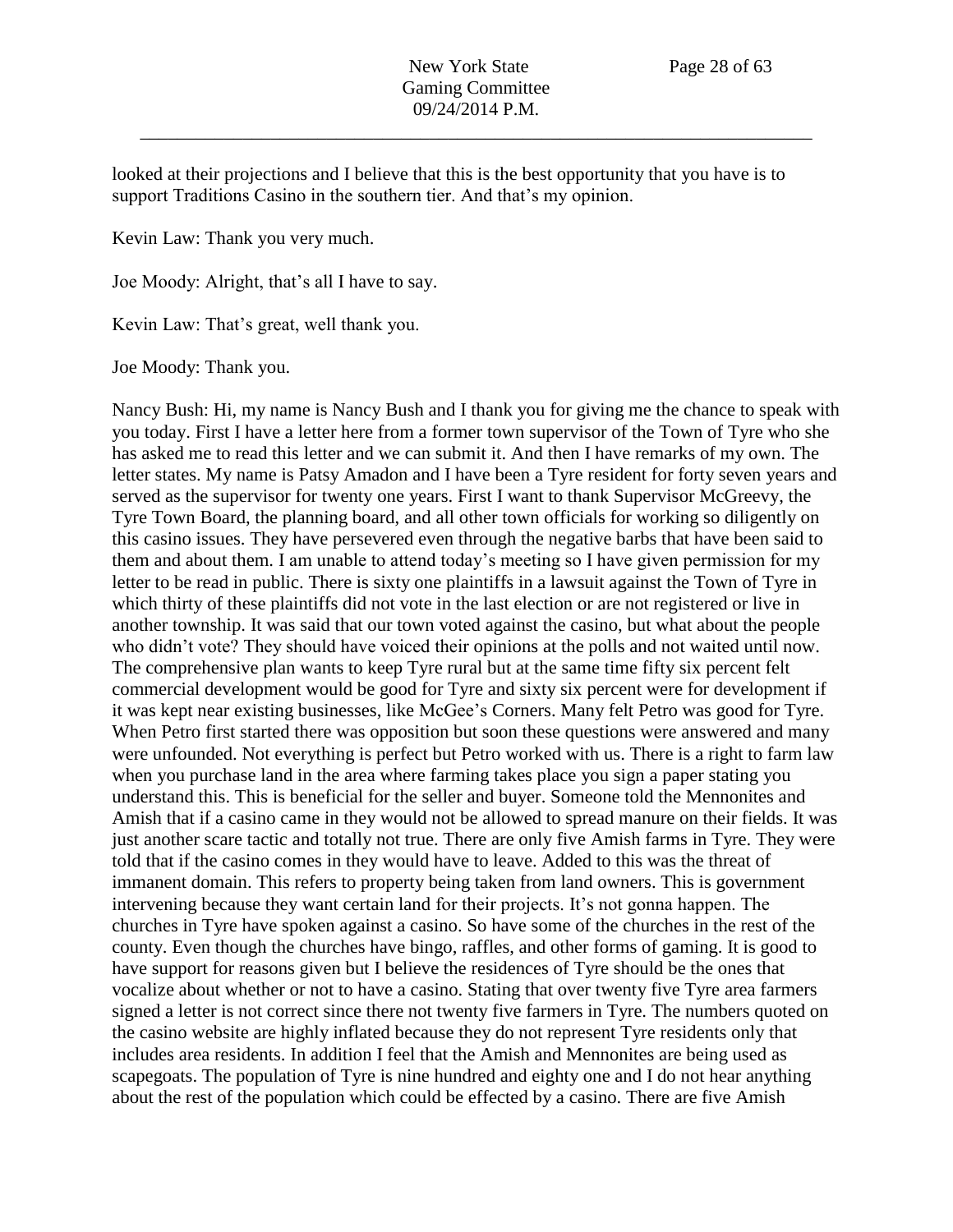families in Tyre and sixteen Mennonites families. The casino website says two thousand seven hundred and sixteen adults and five thousand seven hundred and seventy five children oppose a casino in Tyre. How can this be when there is only nine hundred and eighty one people living in Tyre? Again it's reaching too far outside of Tyre to come up with these statistics. There were a total of six hundred and fifty eight signatures on the anti-petition. Now make the adjustments. There were eighty six duplicate signatures. There's a hundred and seventy seven, not even from second county. There's other issues like no signatures, no addresses, they're illegible, forty three of those. And not from immediate region, eighteen plus miles away, ninety one of em. There were six hundred and fifty eight original signatures and that comes down to a total of two hundred and sixty one. Now look at a different petition. Total number of Tyre resident signatures on casino petition is two hundred and eight. Total after duplicate signatures, now we're down to a hundred and sixty seven. When the outlet mall was built people had the same concerns about traffic, crime, and farms that would be lost. This did not happen. The outlet has three and a half million customers a year and they're happy that they're here because of the sales tax, shopping, other businesses have come in, and jobs. I looked at generational family farms and I could only find four of them. These farms have been sold off and families have moved. The farms still exist but are not handed down from one generation to the next but they have been sold to Amish and Mennonites. We're glad that they still farmed. Now you may not agree with my information but I have looked up and researched it. Now it is your turn to take all the facts and decide what you wanna do. Some have told me that they would rather pay more taxes than have a casino. This might be true for some but those on fixed incomes would be hurt badly.

Kevin Law: Time's up. You can submit your letter. Thank you.

Nancy Bush: Thank you. Bob Masorini.

Bob Masorini: Good afternoon gentlemen. My name is Bob Masorini. I'm with Lost Kingdom Brewery and Firehouse Distillery in Ovid, New York which is six miles south of Miranda Cheese which was up here at nine o'clock this morning.

Dennis Glazer: You guys couldn't get together and do a little beer and cheese?

Bob Masorini: I've been here, I thought I'd get up earlier. I've heard a lot of things. I had everything planned but I heard so much recently that, some of it seems amazing you know. First off we emphasize the negative. Seneca County needs jobs. Broome County needs jobs. Tioga Downs needs jobs. My county's worse than yours. You know what, the Finger Lakes are awesome. I wanna take a different tact. The Finger Lakes are growing. We're one of those new companies that repurposed a building. Took an old firehouse and municipal building that was empty for almost a decade and converted it to a brewery and a distillery. We see the synergy of that happening more and more with the Lago Resort and Casino coming in and that's why we're here to support it. It is a tremendous opportunity for the area. It'll take the tourism that we have seasonally, as it's already been mentioned, and really expand upon it to year round tourism. Not only that, I've heard about we need to bring in other manufacturing jobs and that would be great. But the thing is this is an environmentally friendly business. We don't have to worry about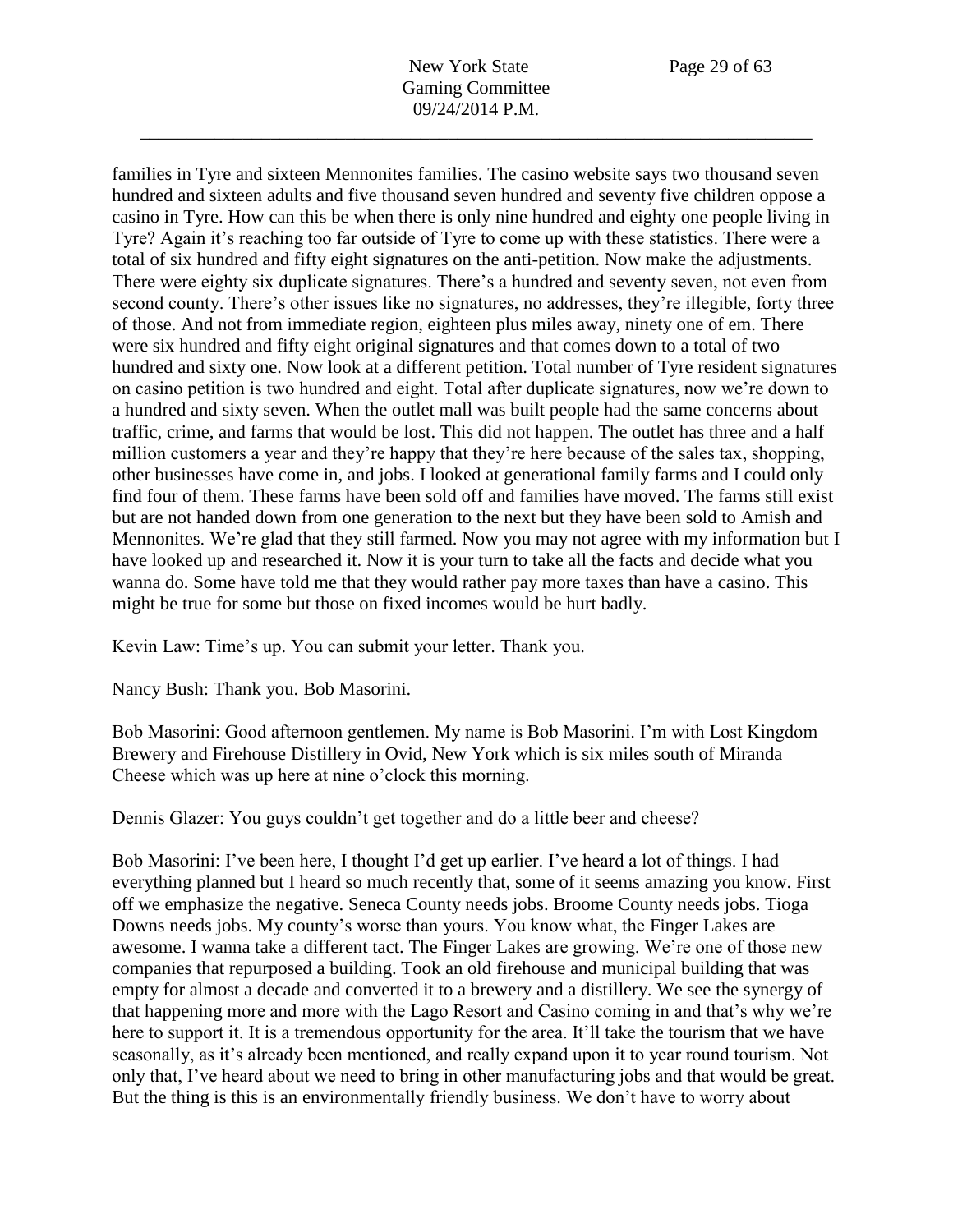ground water contamination or what's gonna happen if something explodes in Seneca Lake or any of the other projected projects that are out there right now. This is a positive impact to the community and to the area. It's also gonna allow for extended stays. For you know help the bed and breakfasts in the area because people now have both wineries to go to, areas to see, and another attraction to go to. At the same time they're gonna end up getting extended stays because of the fact we have that synergy. There are other things to do here. There is the beauty of the area. There is the wine trails. The beer trails. The distillery trails, which is what we're based upon. Overall I think this comes down to a business decision as to what thing gives the greatest benefit to the area. What's gonna bring the most money to the state tax wise. What's gonna bring the most money to the communities. What's gonna bring the most money to the most, you know, jobs to the area and finally what's gonna help most of the businesses. And out of all of them Lago is what's going to do it. If it were up to me as a consumer and I had to pick something in region five as to where to go, I'd go to the Finger Lakes hands down. On that note I thank you.

Dennis Glazer: Thank you.

Kevin Law: Thank you. Gary Schlegel.

Gary Schlegel: Good afternoon. I'm an owner of Magee Country Diner which is located a quarter a mile from the proposed site south. My name is Gary Schlegel. As a business owner in the Town of Tyre I am a huge supporter of the Wilmorite Corp and Lago that will promote not only businesses in this Town of Tyre but in the surrounding area. New business not only generates jobs for the county but also revenue that it needs for the county, town, and state. In 2004 I was at a town board meeting to support Petro Truck Stop, my neighbor, and the only business between me and Lago at this point because I knew that it would not only generate more jobs but also more revenue for the town. Not to mention the traffic for my business. The casino which will be built by a very reputable company, Wilmorite Corp, which is completely backed and supported by numerous counties throughout New York State. This casino will not only bring eighteen hundred jobs, which brings me to my concerns, that one of the meetings I attended and my question was, will the jobs be drawn locally? And of course they will be. They will all be applied; when they apply they are trained and oriented on the site. The contractors will be supported locally also. The revenue alone for the Town of Tyre will be astronomical. Taxes will be lowered, more jobs, more revenue for New York State. So what's the opposition? Traffic, noise, land, social impact. Never have I seen a corporation the size of Wilmorite be so consciences, caring, and neighborhood friendly to a businesses and business friendly to a small county such as Seneca. They are going above and beyond to make things right for the residents and business owners respectively. As a restaurant owner in the Town of Tyre I serve a lot of patrons and I talk to them about their thoughts on a casino. And to be quite honest I've heard very little negativity. But the little I've heard that some people feel the property taxes won't come down which I think is ludicrous, and the Town of Tyre alone will be tripling the amount of revenue that's coming into the town. Not to mention the county. Others feel that social impact of the casino will be causing people to spend money they don't have. Let's face it if that's an issue, they're already doing it. Now here's a breakdown of the petition that was signed over the last winter. Which was already said up here before but six hundred fifty eight signatures that were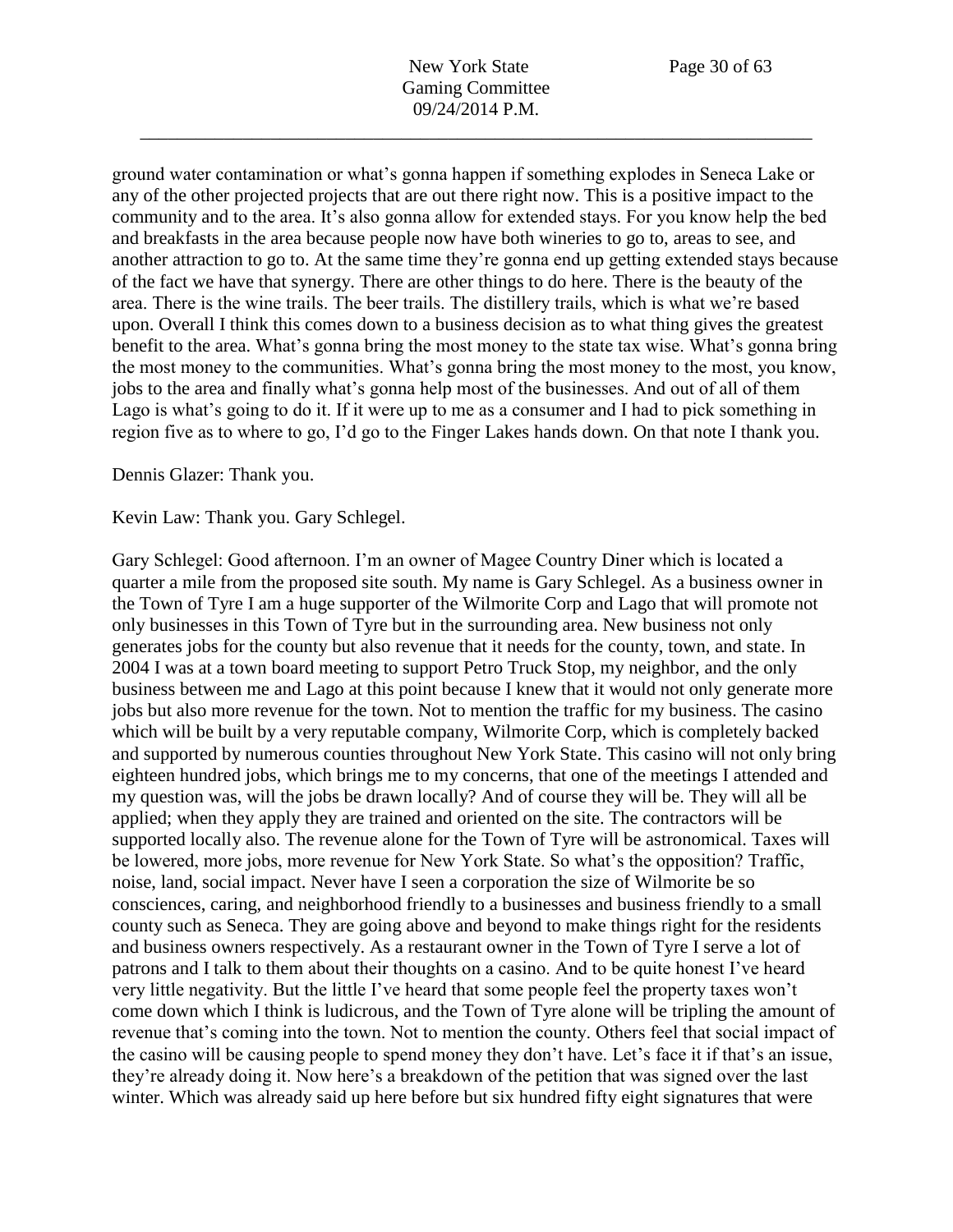acquired, eighty six of them were duplicates. A hundred and seventy seven of them were not even from Seneca County. And it goes on. The thing is is that these are the same people that told me I might as well shut my doors when Petro Truck Stop was built. I've been in business twenty years now side-by-side with Petro and all along supported any businesses that were being developed in the Town of Tyre and Seneca County. The casino is a two hundred room hotel, the restaurants and other businesses in it will produce seventy eight point nine million dollars in taxes that will be distributed throughout Town of Tyre Seneca County and New York State. They're predicting an average of nine hundred people a day that will spill over to the businesses in this county. Hotels, restaurants, wineries. Business generates business. That turns revenue, jobs, and lower taxes. Thank you.

Kevin Law: Thank you.

Dennis Glazer: Thank you.

Kevin Law: Folks we have a two minute break and then at three o'clock is Peter Hankin will be first. Ok we're at three o'clock. We have four hours. We are wrapping up at 7 pm and so yeah it's unlikely that we're going to get to everybody on the list so if everybody could just be quick and to the point that'd be great because then we then we'll get to as many as we can.

Dennis Glazer: We've heard the arguments on all sides. We've heard many of em before today. We've heard all of em today. So rather than just repeat, if you can come up and say I'm opposed because of this, I'm in favor because of that instead of doing it in a long version it'll let your neighbors and others get their say as well.

Kevin Law: With that, Peter Hankin.

Peter Hankin: Thank you very much. Good afternoon. Thank you for allowing me this opportunity to address the Traditions casino application and your board. Firstly I know of no one that if the Traditions is granted a casino license whose lives will be more dramatically and more negatively impacted than my wife and myself. The proposed casino's main parking lot will become the main focal point of all the windows on the east side of our house. The beautiful hillside will become a tourist parking lot with all-night lighting and constant stream of headlights poking into my kitchen, dining room, and living room. Car alarms and horns honking will happen with great regularity. My front door is five hundred feet from this proposed parking lot. In 2007 we bought our townhouse from Mr. Welsh. We bought into the concept of well-built town homes and scenic vistas of the Susquehanna Valley and an executive golf course. What used to be the executive golf course is now slated for parking two to four thousand cars for outside concerts and is three hundred feet from my back deck. This will only occur every other weekend in the summer. The two parking lots can in no way be construed as scenically pleasing. And by the way, the so-called executive golf courses disappeared over the past four years. I think there's something immoral about intriguing people to buy these high-end town houses then actively becoming the instrument of ruining their views, their quality of life, and their property values. This is classic bait and switch. Property values according to Mr. Walsh will be enhanced.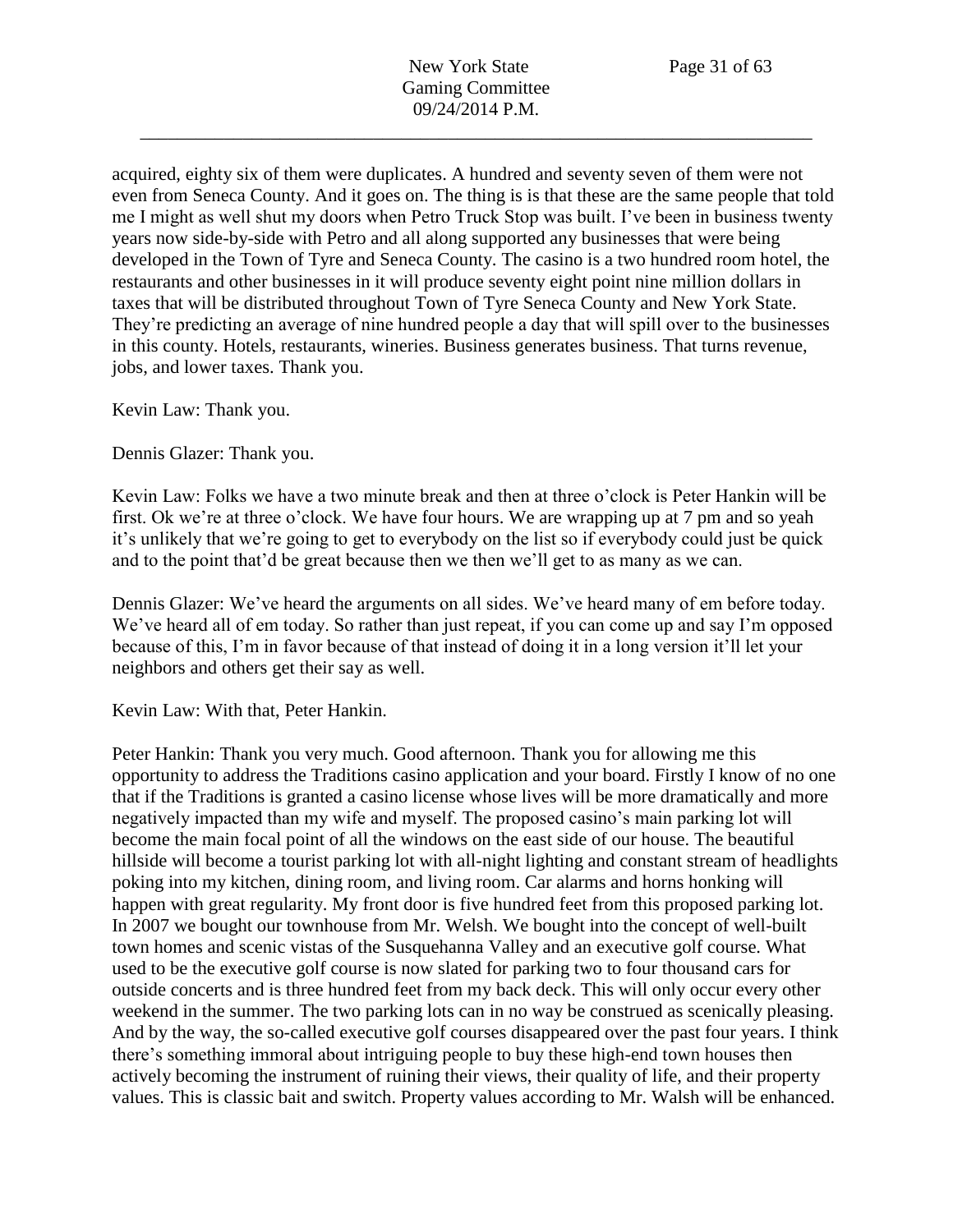I submit that anecdotal evidence shows the opposite is true. We have two different sets of friends that are currently in the process of moving back to our area. Both families have looked into the vacant town houses. Both like the concept and the unites. But neither had any interest as long as the casino next door was a possibility. And as for the allure of the casino next door, the for sales signs tell all. There are currently seven town homes located within a hundred and fifty yards of our property that are going vacant for buyers. Some owners have dropped their prices dramatically. No interest. The casino has become toxic for Eagle Drive homeowners who don't want to put up with the hassle of living next to a modern day carnival without the rides. The Traditions presentation mentioned twenty thous, twenty seven thousand supporters for the casino. I would urge you to seek verification of that number and how it was arrived at. Every homeowner on Eagle Drive with the exception of two, that's twenty six versus two, is adamantly opposed to the casino. Everyone I come in contact with with the exception of people who work for the Walsh's or do business with them who live in Enville are against the casino. The road going by Traditions is Watson Boulevard and it's the main conduit to Wegmans, the mall, Binghamton, both colleges, and both hospitals for the residents of Enville. The Traditions Outdoor Entertainment Venue Watson Boulevard will be closed for four to five hours every other summer Saturday evening. For us to go a different way to one of the hospitals would have several miles and minutes. Lives could be lost when the sick can't be rushed to the hospital in times of need. I conclude my remarks by saying the casino does not belong at Traditions in the middle of a neighborhood. We appreciate the opportunity to make our concerns known to your board and finally we currently have a depressed residential real estate market and hopefully you will not further contribute to it. And if all the promised significant job creation occurred at Tioga Downs instead of Traditions the job opportunity would still be there for Broome residents as well as those of Tioga and the proximity to Broome's retail shopping and restaurants is closer than that of Elmira with not much in-between. Thank you.

Dennis Glazer: Thank you.

Kevin Law: Peter when did you buy your townhouse?

Peter Hankin: 2007 November.

Kevin Law: Were there like brochures? How many units are there?

Peter Hankin: There are, it's either thirty or thirty two.

Kevin Law: Thirty? Was there a brochure to market the…

Peter Hankin: I'm sorry?

Kevin Law: Was there some type of brochure to market the townhome?

Peter Hankin: Yes.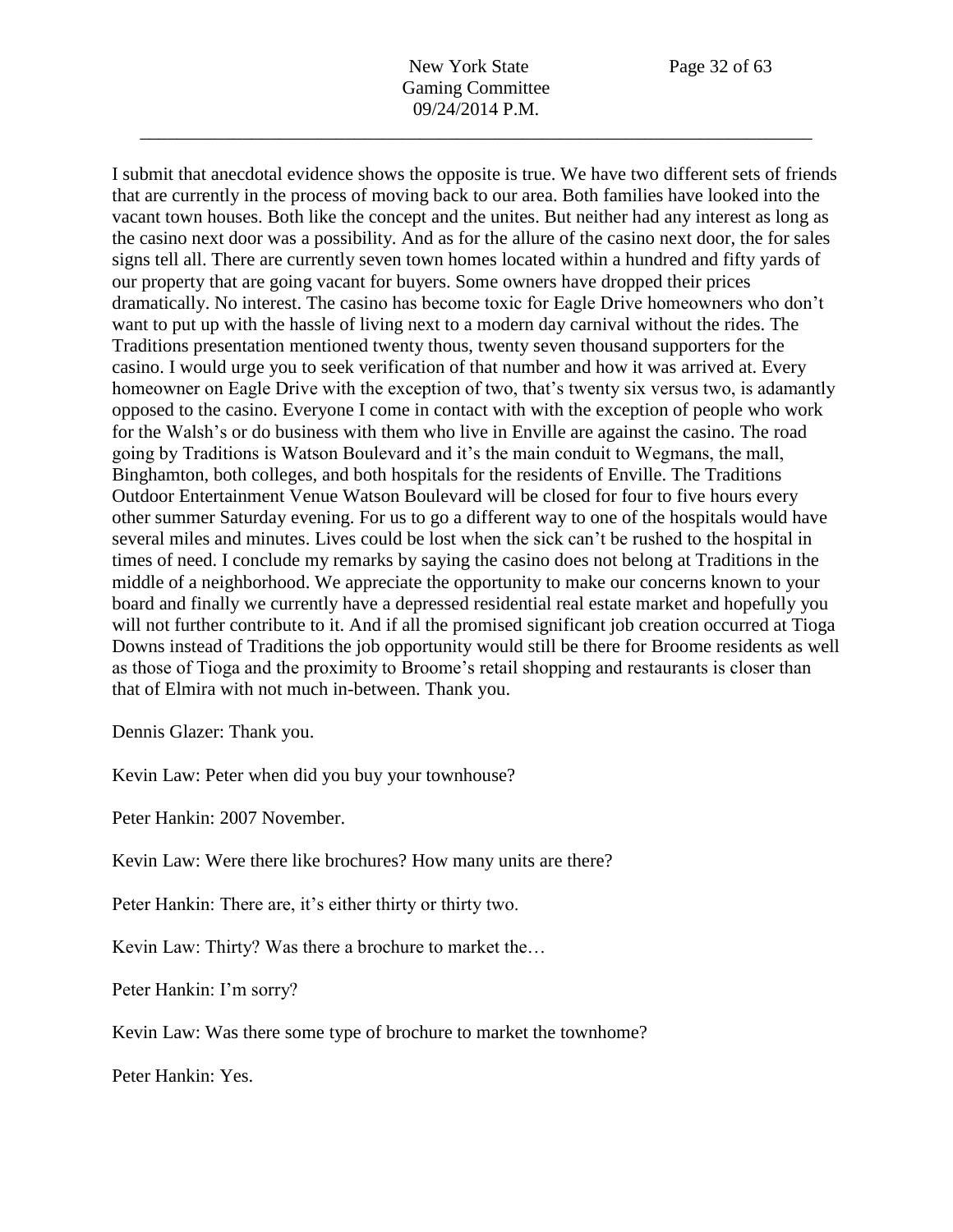Kevin Law: And then it advertised the views for the Susquehanna?

Peter Hankin: Yes.

Kevin Law: Yeah? Do you still have copies of those brochures in your closing files?

Peter Hankin: Yes, my wife's gonna give you them.

Kevin Law: Ok thank you.

Peter Hankin: Thank you.

Dennis Glazer: Thank you.

Kevin Law: Next is Maureen Hankin.

Maureen Hankin: Thank you for allowing me to express my concerns about the casino proposal for the Traditions at the Glenn in the Town of Union. I am relieved that you have a more appropriate proposal to choose from. My main objection is that local casino does not belong on a historic site sandwiched between two residential neighborhoods and is adjacent to a nature preserve. The IBM historical setting will be overtaken by the casino. The mansion was the home of Thomas J. Watson, renowned president of IBM. The I love New York State website lists the traditions at the Glenn Resort and Conference Center as a scenic and historic destination. The existing Traditions at the Glenn building is eligible to be listed as a historic landmark. The location of this proposed local casino is directly adjacent to two residential neighborhoods, Fairmont Park and the Homestead Townhouse Development. The IBM Glenn Nature Preserve comprises of over two hundred acres located in the Town of Union and is also adjacent to the proposed casino property. The IBM Glenn is owned by the Waterman Conservation Education Center. The Watermen Board Members do not support the construction of this casino and states it does not mesh with their mission and goals. One mission statement that clashes with this proposal is that it will not help provide a refuge which is quiet and safe for both wildlife and humans. The local community is opposed to the location of this casino. When we voted in 2013 we did not know the Walsh family planned to put a casino in the middle of our community. The 2014 assembly woman Donna Leparto's survey demonstrated that fifty seven percent of the three thousand respondents did not want a casino in their community and the majority were from the Town of Union. In addition petitions with over five hundred signatures have been submitted to the Town of Union against the development of a casino at Traditions. Most importantly, the host community, the Town of Union, has not been able to approve the preliminary casino plan because there are many unmitigated issues from the SEQRA process. The traffic study has been the biggest hurdle. Local and state government entities have not come to agreement that the proposed mitigations are actually achievable. Indian artifacts found on the casino site have not been completely mitigated. As per SEQRA page six the phase three process must be completed with approval from the New York State Office of Parks, Recreation, and Historical Preservation, and the Onondaga Indian Nation. This mitigation must be completed before the main access road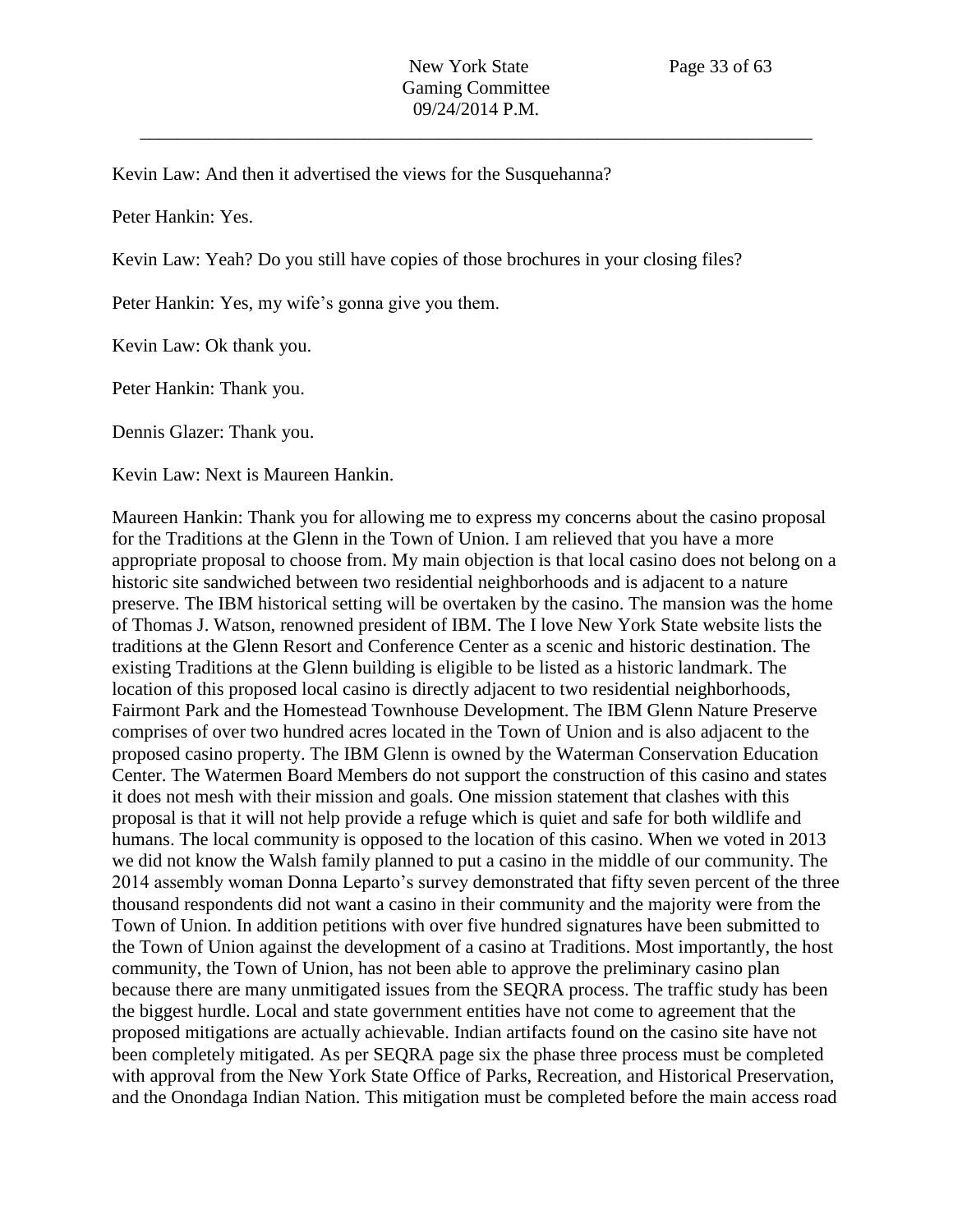to the casino is constructed. A point of clarification is needed on the New York State Gaming Commissions Website where under the application materials and presentations tab the Traditions at the Glenn municipality is identified as Johnson City and their resolution is attached. The Town of Union is the host community and should be identified correctly and there resolution has not been passed. Lastly, the proposed Traditions Casino site has no room for future expansion and will cannibalize existing nearby casinos. After thorough review of the Traditions Proposal and with all the unmitigated issues, I am confident that you will conclude that the Traditions of the Glen is an inappropriate location for a local casino and a better option does exist. So I have a packet of information for the Board to support my stance and the packet also includes documentation from the last speaker, my husband. And information about the brochure is in here.

Kevin Law: That's in there? Thank you. Thank you Maureen. Next up is Chris Fitch. Chris Fitch. Betty Steele.

Betty Steele: Good afternoon Gaming Board Members. I am Betty Steele a 30 year resident of the village of Waterloo and previously 14 year resident of the town of Geneva. Both areas close neighbors to the town of Tyre the proposed site of the Wilmer Wright Casino. Having knowledge of the joy of residing in a rural area I believe people choose to reside in a rural area, rural setting for specific reasons which include a quiet, peaceful and serine environment. I believe the proposed Wilmer Wright Casino will negatively impact the residents living in very close proximity to the proposed casino by destroying their ability to maintain their chosen lifestyle. I believe noise pollution will result from the dramatic increase of traffic in and out of the casino. Also, the potential for an increase in crime in and around the casino may result in frequent need for intervention by law enforcement agencies with sirens and lights blaring that will definitely disturb the peace of the surrounding area. Land pollution from the expansive casino itself with a large parking area and the parking garage is certain to negatively impact nearby resident's ability to maintain their quiet, peaceful and serine atmosphere as well. I believe the proposed \$450 million Wilmer Wright Casino, the most expensive proposal does not fit in the rural setting of the small town of Tyre. In fact will appear out of place. Unfortunately, the Wilmer Wright Casino will not be the end of development for the area as proposals are ready to be submitted to the Tyre town board for low-income housing developments and other commercial ventures. The quiet peaceful and serine lifestyle sought by nearby residents will cease to exist forever. I realize that change is necessary for survival in today's economic environment, however I believe not all changes are beneficial. With the closing of casinos in other areas, 4 in Atlantic City alone this year, I believe gaming facilities are unable to produce increased revenue for a long period of time. I believe our area is also saturated with nearby gaming facilities including Finger Lakes Gaming and Racetrack in Farmington, and Turning Store Resort and Casino in Verona. I believe gaming patrons and revenues will not sustain all sites causing closure of one or more sites resulting in strain on local, county and state taxes. When voicing concerns about an issue, I feel it is important to present an alternative solution. My suggestion would be to select a location for a casino that already has experience with the negative impact of gaming, for example gambling addiction, and where close neighbors have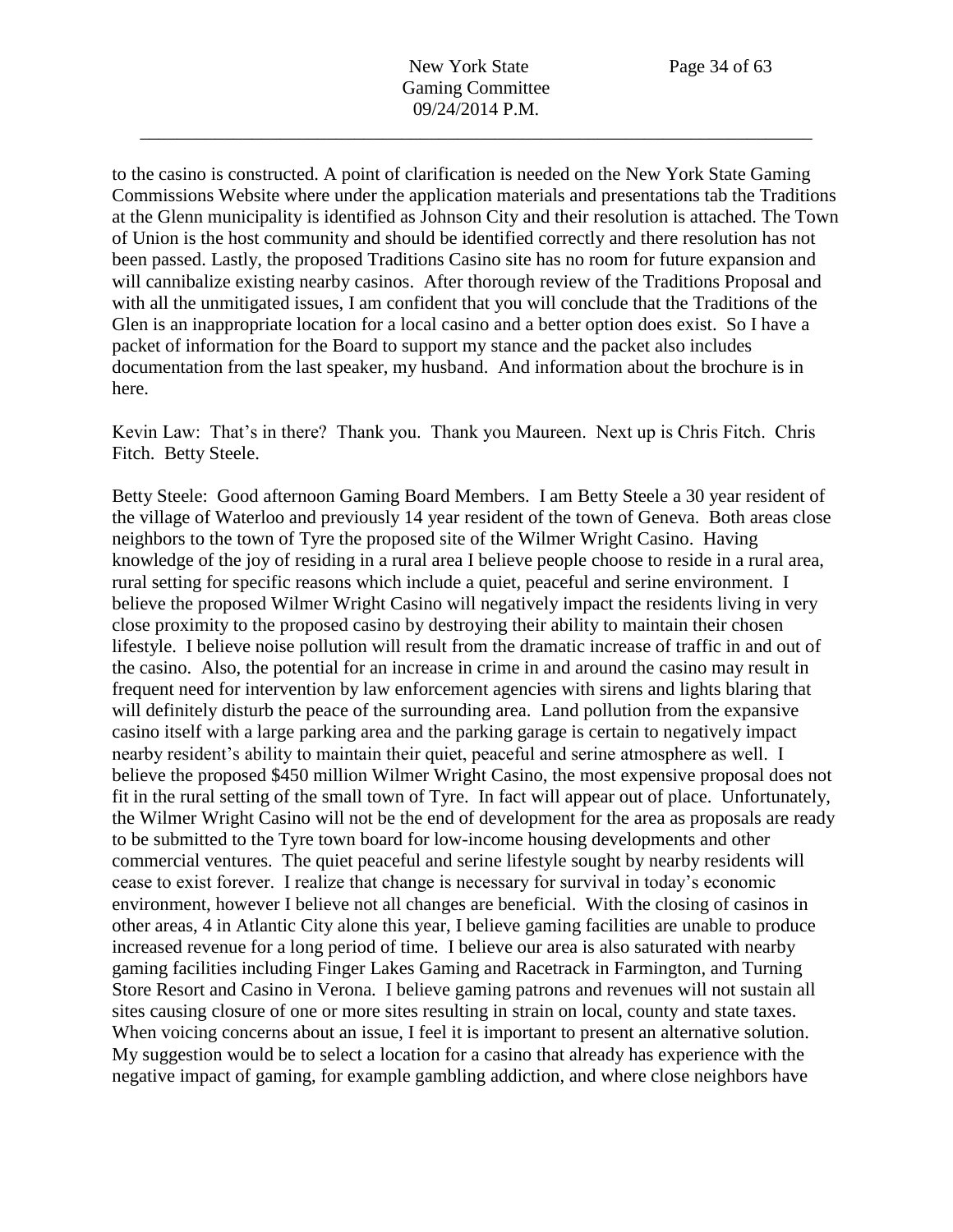experienced living near a gaming facility. I believe the ideal location for a casino would be the real southern tier region near the PA border. Thank you for your time.

Kevin Law: Thank you. Joan Richardson. Joan? Okay back to the list of people who signed up today. Ethan Poole.

Ethan Poole: Thank you. My name is Ethan Poole, I am the sales director and brand manager for Apple Country Spirits which is a distillery in Williamson, New York in Wayne County. Wayne County, our location is about 45 minutes from the proposed Lago site and we want to express our interest or our position as supporting the Lago resort. At you heard before, there's plenty of people that said there will be an increase in jobs for the construction. Increase in jobs for the workers at the place. It will increase tourism in the Finger Lakes. We heard from Wayne County people before that Wayne County supports the Lago resort. We have a small Wine Trail up there which is the Lake Ontario Wine Trail, it's not as popular as some of the other Finger Lakes but we would like to be driving more traffic to that place. We have some nice wineries, distilleries and breweries, and with the New York First Initiative at the Lago Resort the chances of us selling some of our products at the resort in their fine dining establishments, in their retail shops, perhaps some of the 3 million people that are proposed to come through the place maybe take a trip 45 minutes up north to Wayne County, checkout our tourism up there, our agriculture. We also operate a 450-acre orchard so there's a multitude of things to do in another region in an adjoining county right next to Seneca County and we are in support of the Lago Resort.

Kevin Law: Great, thank you. If everybody was like Ethan, we may get through the list. Next Chris Halfelder.

Chris Halfelder: Good afternoon, name Chris Halfelder I work for the Sheet Metal Air, Rail and Transportation union which represents 6 counties in New York, one of them Seneca County. I know you heard every angle, I'm sure you're going to hear a lot more through this process. But I'm here to kind of highlight some of the things that we feel would be important in this selection if in fact you select any of these locations throughout New York as one being high risk for Lago. Key indicators in your selection process are going to be based on, someone else said it, location, location, location. The integrity of the process, the community enhancement agreements that may or may not be with many of the others but I'm assured that Lago has. The understanding that there's a PLA in the construction business which takes the con out of contractor and allows for reputable contractors to perform and build in a safe and community supporting way. And there's also a piece called philanthropy that I've heard about in the past and believe Wilmer Wright family has gone above and beyond. With that said, I'm sure there's no one in the room that doesn't know about some of the things that that family has done for our region. So, the integrity of process. I was at the Tyre Firehouse and there were concerns. Concerns were addressed as could be at that time, rescheduled at next meeting. Those initial concerns that were unable to be address such as seeker, water retention, parking lot, allotments and easements, so on and so forth were all reviewed and discussed.

Kevin Law: Chris when were those meetings with the town or with the applicant?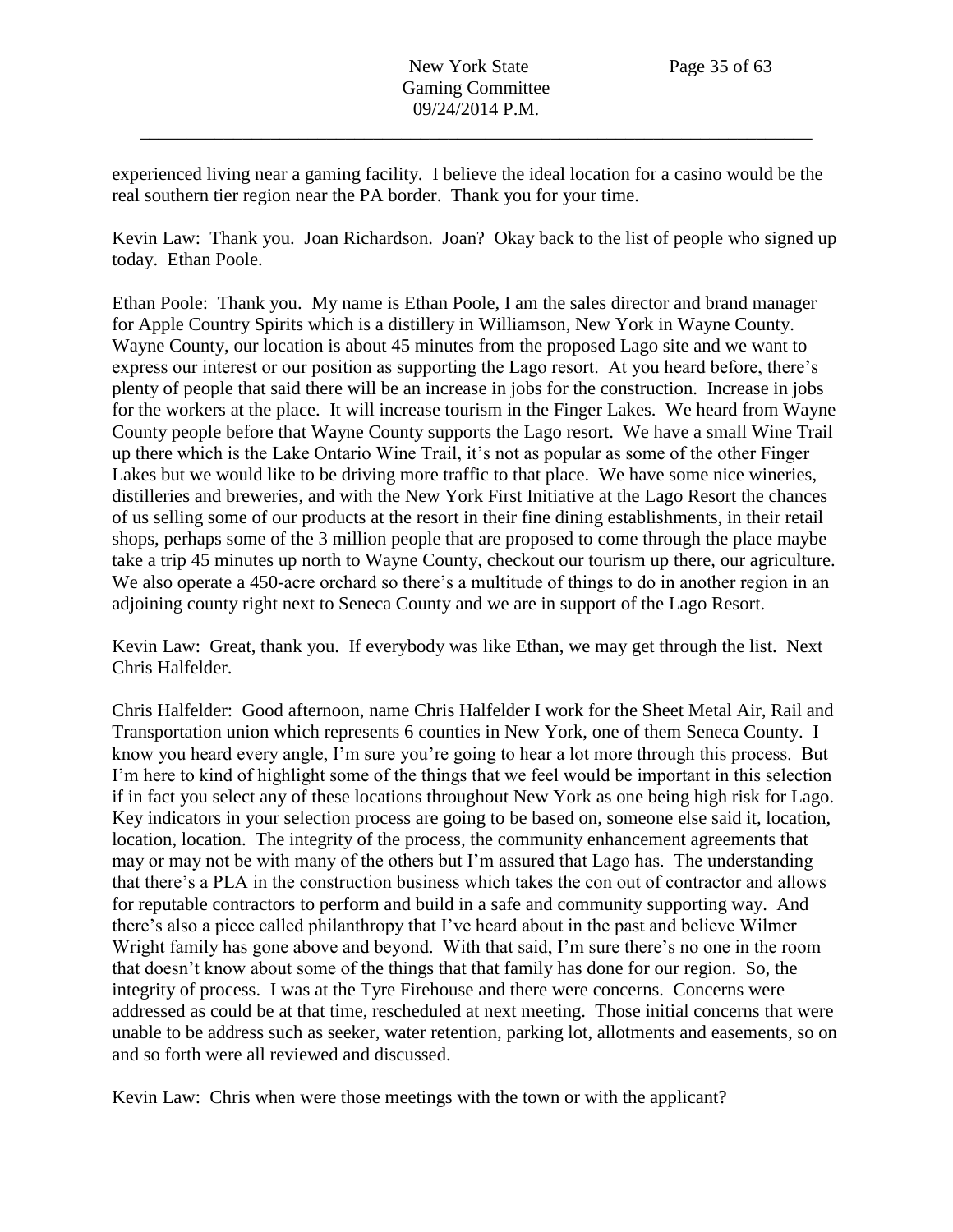Chris Halfelder: That was with the applicant remedying the concerns to the elected officials for Tyre. And as now that you've asked, I was going to say being at the meetings carried with unanimous consent and each and every issue bulleted in their concerns were met through due process, and we sit here today asking for support from the state to move forward on the Wilmer Wright build. So your community agreement, not only doesn't ensure the initial build for construction workers which I represent as the marking rep, it also ensures that workforce is going to be treated in a fair and equitable way because there's an agreement that says there's going to be wage rates and establishments to be considered for these particular jobs. And there's an additional piece that attaches is a non-resistance clause to an IA union, don't know which union but would ultimately prevail at that, but it's a peace agreement where management is not going to try to dissuade or persuade in anyway a labor agreement for that workforce. The 16 or so hundred proposed workers or more as it builds. So that will allow for community sustaining jobs where you won't be worried about trailer parks popping up, that you'll actually be able to utilize local construction workers within the Tyre Community who are out looking to build, put on roofs, build houses, do whatever else it takes to create a good solid community, because you're going to have good solid community jobs, more jobs than are people living in that town. So I suspect their needs will be met with good jobs, good sustaining jobs let me add. And bottom line philanthropy. Anybody here wants to talk against the Wilmer Wright family and their cancer institute, commitment to try and make our community better, I welcome that opportunity for anybody to speak on behalf or against. So I want to reiterate the fact that if you're looking at criteria for a selection and I hear and understand there may be up to 4 selections within the state, we sure hope Finger Lakes will be one of them. It has the location, has the integrity, has the infrastructure of a whole host of entrepreneurs that are going to be able to really drive home the thriving wine industry, the budding no pun attended, beer industry, and the entrepreneurs that the commitments have been made that local products, produce, local people anyone who's producing a product in this region is going to be welcome to figure out how do they provide those wares and/or how do they provide their services, their products, their farm products, it's there. I was at the meetings. I've talked to the family in charge of building it, that's what I do and we're there. I think we should move forward with the location it's right on the Interstate. Thank you.

Kevin Law: Thank you. Carl and Elyssa Mawinney. Either of you here?

Dennis Glazer: Yes over this way. She half stood up.

Kevin Law: Carl and Elyssa Mawinney?

Dennis Glazer: Can you go to the next one, she walked out.

Kevin Law: Mike Wandell.

Mike Wandell: Good afternoon. I live in Waverly, New York which is about 9 or 10 miles west of Tioga Downs. I am here in favor of Traditions at the Glen. I'm going to speak as a customer, consumer, and a resident of the area. I recently wrote a letter to our local paper about my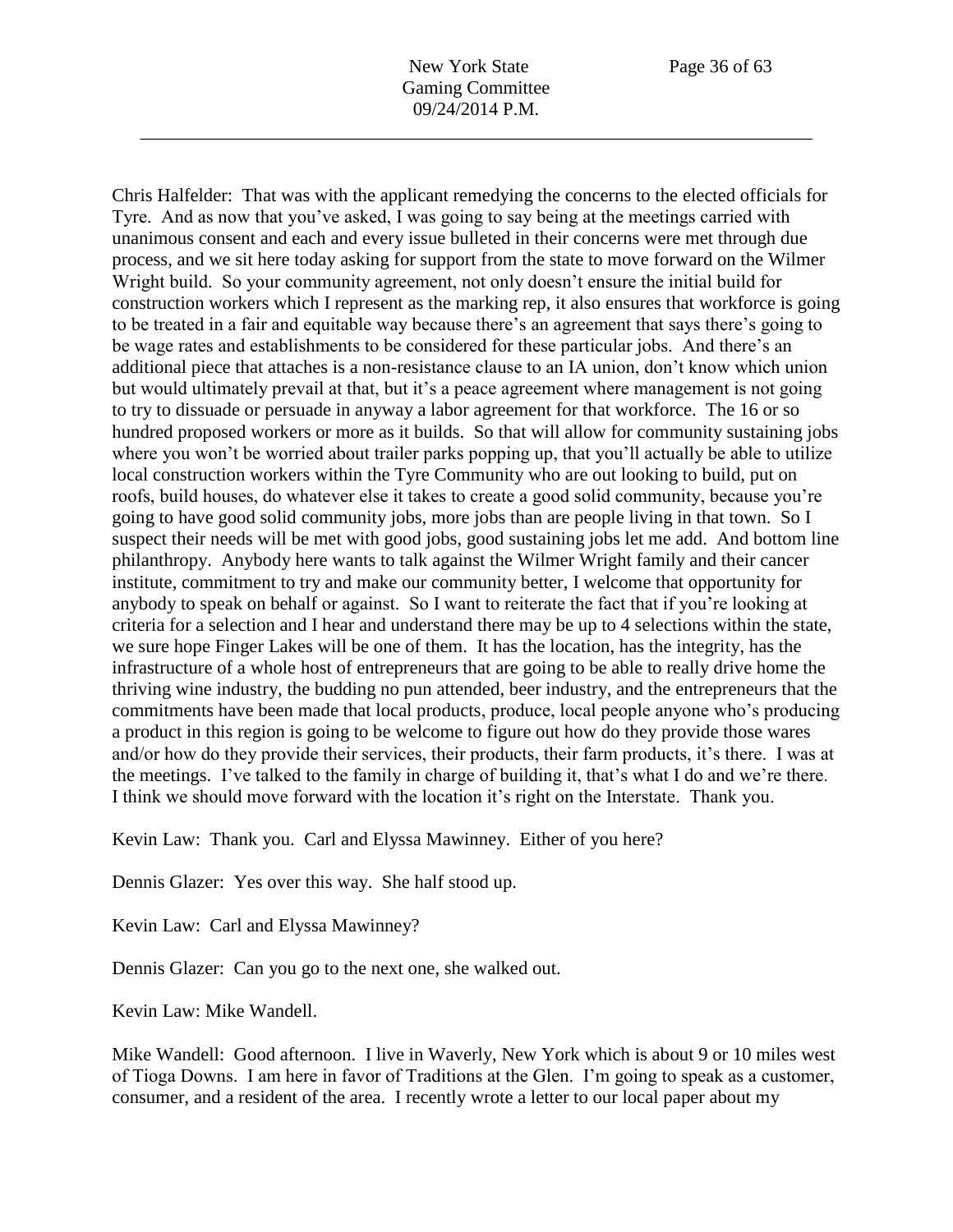critique of Tioga Downs as a customer and a resident and they wouldn't submit it. And as a former union president I don't like being told I can't speak. So that's why I'm here. That motivated me in our local paper which Tioga Downs puts advertisements in a lot to come up here and speak. So I'm going to quickly read what I would have gotten in the local paper and I entitled it "*Where's the Lobster?"* When Tioga Downs first opened, they ran a commercial of showing a chef with a big hat holding a huge lobster, but when you went to the buffet there wasn't a lobster anywhere. That pretty much says it all. Since then, things haven't changed much for customers. The owner has put on a big campaign for local loyalty. That's asking a lot. Another casino in Binghamton would give people a choice and make the owner compete for customer loyalty. Sure I can go up there, I go up there just as often as anybody. Like Charlie Brown and the football, I leave disappointed most of the time. Sometimes when I eat at the buffet I feel like I ate the football. They keep raising the cost of the buffet and offering less. For the cost, you might as well have a good meal at one of the local restaurants or drive to one of the chains. In my opinion the buffet food is a little better than cafeteria food. It's not hard to get a burnt omelet or overcooked pasta somewhere else. Go to their website and check out the picture of the nice looking steak and salad on a square plate. I asked one of the managers where I could find it. He told me that was just advertising. Okay, if you don't gamble you're probably wondering what the big deal is. As a customer it just seems like you never get what's advertised. If they offer you a promotion or coupon they changes the rules from the last time you tried to use it. The promotions they do offer aren't great. I get better offers from other close casinos and I've only been to those casino a few times this year. You think that you'd get better deals from a casino you go to once a week. In one of their recent promotion changes they substituted a selfpromoting t-shirt for a money giveaway, that's a good one. The gaming itself seems tough compared to other casinos in the neighborhood. In one casino I got a jackpot after my first 4 pulls in the casino. I haven't gotten a jackpot in the last 4 months at Tioga Downs. In another casino I hit for \$200 after being there 15 minutes. The 2 hour drive to another casino feels worth it. A 45-minute drive to Binghamton would be a good option. I heard all the arguments for Tioga Downs before it opened. I've also heard all the arguments for a bigger and better version of Tioga Downs. It was supposed to help with local taxes but school taxes locally keep going up, I can tell ya. Tioga Downs applied for a lump sum payout in lieu of paying taxes on a project. Can every day landowners pay a lump sum now instead of paying taxes for the next 10 years? No. The all in campaign that Tioga Downs and it's owner is putting on to remain the only show in town is interesting. Maybe if Tioga Downs and the owner listened to and took care of customers they wouldn't need to have an all in campaign. Instead of going all in on Tioga Downs, I think we should hedge our bets with another casino. Until this morning, I didn't realize that Traditions had paired up with the Seneca Allegheny Gaming. My dad and mom used to go there and my dad was a heart patient and he really enjoyed them. They took care of him out at Seneca Casino and it was the last couple of years of his life he had a really good time out there. So I think it's a smart move on Traditions part to pair with that casino. They take care of people. They appreciate customers. One time my dad did have a heart event out there and they called and asked how he was doing in the hospital and he went back several months later to a free room. He really appreciated it. In a funny way he lost his teeth in the heart attack that he had that night and they bought him his teeth back at the cost of \$10,000 out at Seneca Allegheny, who else is going to do that? Thank you.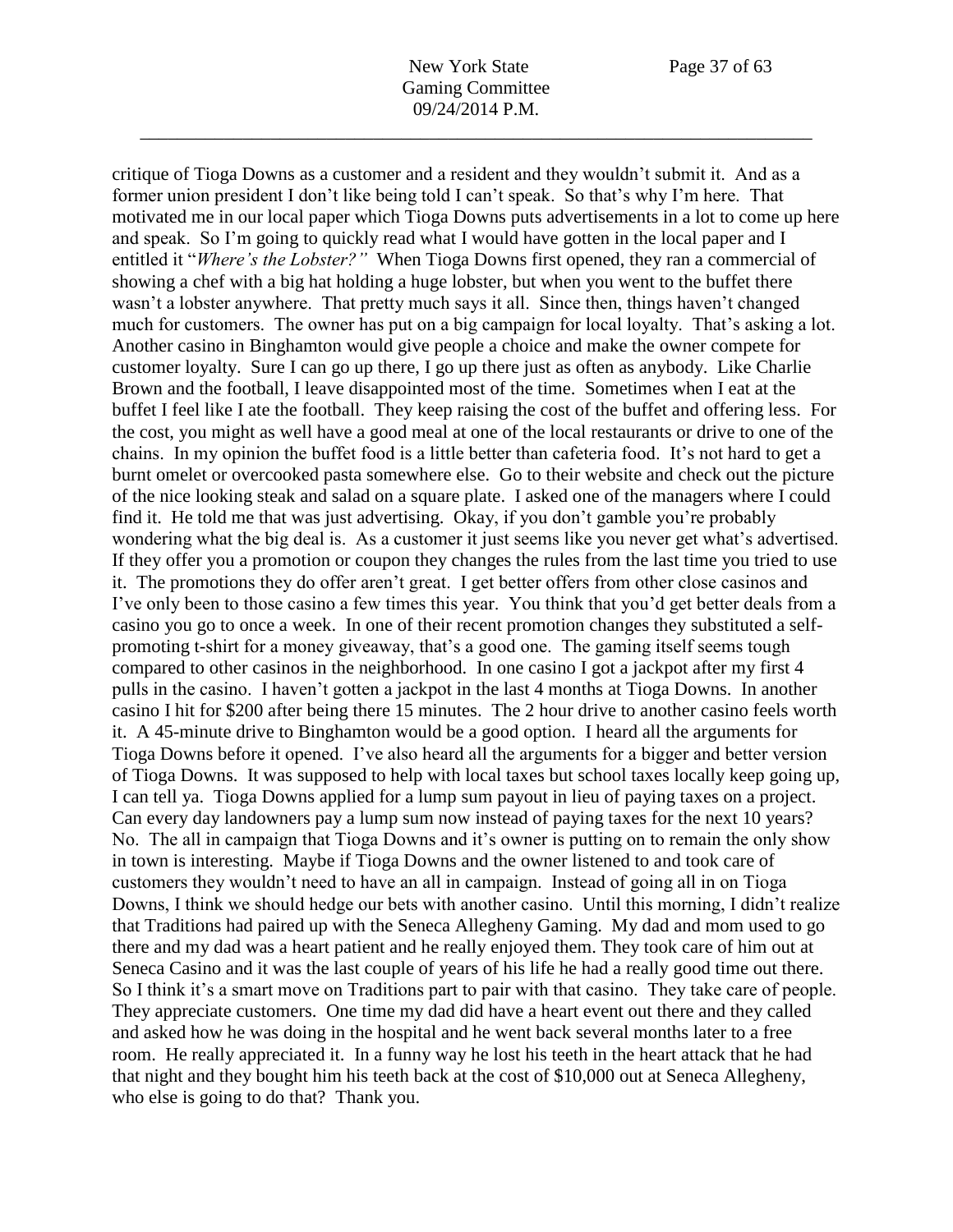Kevin Law: Thank you Mike. Frank Longo.

Male: Frank had to leave so I'll take his time for myself.

Kevin Law: Were you already on the list?

Male: Yes I am.

Kevin Law: And what's your name? Bill Murphy? Gotcha Bill.

Bill Murphy: Good afternoon, my name is Bill Murphy I've been a resident of Broome County for the past 45 years. I came directly out of college to work for IBM and has been said a number of times, the southern tier, Broome County was really a land of opportunity back then, bustling with opportunity and jobs. 43 years later I retired from Lockheed Martin 2 years ago as an engineer. I've got probably 3 points to make and I'll try to keep them brief. And I'm here also to support the Traditions proposal. The number 1 point I think is the economic growth opportunity it has for Broome County. I worked a number of years with Lockheed with Binghamton University on an Advisory Board there and we were looking at creating jobs within the southern tier. Technology, very meaningful jobs. And it was very difficult to do. I think this opportunity with the Traditions Proposal gives us a great opportunity for economic growth. In addition to the direct jobs it creates at the casino, it also creates a number of different spin offs, second tier jobs, third tier jobs and there's a tremendous infrastructure within Broome County to support that supply chain as it exists today. I have 3 grown adult children that I would love to see have opportunities within Broome County and their children as well have opportunities for satisfying jobs within the local community, and not be forced to go out of state to get meaningful jobs. Also the opportunities within the economic growth or in the tax base it generates. A number of years with Lockheed I worked very hard to retain manufacturing jobs within the southern tier within Broome County. And that was very, very difficult just because of the tax structure and with the jobs this creates, with the revenue it creates, the tax base it creates, its going to help everybody and help local business to retain jobs within the southern tier because of the lower tax structure. The third point I'd like to make is the credibility of the proposal. Now all the proposals I've worked on during my working career, one of the key things was the credibility, the past performance and the credibility that the proposal had. Now I'd like to tell you that I've know the Walsh family for the past 40 years. They've been a very opportunistic family looking for opportunities but they've always delivered on what they've set out to do. When they bought the Heritage from the IBM Corporation, they have turned that into a world class resort now. It was a lot of insight went into that, a lot of dedicated effort and it is truly a world class resort as it exists today. So I believe that from a past performance standpoint when they promised things in the past like the casino proposal, they have been 100% to their word in terms of delivering on those promises. And I think that's very important in evaluating any proposal, is past performance and the credibility of the solution to the proposal. So with that, I think the proposal they've offered is one that thinks big but I think it's also one that they can deliver on and because of the economic growth opportunities, the job infrastructure and the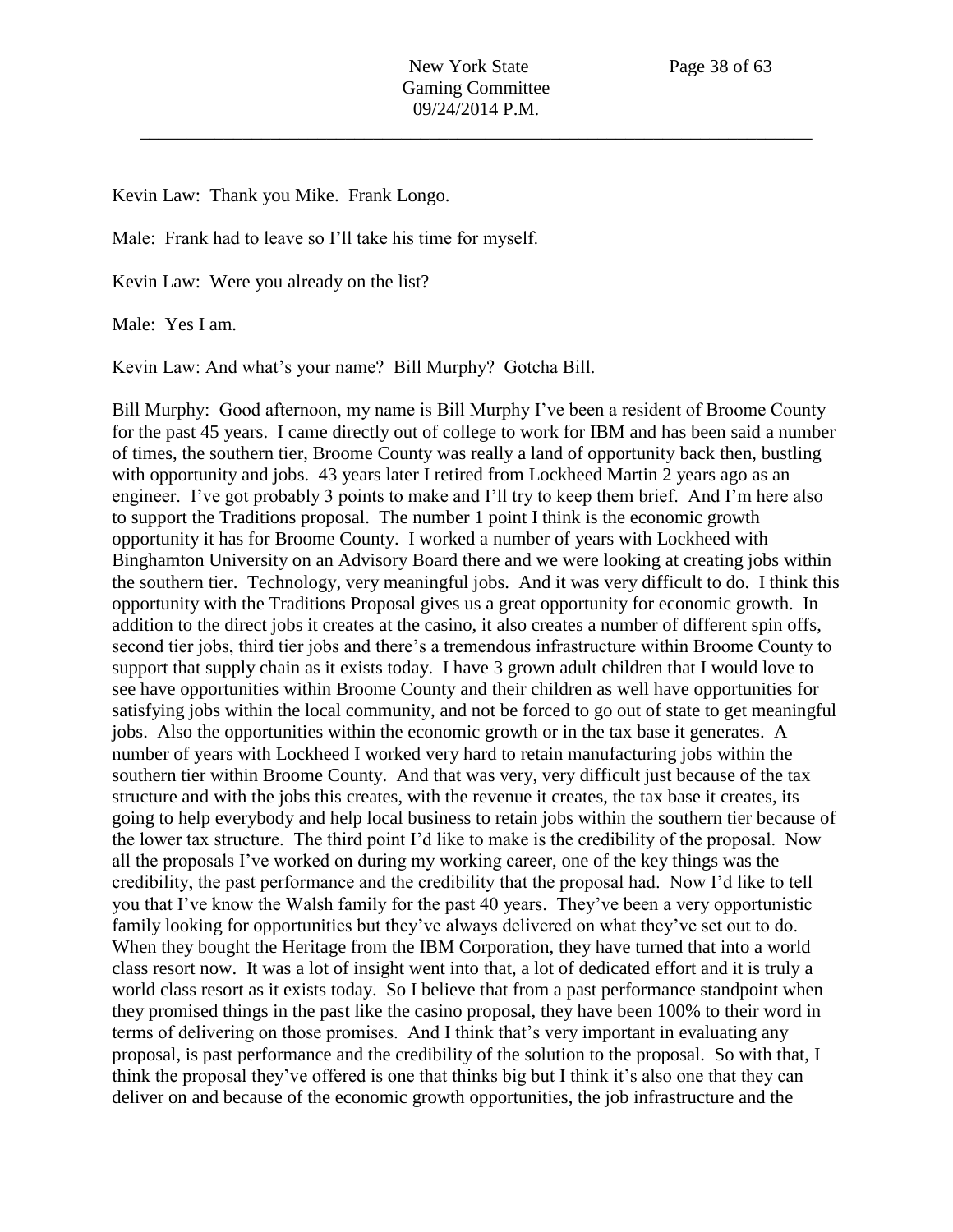supply chain infrastructure in the southern tier, I think it's a great proposal that I would like to provide my sincere support to. Thank you.

Kevin Law: Thank you. Bill you filled in for Mike Wendell or Longo?

Bill Murphy: Longo.

Kevin Law: Diane Hunter. Now this is like the  $300<sup>th</sup>$  speaker so all your names sound alike now.

Diane Hunter: Good afternoon. My name is Diane Hunter and I hail actually originally from Bath, New York. My connection with this area was made very young. My father was an IMBer and he used to come here and he used to bring me to the IBM Country Club for all their big parties. And I actually kind of looked forward to being able to use that facility like as an adult but if anybody from this area if pretty well aware, that facility is a huge eyesore that I drive by at least twice a week now. I also left this community another time during my 30 years here and I went to Southampton New York to attending Long Island University and achieve my Bachelor's. I could have stayed there however it was very expensive to live in Southampton so I was drawn back to Binghamton, a very tight knit community, very friendly people, a lot of entrepreneurs there but when I came back what I saw was a lot of very empty storefronts. And it was quite depressing. On the job front, I took a job with the Press and Sun Bulletin was a pretty established organization and I would be there for a long period of time. However even though the Press and Sun Bulletin ended up buying another building, they also had a series of lay-offs over a 3 year period and while I was working helping flooding victims, I got laid off from that position. So I spent the last 30 years here looking at more and more empty storefronts, more and more depressed friends, working with youth that have left this area and about 6 to 9 months ago I looked at my daughter and said, "You're going to graduate from Windsor High School in 5 years and after that mom's gone unless something significant happens in this area." I'm hoping that that's the casino. And I've heard a lot of talk here today, actually more than I knew about the Racino in Owego. I think both can exist peacefully together. I think our communities are very connected. We here in Binghamton when Owego was needing help with flood, there was a lot of intermeshing of services and people from Broome County and Tioga County mixed in a lot of services. I don't see that as being a detriment at all. I wouldn't play into any of the nay sayers and I wouldn't play into any of the politics. I'm hoping, I'm really hoping that as I stand in front of you it's not a political decision. It's not about how many elected officials come up here and support this community or that community. Because that's what a lot of the community members feel, that it's going to be a political decision. It shouldn't be. It's about who has the proposals, who has the economic need and the best location for it. And if it's my vote it would be Broome County. Thank you.

Dennis Glazer: I will tell you that this group, this group of 5 people, all we are, are volunteers we are trying to do the right thing. We're trying to learn as much as we can. We have excellent advice both from commissioned staff and from outside consultants. And there'll be nothing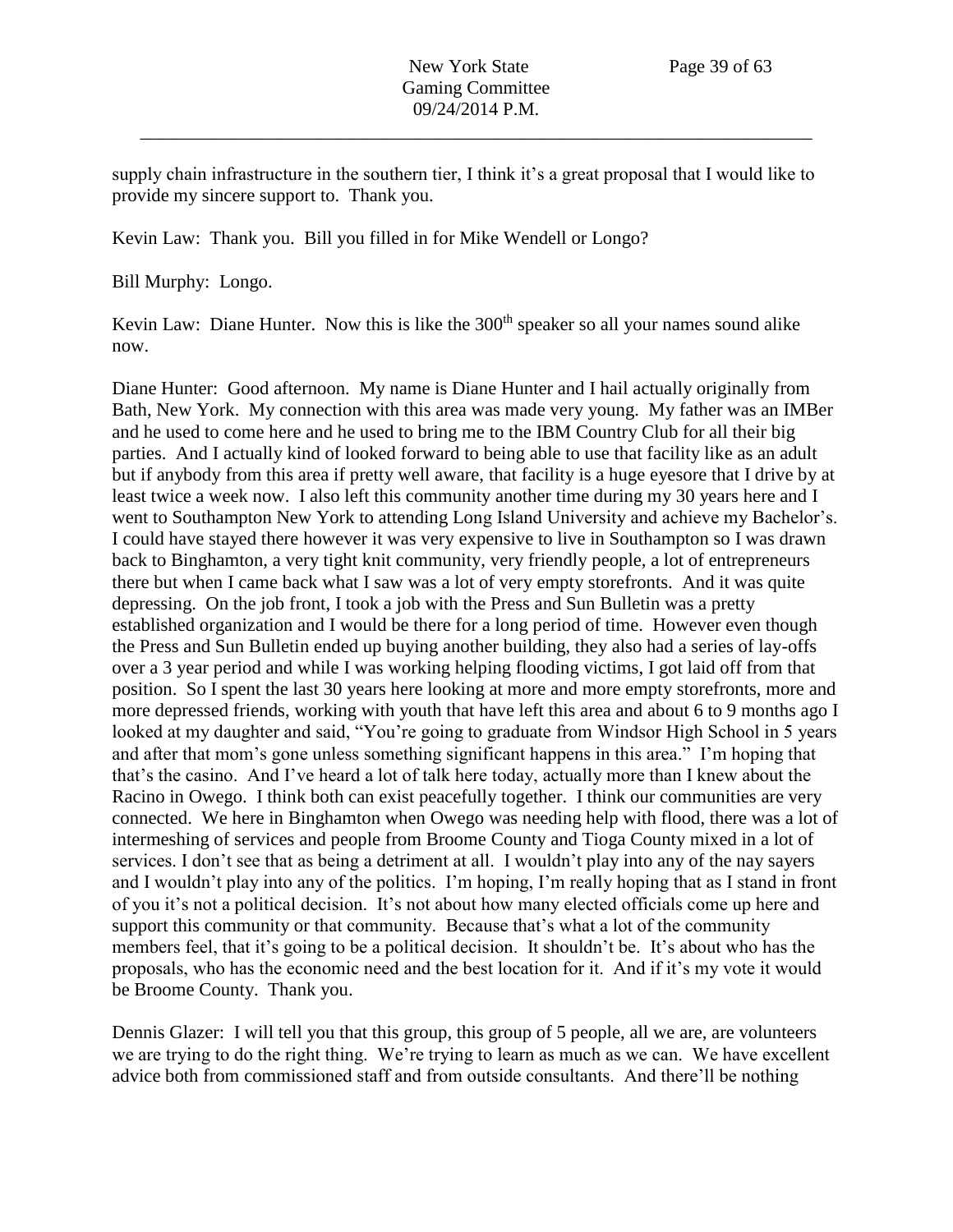political about this. This will be a straightforward honest, our best judgment decision because speaking for myself I don't do it any other way and I know my colleagues feel the same way.

Diane Hunter: Well we're counting on that. Thank you.

Kevin Law: Thank you Dennis and thank you Diane. Alesse Johnson. This is another way to get through the list. Nope, oh is this Alesse? This is Alesse.

Alesse Johnson: Good afternoon I'm Margaret Wagstaff by the way. I'm here today to represent

Kevin Law: I'm sorry Margaret what's your last name?

Margaret Wagstaff: Wagstaff.

Dennis Glazer: What happened to Alesse Johnson?

Kevin Law: I called Alesse Johnson.

Margaret Wagstaff: She had to go back to work I guess.

Kevin Law: Did she ask you to speak in her spot?

Margaret Wagstaff: They, yes.

Kevin Law: And how do you spell your last name?

Margaret Wagstaff: W A G S T A F F.

Dennis Glazer: New material please.

Margaret Wagstaff: Excuse me.

Dennis Glazer: New material if you can. Something new, we've heard a lot.

Margaret Wagstaff: Okay something new. I wish there was something new to stay other than the loss of jobs and I think the casino would be great for Broome County. I've lived here all my life, born and raised. I've jumped from job to job from a full-time to a part-time to no time. This is what Broome County really needs and I picked up the paper yesterday and what I see in there closings, Pepsi laying off 50 more people and as she said, it's a depressed, excuse me I'm kind of emotional. I love my town, I just wish there were more jobs, more opportunities like there used to be. Jobs were plentiful, IBM, Singer, oh I don't know EJs, I can go on and on and on but as you ride by they're eyesores. They're gone. I think this would be a great opportunity. More jobs. I work for a hotel, I've seen less people coming to the hotels locally. Nobody's traveling,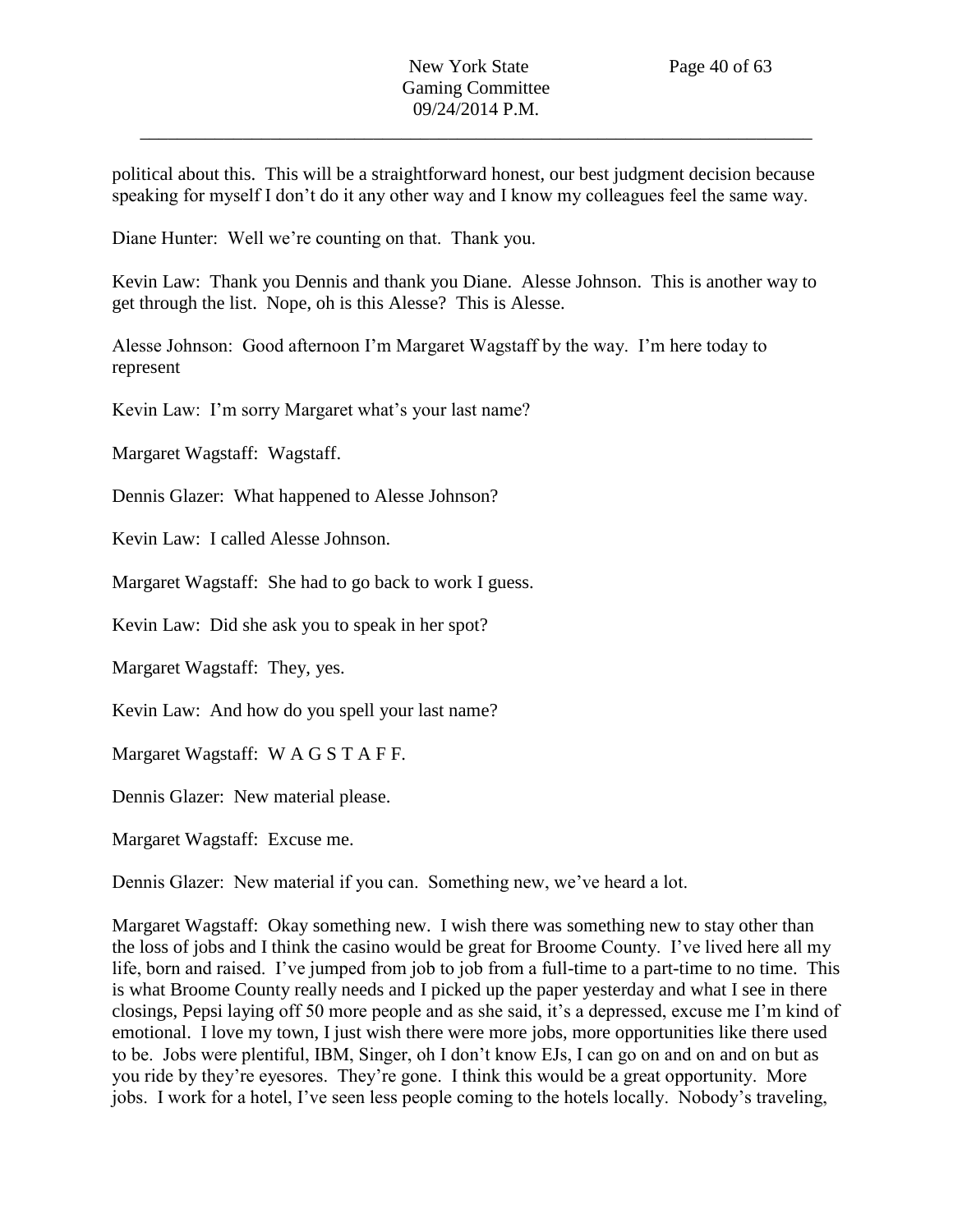there's nothing here. As far as jobs, excitement, and this would be a great opportunity. It really would.

Dennis Glazer: Thank you.

Kevin Law: CC Sisen.

CC Sisen: That was really good pronunciation by the way. My name is CC and I am favored for Traditions. I was raised in Broome County but currently I live in the residence of Endwell, New York which is currently less than 5 miles down the street from Traditions. However like many young residents, I moved away simply because there are no job opportunities. Revitalizing Broome County will bring in jobs to such a depressed area such as Binghamton, New York. Putnam which is a manufacturing plant will be closing their factory, again leaving over 200 people jobless just like Pepsico that we recently learned about last week. I ask that you please consider Traditions, as we need to have this opportunity to help build our community. Thank you for your time.

Kevin Law: Thank you. Jeffrey Clark. James Coby. Anthony Grassi. This is a good way to get through the list.

Dennis Glazer: Yeah we just read the names from yesterday that's why.

Kevin Law: Louis Roma. Frankie Hubbard. Steven Donnelly. All went back on the bus before. Richard Lane. Matt Walsh. Jim Farrell. Clark Coburn. Hey bingo.

Clark Coburn: I hadn't really planned on speaking today so I don't have a long written out speech. You can tell by my shirt I'm in favor of the casino in Lago. I spent my entire life in the Finger Lakes Region from my childhood years in Savannah a town adjacent to Tyre and I currently live in Clyde which is the village in the Town of Galen which is also adjacent. So I'm just a few short miles away, been there my whole life. Over my career I served on the school board in Clyde. We wrestled with budgets as do most. The eroding tax base was a problem in our area which includes the very northern, Clyde Savannah District includes the very northern part of Tyre. The Montezuma Refuge as it expands takes away from the tax base so there's an impact. I've lived in the area my whole life, raised a family. I'm an electrician by trade. I've spent many long hours traveling up and down the roads of Finger Lakes. I had to, to apply my trade to be able to feed and support my family. I have 2 beautiful grown daughters. Unfortunately they both had to leave the area because there was no jobs here for them. One currently lives in New Hampshire and one lives in South Carolina. You said don't get personal in what you say here today but when you can't supply jobs for your children, it gets very personal to me. As one of my previous jobs, I served on the workforce investment board that represented the counties of Seneca, Ontario, Wayne County, the county which I live in, and also Yates County. One of the growth areas that was listed at those times from the Department of Labor was the tourism and the hotel industry was one of the few growths as we've seen manufacturing and maintenance go downhill, some of that void has been filled with those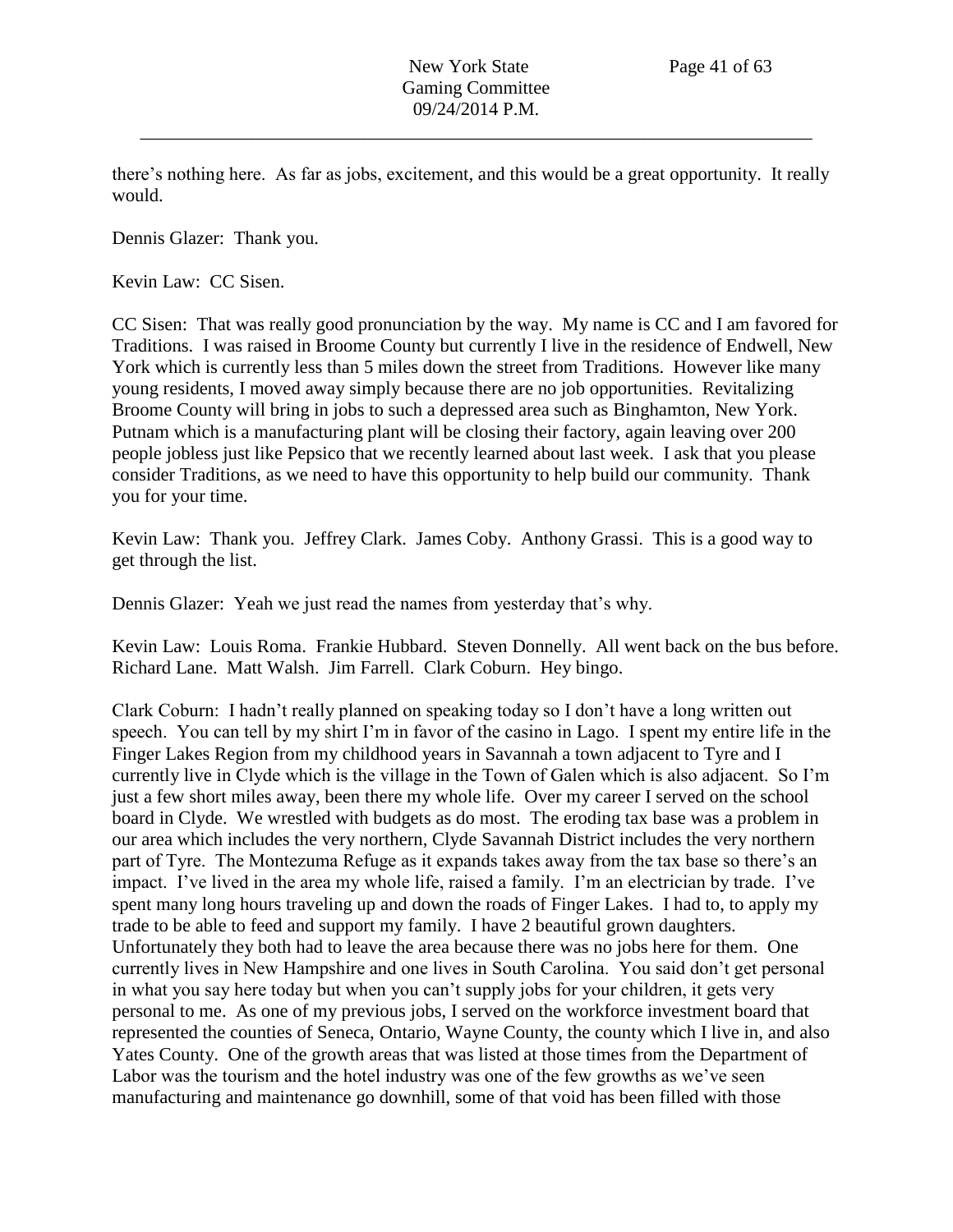sectors. Lago in the heart of the Finger Lakes, you can see it up there right in between Cayuga and Seneca Lakes is the perfect spot to put a casino that's going to be truly a destination and will bring people from out of town. They won't just come in and leave, they'll have an opportunity to travel up and down the roads and spend a couple of days. My daughter at one time, she took tours around to some of the wine trails and had a great time doing it. But now we have heard from the brewery people and some people of distilleries, its an opportunity to get people. Nobody wants traffic unless it goes by your business. If it goes by your business then everybody seems to be in favor of that. The site adjacent to the thruway, you could hit a golf ball from the thruway, well maybe I can't but you might be able to, from the thruway to where the site is. So you hear some negative impacts, it's a very short distance. Most of the people that come I feel will be coming down the thruway from Rochester, from Syracuse, they're going to be exiting and driving just a few hundred yards to where the Lago is. As a destination it would be perfect for people to jumping off point to visit some of the other destinations around our area. That's pretty much all I have to say. Thank you for the time and Lago is the key.

Kevin Law: Thanks Clark and it's actually that type of personal stuff that resonates. What we were referring to before is let's keep the discussion here at a high level and not attack each other personally. But thank you for those comments. Gail Buck. Gail Maureen.

Dennis Glazer: Any Gail's.

Kevin Law: I brought Dennis just for the jokes. Pat Chamberlain. James Hafter.

James Hafter: Jim Hafter Vestal, New York, Broome County. I've lived here my entire life except for college. My father he worked at GAF. My aunts and uncles they worked at GE, IBM, Crowley Foods, Singer Link, Endicott Johnson, throughout Broome County. Yesterday's News Day discussed job growth in New York State, the State Labor Department stated that job growth in the Binghamton area was the slowest in New York State. The Governor's plan is to put a casino in an economically depressed area of New York, Traditions is in such an area. Some have commented about the traffic concerns at Traditions. I drive regularly across the bridge in Broome County that the county has closed for repairs. 10,000 cars cross this bridge daily. The county has set up a detour that brings this traffic directly through the entrance of Traditions Casino. I have seen no negative impact driving this detour route while the bridge is closed. Thank you for my comments.

Kevin Law: Thank you. John Sedoia. Bill Martin.

Bill Martin: Good afternoon gentleman. Bill Martin from Montezuma Winery. Also we have Hidden Marsh Distillery, the new Idle Ridge Winery in Montezuma Properties. So taking a day out of harvest today is definitely a beautiful day, its touch. But

Kevin Law: How's your harvest this year?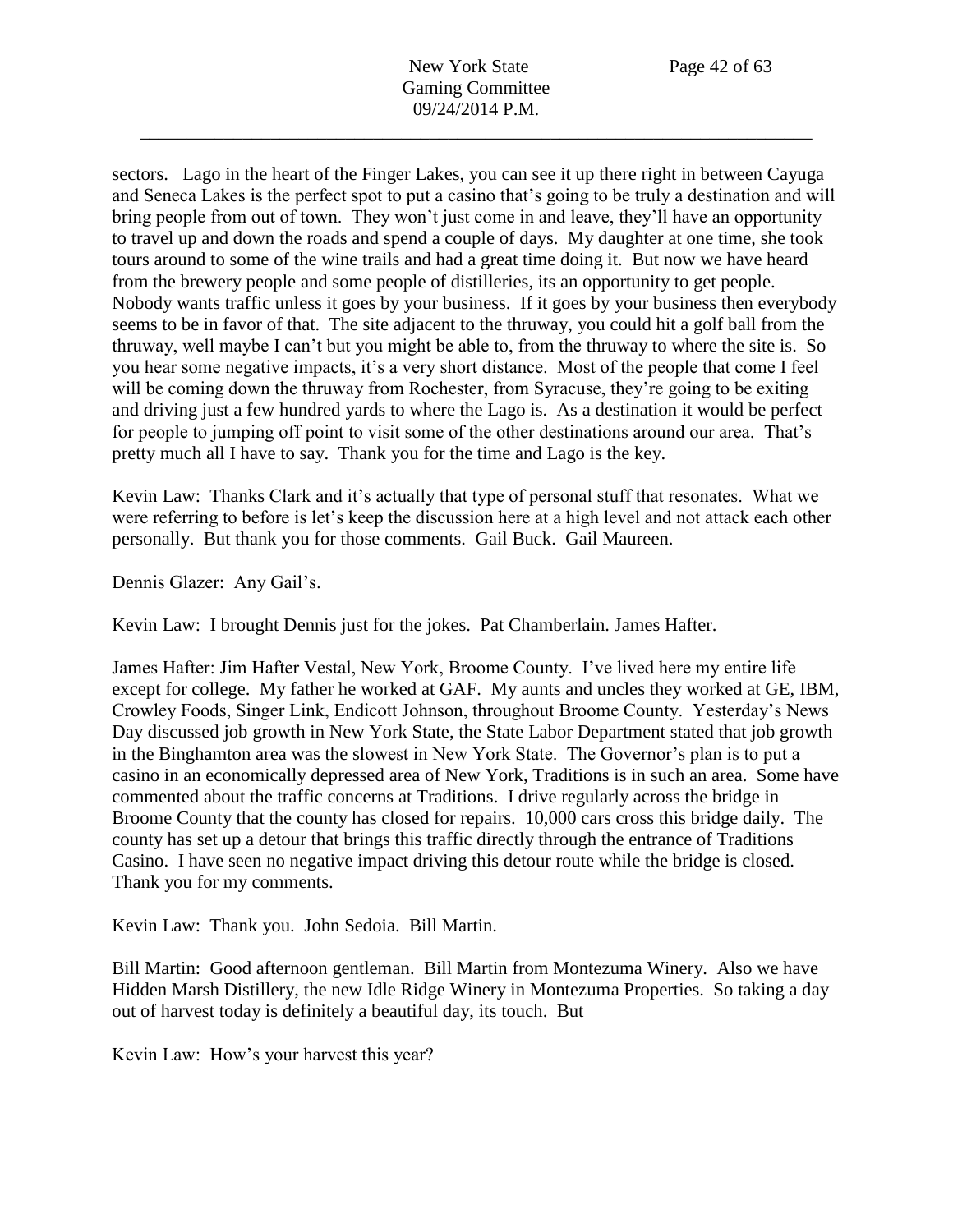Bill Martin: Sunny days are a good thing. So all of our businesses are located in Seneca County. Our main headquarters Montezuma Winery and Hidden Marsh Distillery are in the town of Tyre. We're here today to give our enthusiastic support for the casino in the town of Tyre. We're a first class Winery in New York and we produce about ¼ million bottles of wine a year. So we hire 30 local and part-time people, excuse me part-time and full-time people in our county and we take great pride, not only being in our town but in the Finger Lakes Region. We're one of the first businesses that Wilmer Wright came over to speak to about this project. We're only 4 ½ miles away from the casino so we stand to benefit greatly from this. And I'm here today on the side of the whole wine industry benefiting from this. As you know it's a booming industry in New York State. Over the past 20 years most of growth has happened in that industry and we've really produced some premium wines that's fledged the industry along to bring in millions of tourists each year and create revenues for our towns and counties. Just our property alone brings in more than \$100,000 in sales tax revenue a year. So with an increase in tourist traffic we can continue to bring that in not to mention the excise tax that the state is bringing in from our spirits and wine. One of the things that's most appealing to us about this casino is that obviously the tourism traffic. We're right down the road from the Waterloo Outlet Malls here and they're going to bring in a similar amount of people. The typical scenario is that Saturday afternoon there's a tourist or family going to the outlet mall, they'll stop by our winery have a nice relaxing tasting, bring a bottle or two of wine home and enjoy that and tell their friends and they come back again. With the casino bringing those type of people in, it will just continue to increase that tourism traffic. We're really excited about the fact that they'll have an entertainment center there. If we could just get 1% of the 1700 seats that they sell, if we get 17 people to stop by on a weekday where we have 100 people that's 17% traffic increase for us, that's huge and that's 32 more bottles sold or whatever our equation is, bottles per taster. The fact that there's loading there means that the casino goes can come, stay and Wilmer Wright said that they'd be able to shuttle people from the casino to the wineries to enjoy their time here. We really want to benefit the tourist by bringing them in and letting them stay a few days. I'm impressed with their commitment to use local workforce as well as their dedication to using Finger Lakes wines on their property. It's fantastic to know that the casino goer will be able to go drink our wine on the casino floor, drink our wine in the entertainment center and again, further promote the Finger Lakes wine region. Since we're in the town of Tyre, we're struggling in the town of Tyre and as you have heard, Seneca County has the lowest per capita income out of the 3 counties in question today and the town of Tyre actually has the highest tax rate. As you heard too, we're blessed to have Montezuma National Wildlife Refuge and the state land surrounding us with 7000 acres that's taken out of our tax roll though. And we're the proud owners to have the second highest property tax in the town so. We're contributing to our town but we're a struggling business and if we can get more people to come in and spend more money, that will certainly help our business move along. Everything that we bring in we give back to our business. It's my parents, my brother and I we started this business from nothing and we just invest nonstop into our business. Thousands of dollars that we would save in taxes we'll put right back into the business and that means going down the road to Advanced Metal in Geneva and purchasing another wine tank from them or using process barrels in Geneva to purchase wine press or whatever that may be. And then obviously, you know, there's the surplus of money that our town would have would help to improve the infrastructure in our town. We're a rural community. We don't have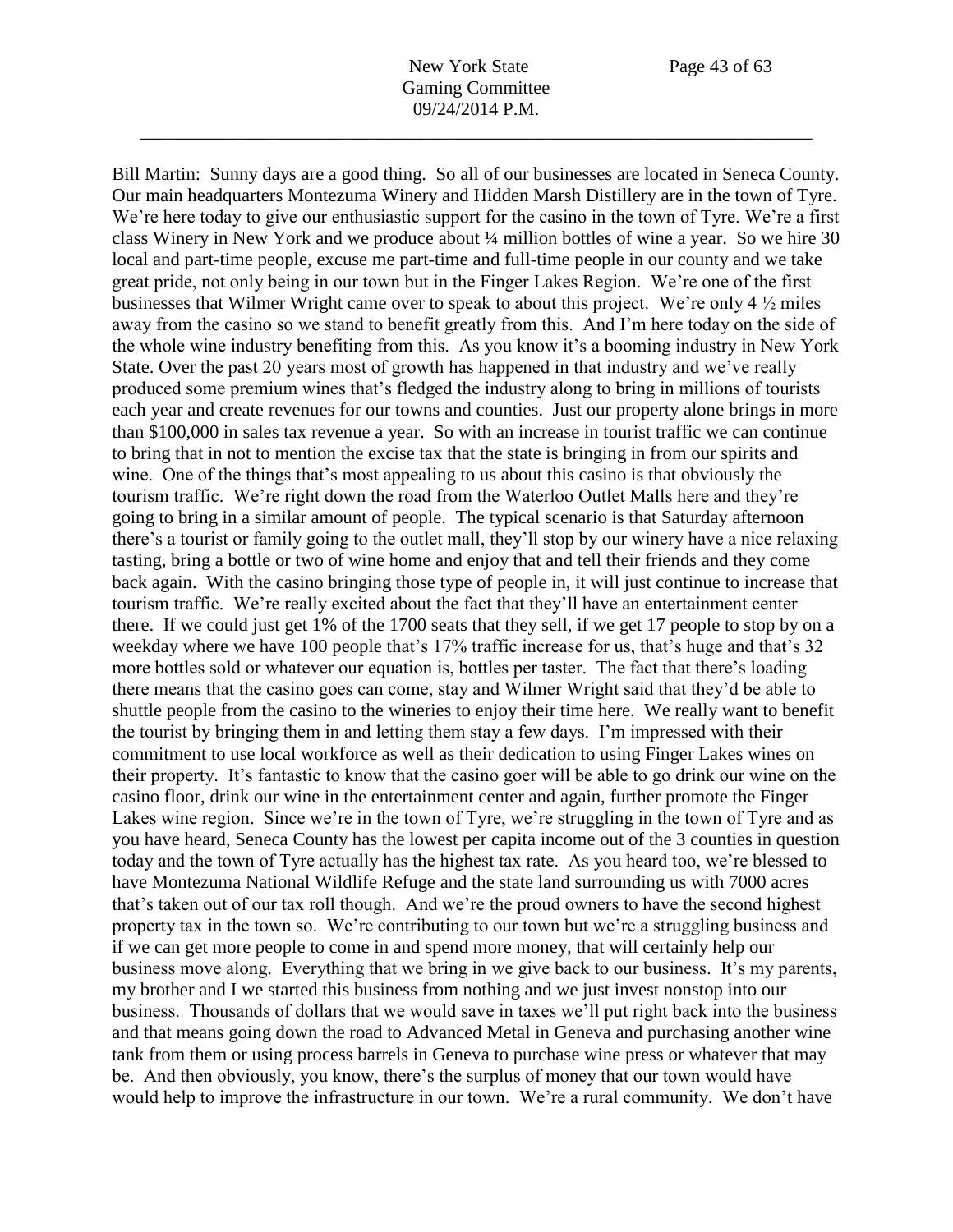a lot of infrastructure right now and we're on the edge of town and we have no municipal water. We use, as you can imagine the winery distillery uses a ton of water. We would definitely be asking the town to help us expand our business and our production with water. We're excited bout he tourism and we're excited for the town.

Kevin Law: Times up.

Bill Martin: I'd like to submit 2 things here for you. One is what's in a wine bottle just to tell you who benefits in the sale of wine.

Kevin Law: Oh interesting. Thanks Bill. Brian Allen. Brian Allen. Bruce Anderson.

Bruce Anderson: Good afternoon. Again, my name is Bruce Anderson. I'm an Ithaca resident. Have been an absentee farmer in Chautauqua County but have lived here in Ithaca for 36 years now. Also now retired professor of Business Management and Marketing here at Cornell. I have worked with the wine industry and other industries here in New York. I am here to oppose all additional casinos in New York for two reasons I will let you know later. Yes I do agree that casinos will provide some short-term employment especially in the construction industry, but if you notice what's going on in the casino business, there is an over supply of gaming industries in the northeast. I mean why would Donald Trump declare bankruptcy as well as other casinos down in Atlantic City and they thought they were the savior to the world at one point in time, in fact now Atlantic City seems to be really in the dumps in terms of gambling. So, my first point is that I believe that gambling and casino business is over saturated especially in the northeast. My second thing is that I am worried about the behavior that will result in increased gambling access. It's my impression, I don't have any data on this but that those who tend to gamble are not the most well off people in the world. In other words they can't afford it and I'll give you an example that I had an experience to happen upon here about 15 years ago. I was doing some consulting out in Reno, Nevada. The hotel that I stayed at gave me 2 rolls of nickels. The first thing that is the toughest thing to do is to find slot machines that will take nickels. But I finally found some way in the back of a room. And next tome were a husband and wife and they were sitting there putting their nickels in, pulling the slots down, smoking away to beat the band. Finally I heard the husband who sat right next to me say, "Gee" to his wife, "I'm getting a little tired, I think I'm going to sit down." Well he was already on a stool but he sat down on the floor with his back up against the slot machines. And his wife was still there putting in the nickels, pulling down the arm, and all of sudden he started tipping over next to me and I turned to his wife and said, "I think your husband is having a heart attack" she kept putting in the nickels and pulling the arm down.

Dennis Glazer: How long were they married?

Bruce Anderson: I never asked. But I figure that type of behavior when your spouse is falling over and so I was the one who went and got the emergency people brought them in, trucked him out on a gurney but that just showed me how people can be almost addicted to gambling and that's why the second reason I oppose additional gambling here in New York State. Fortunately,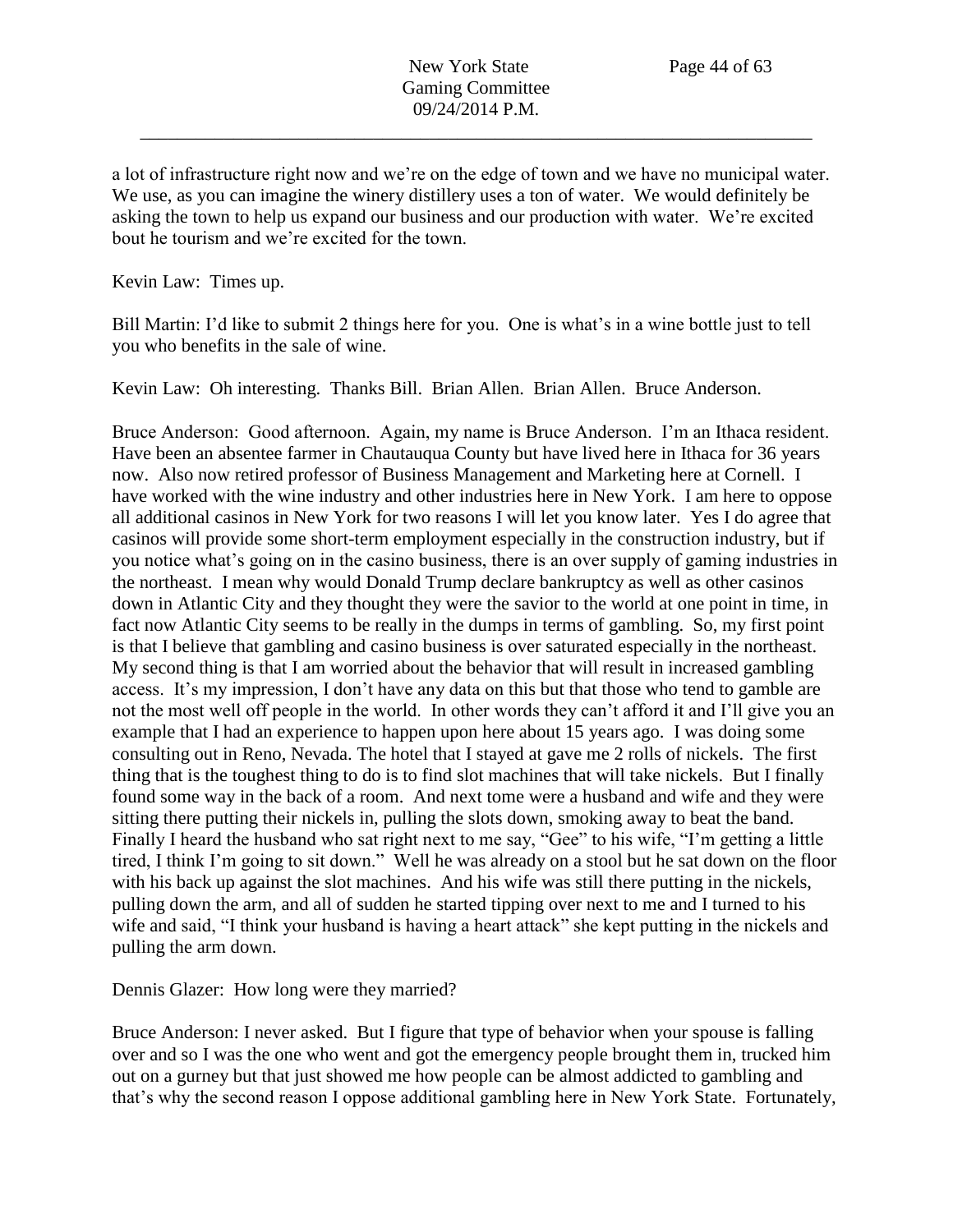over the years I've had a lot of great guest lectures in my classes at Cornell, CEO John Reed from Citicorp, CEO's of Proctor and Gamble, Merck, etc. and one question I'd always ask them is what percentage of the decisions you make are bad decisions? They'd say 10 to 15%. But the other 90 to 85% cover them up. I just think having additional casinos in New York in a bad decision.

Kevin Law: Thank you Bruce. Okay back to the registered list for 4:00 p.m. Kay Strong. Is Kay here?

Dennis Glazer: Pull that down. You can pull that down if it helps.

Kay Strong: Thank you. My name is Kay Strong and my home and farm are only ½ mile from this proposed site in Tyre. My husband and I raised a family of 3 in this area for 58 years. And I'll really opposed and disturbed by the possibility of an Atlantic style city style casino in Tyre, New York. There are many reasons a casino in Tyre doesn't make sense but I will only deliver a few points in the short time I have. The Tyre location misses the mark when it comes to destination. This casino application should be rejected on the basis of the lack of providing actual new economics. This site is merely a thruway filter to lure already existing gaming profits. What good is a casino here if the other 4 casinos who employ New Yorkers and create tax revenue for New York State are being cannibalized? Its not new money . we don't need another rebel like Atlantic city, a disaster. Wilmer Wright refers to our precision farmland as a good piece of dirt and he's right, but for farming. Land in Tyre is usually a good quality soil for farming. This land is in an agricultural district of Seneca County. In fact the whole town is considered agricultural. Make no mistake the north side of the New York State Thruway is all farmland and was never supposed to be used for commercial. Anything requiring a special use permit, even for home business not to mention signage is extremely limited by our zoning. Wilmer Wright made a big mistake in trying to come to Tyre, New York. Last summer 2013 dangling expensive toys with ladder trucks for Magee's Fire Department, that's all you have to say to any volunteer fireman in our small town. Wilmer Wright thought we'd go away after he rigged the board, god knows, but we'll never get the truth about potential lobbying, the lobbying loophole in regards to small towns is working quite nicely for Wilmer Wright's Casino plans. As villages with populations fewer than 50,000 do not have to disclose their spending. This is not at all a transparent process for the people of Tyre. They say they want to be good neighbors but therein lies the real problem. Good neighbors don't manipulate town laws and rural heritage which were in place to protect our land uses. Not only has Wilmer Wright disrespected the very place to protect our land uses, excuse me, not only has Wilmer Wright disrespected the very citizens of Tyre, they have gone behind the scenes to influence the process. Foiled records revealed some e-mails from our town supervisor and another person discussing the agenda to make sure the yes casino have just as many speaking spots as the casino free Tyre people. Why did the town clerk tell a Chase Road neighbor back in December that this casino was already a done deal? It troubles me greatly to think that the town has been privy to this well known before November but it must be true because the county had a supervisors as quoted on PBS as saying he helped them look for a spot in the summer. Was this a backroom deal too. I say yes. Since Wilmer Wright cannot gain support in Tyre's community they resorted to playing the union card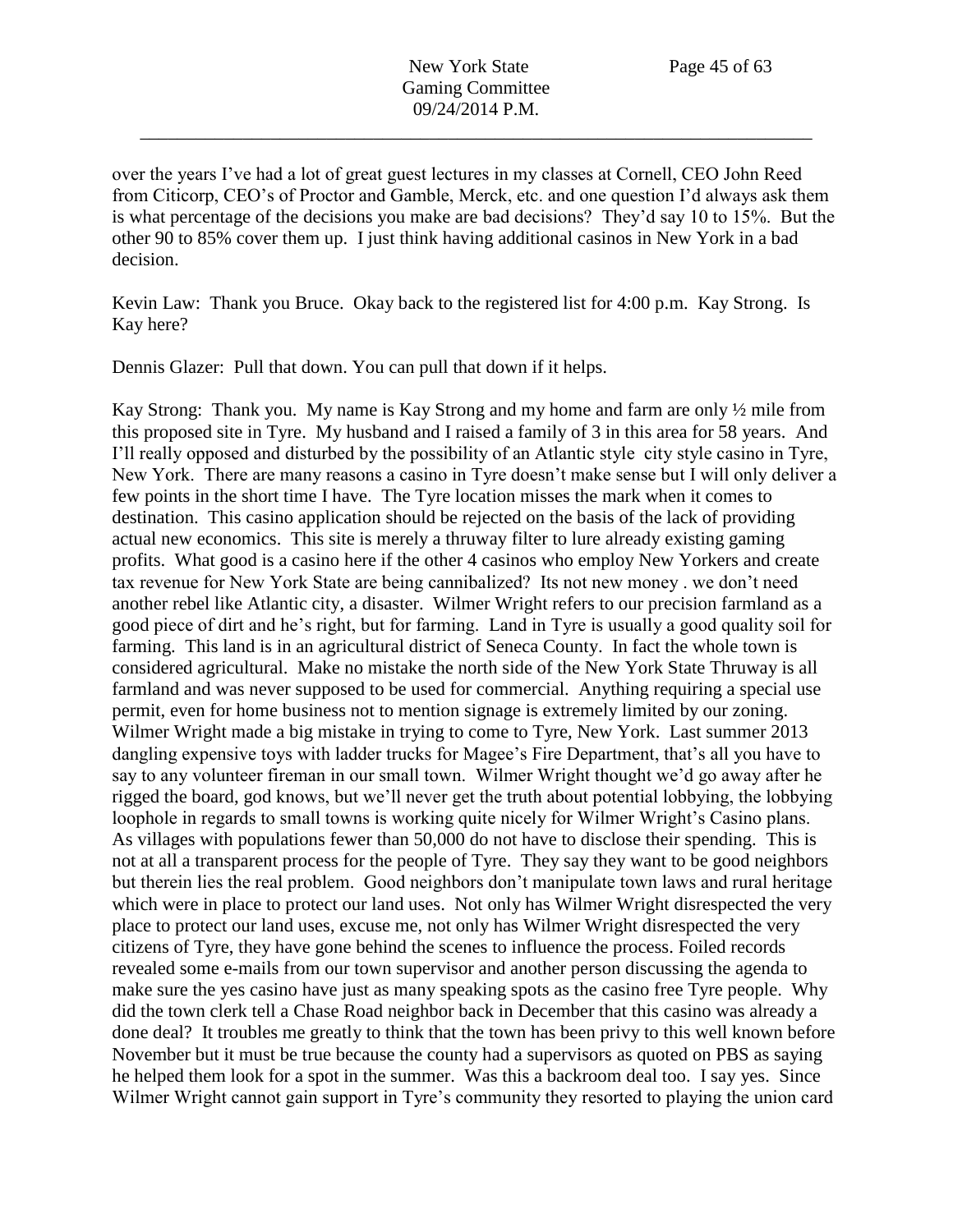not owning up to the real facts, they aren't welcome in Tyre. We only accept farming neighbors in our farming community, not 6 story commercial buildings. This is not the place for a casino, it's a farming community complete with Amish horse and buggies along with large tractors and farm implements and we want to keep it that way. Please if you must site a casino in region 5, please put it where people want it and where the intent of the law was made along the Pennsylvania border. I thank you.

Kevin Law: Thank you. Desiree Dolly.

Desiree Dolly: Thank you to Commissioner Gerham[sounds like] and the Siting Board Staff on your professionalism and responsiveness during this entire process. We are grateful for this hearing for public comment and the availability of your staff to answer promptly our many questions over the last several months. My name is Desiree Dolly mother of 6 and wife of Jim Dolly spokesperson for Casino Free Tyre. We've been property owners on Chase Road in Tyre for 30 years. We recently built a new home on this property adjacent to the proposed Wilmer Wright project in hopes of providing a safe rural residence to raise our family. We love this area because of the wholesome and quiet community. My husband's family has been living and farming in Tyre for 58 years only 2 miles away. The original intent of the economic relief after Prop 1 passed was supposed to be for the benefit of the real southern tier specific to the Pennsylvania border. Tyre voted down Prop 1 back in November. The majority of the citizens of Tyre are opposed to this project, many people of opposition to gambling, but other opposed to it because the site is in the wrong place. Because of the change in zoning, the proposed Wilmer Wright Casino will allow this project in a job that it was never meant to enter, the agricultural zone. The main supporters of this proposal are not even from Tyre. Many are union, others are towns in Seneca County and those towns stand to gain money from the taxes it generates and distributions throughout the county. So of course they say yes, but the people inside of Tyre are who it really affects. The town of Tyre officials should be passing the host resolutions based on the communities wishes not their own personal desires. I believe a casino in Tyre will drive agriculture out of the area because of the pressure on agricultural land which will devastate the main economy of Tyre. The Wilmer Wright proposal is being forced on the people, especially the folks north of the thruway. Tyre is only approximately 4 miles by 4 miles. It's a berg like town, extremely small and it does not even have it's own post office, school or phone. Tyre uses Seneca Falls, Waterloo and Clyde School Systems. Tyre does not even need the kind of development that this project will bring. Our comprehensive plan ranks commercial development last and always mentions, I'm sorry, also mentions that it should be a reasonable size. This is not a small project. In fact it's gotten even bigger than what we were sold just before the application deadline time for June  $30<sup>th</sup>$ . So in the quiet countryside of Tyre, New York, a place where wildlife and farmland is valued and where the local families cherish the bucolic quality of our community and are proud to share these appreciations with the Amish and Mennonite Communities, an Atlantic City rebel style casino if it were introduced into the town of Tyre would forever pollute this community and it will introduce a business that will likely create a type of failure and conclude with the local residents realizing the negative effects. I would like to take this opportunity to thank you for the attention that you've given and respectfully request that each Board member please review the materials we've submitted and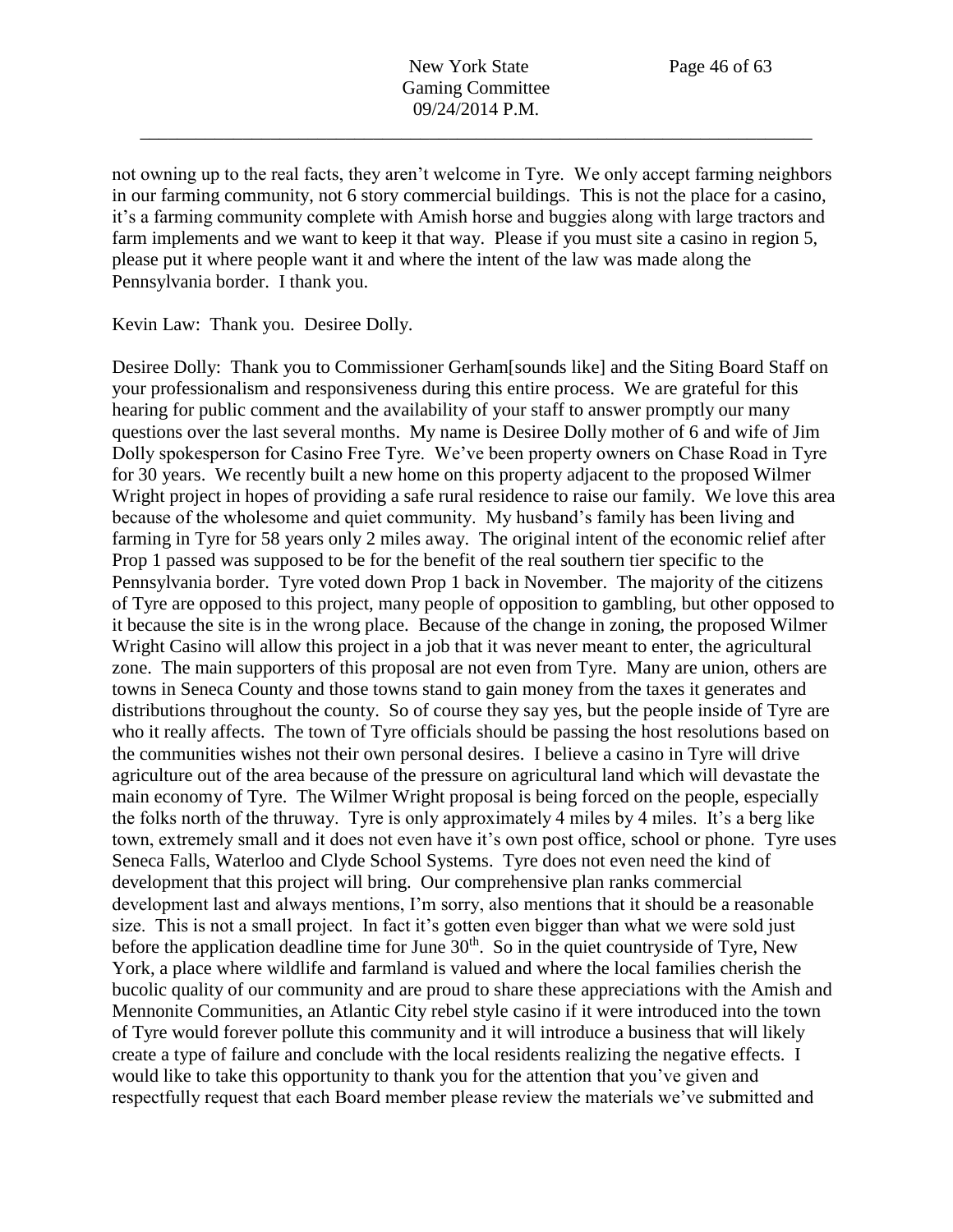we remain confident that the Facility Location Board will share our concerns and remember that personal integrity is paramount. Thank you very much.

## Kevin Law: Thank you. Wendy Kane.

Wendy Kane: Thank you very much for this opportunity to speak and to share my thoughts and opinion. My name is Wendy Kane I have been a resident of Tyre for 24 years. My husband and I both work for Cornell University doing agricultural research but at their experiment station in Geneva not here in Ithaca which is what brought us to the Finger Lakes area 27 years ago. After renting for 3 years in the Geneva area we purchased our home in Tyre because of it's agricultural and rural flavor, it's open spaces, a slower pace of life and a less restricted lifestyle. My 24 year observations of my fellow Tyre residents is that these are also the reasons that most people choose to live in Tyre. Mostly the farmer in Tyre choose to live there because of their chosen profession. These observations were supported by the results of the survey of residents that was conducted as part of the town's comprehensive plan. Having been born and raised on the north folk of the east end of Long Island, back when it was a close knit, agricultural and rural community much like Tyre currently is, I'm deeply disturbed by the prospect of a casino and resort of this magnitude in the town of Tyre. Development and tourism changed the east end of Long Island to a community totally unrecognizable from what it was when I was growing up. The people who started visiting and often ended up moving there had very different values, wants and needs from the local native people. The demand for more housing and shopping developments gobbled up open spaces and agricultural land. New laws, rules and restrictions such as restricting noisy, dirty and smelling farming practices, noise restrictions such as when you could and couldn't mow your lawn or operate power equipment needed to be created to keep these new people happy. Hunting and fishing access and opportunities became almost nonexistent and the traffic has become so excessive that people will drive miles out of their way to avoid trying to make a left hand turn onto the main road through town. While it might have become a desirable place for this new class of people to live and visit, the native oftenmultigenerational families such as mine no longer want to live there and have largely moved away. I see so many similarities to what happened out there and what could potentially happen here in Tyre if this casino were to be built in our town. This would be the start of the destruction of our way of life and the reasons why we have chosen to liven in Tyre. There are people in Tyre, particularly our leaders and politicians who are excited about the prospects of lots of money flowing into Tyre, I have not heard at any meeting any one of them say that we're going to get it back in taxes, it's assumed that we are, I've never heard it. However money does not buy happiness. How happy will the people of Tyre be when they can no longer do the things that they love to do in Tyre? Just as a native east end of Long Islander if you can find one as many have moved away in search of a new place to find their happiness. Tyre is not the place for this casino. Thank you for your time and consideration.

Kevin Law: Thank you. Wendy where'd you grow up in Riverhead or Southold.

Wendy Kane: Montauk.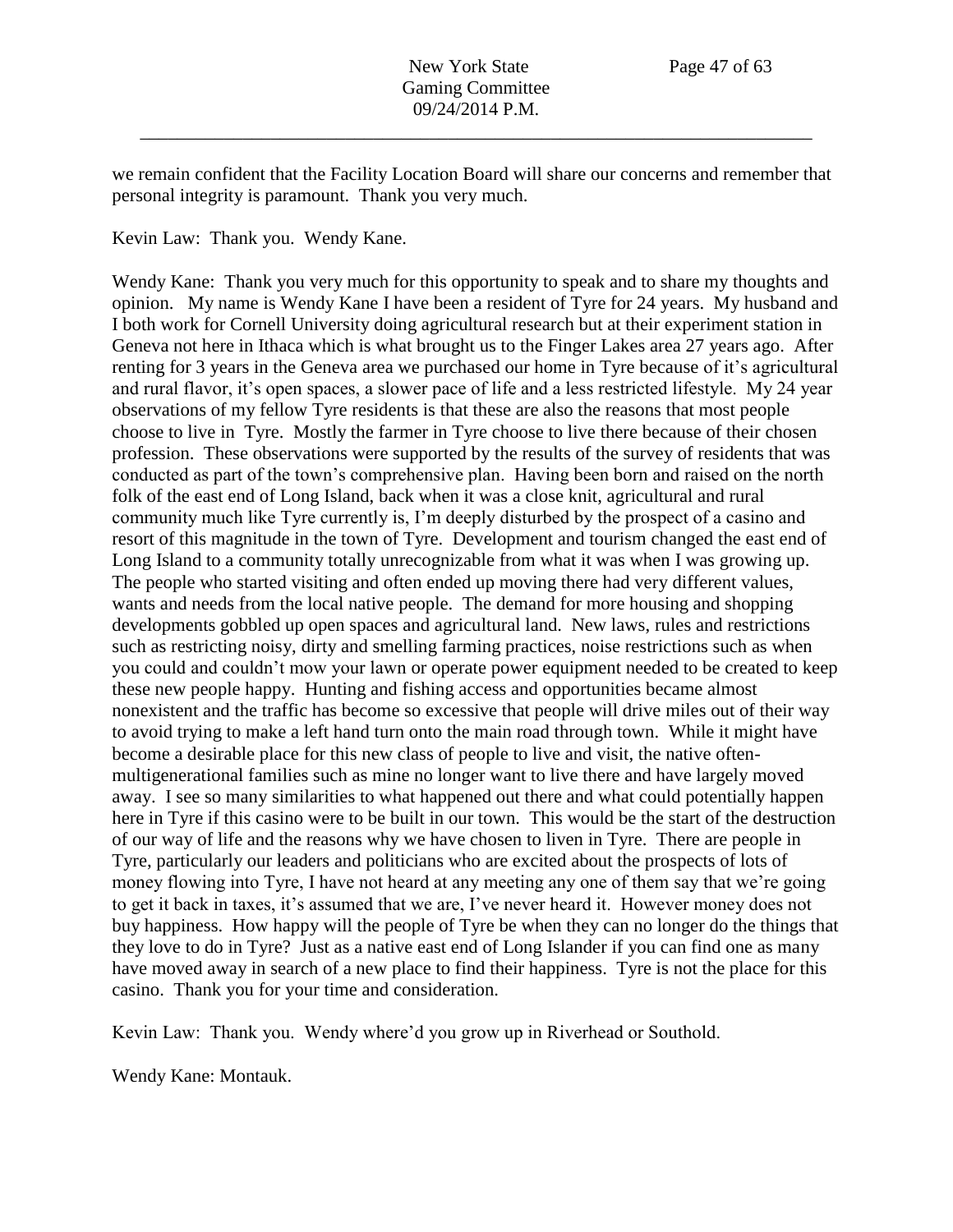Kevin Law: Montauk right in Southold thank you. Beautiful place. Still is. Pete Mitchell. Pete Mitchell?

Pete Mitchell: Hello.

Kevin Law: Can we take any sidebar conversations out of the room so all of the people who are here can listen to your neighbors speaking up front. Thank you. Pete. Hold on, let me start this over again. You're up.

Pete Mitchell: Okay by the way if I say anything original please let me know because I haven't been here that long to know what you've heard already. My name is Pete Mitchell and I'm a resident of one of the areas where a casino is being considered. As people have said, it's an area of upstate New York full of fields, farms and forests. Its miles and miles of land with villages between 2000 and 7000 residents. It's a small community and it's a wonderfully quiet and peaceful part of New York State. People that come through often tell me that they're surprised to find such an undeveloped and pristine area left in New York.

Dennis Glazer: You're talking about the Lago?

Pete Mitchell: Yes I'm sorry I didn't mention that. Yes. Do you really believe that adding a monstrous structure such as the one Wilmer Wright is proposing is a proper fit for agricultural areas with the traffic and ensuing problems. There are those that want the project. They point out that jobs will be created and money will be diverted to our area and that sounds great, having all that money and all those jobs brought to our local area of the country. But all we're doing is shuffling money back and forth from one place to another. Instead of going to Turning Stone or the Finger Lakes Casino, folks will now go to Wilmer Wright Casino in Tyre. So you take that money from one part and move it to another and it doesn't do any good. It's not a positive. And the \_\_\_\_ about the casinos aren't positive either. There's a lot of issues with having a casino in your area the one of the least is which bankruptcy show a rise by as a much as 5.4%, increased visitor traffic will take all the money that casinos possibly bring in tax dollars and have to spend them on infrastructure costs for roads and bridges that will need more repairs because of the additional vehicle traffic. Police costs will increase with the increase of tourists and the ensuing crime that follows and low entertainment and eating establishments will show a decrease in sales. Atlantic City lost 100 bars and restaurants in the years after they went legally gambling and by the way that number is now up to 200 and if you've been to Atlantic City it's a wasteland. I mean, except for the casinos, which by the way are starting to go bankrupt one by one, there's not much in Atlantic City. And the overnight accommodations that will be at the center itself will compete with the businesses like the Ramada, the Holiday Inn and the Hampton Inn. And there's social cost, gamblers are 2 ½ to 5 times more likely to be arrested and use narcotics. They have an increase in mental health issues and higher unemployment numbers. And let's not forget who the casinos do rely on for their profits, the bulk of their income is derived from those that can least afford to gamble. The elderly on a fixed income and the poor. The Canadian government financed a study to see how people gamble and what they spend. The study shows that 30% of the profits from gaming tables and 60% of the profits from slot machines come from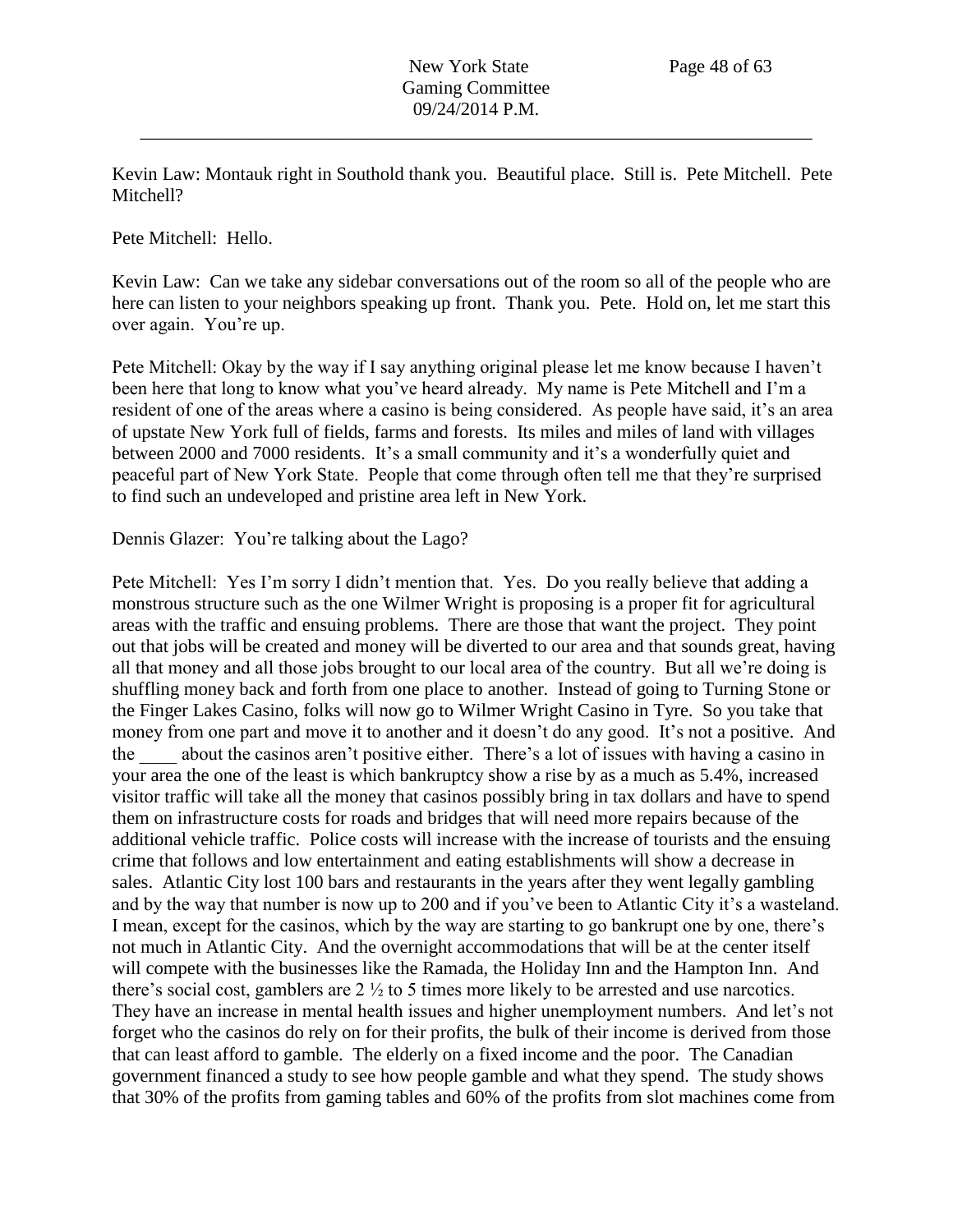problem gamblers. A \_\_\_\_ University study backed up those numbers and go even farther stating that problem gamblers are an integral part of the casino's revenue model. A friend of mine is a psychologist and I told him what I was doing today. He said I should go check out a casino and watch the people that are gambling and to take note of who was gambling and what the expression on their face was while they were there. And by the way I recommend everybody try this at one time. So I went, and you know what I saw, by enlarge I saw senior citizens staring blankly at machines while they shoved their social security check money into video poker games. And the folks at the gaming tables weren't smiling at all. They just stared and prayed their numbers would come in. I went to several casinos over a period of time and did the same study and I got the same results. Casinos aren't the answer to the jobs and money issues we face, it's just one more false home we're chasing. Thank you.

Kevin Law: Thank you Pete. Jim Nerpes.

Jim Nerpes: Thank you Mr. Chairman, Board members for giving me the opportunity to speak to you today. My name is James Nerpes a resident of the town of Tyre, living and owning property adjacent to the proposed site and a retired farmer who farmed land in the town of Tyre for 58 years. I strongly oppose the siting of the Lago Resort and Casino in the town of Tyre particularly as it would adverse affect agriculture in the town. Soil in the town is rich and productive. The farms typically are cash crop or dairy and predominant crops are corn, soybeans and hay. There are many family owned multigenerational farms including moderate attractive Mennonite farms in the town and Amish farms, one of which is directly across route 414 from the proposed casino. These farms produce nearly all the feed needed for their livestock. The casino site would be less than 1 mile from the town of Julius and approximately 2 miles from the town of Galen. These towns, along with Tyre, comprise a community of approximately 300 Amish. It seemed obvious the traffic the casino would generate would not be safe or compatible with our Amish neighbors who travel by horse and buggy. Large tractors and implements as well as horse led equipment used on farms in Tyre will make the town's side roads dangerous due to an increase of traffic from casino workers and patrons. The farm equipments implements must be transported on the roads in Tyre from the various fields comprising each farm. Traffic

engineers for this project indicated that there were no horse and buggy or bicycles on the road for several hours on a Friday and Saturday in November while the temperature was 37 degrees. Never has there been a study of the side road impacts, nor farm machinery or even major roads. It is quite possible that the harvest was over in November. How can engineers measure appropriately as the time of year when the roads are least busy? The land upon which the casino will be built is part of an agriculture district protected from commercial development. To accommodate the developer, the town board had to enact a special law called a PUD. To do this, they had to apply to New York Ag and Markets for special use permit. On that statement BND Associates Wilmer Wright's engineering firm did not mark the parcel was within an agricultural district containing farm operation which it was. I have a copy of that form attached for each board member. Now the question is any portion of project site being farmed, the form was checked no. This land has had crops grown on it for at least the last 15 years. Currently a crop of soybeans is growing on it. Plus the application submitted to Ag and Markets contain false information. I'm concerned about 60 acres of building and impervious paved parking lot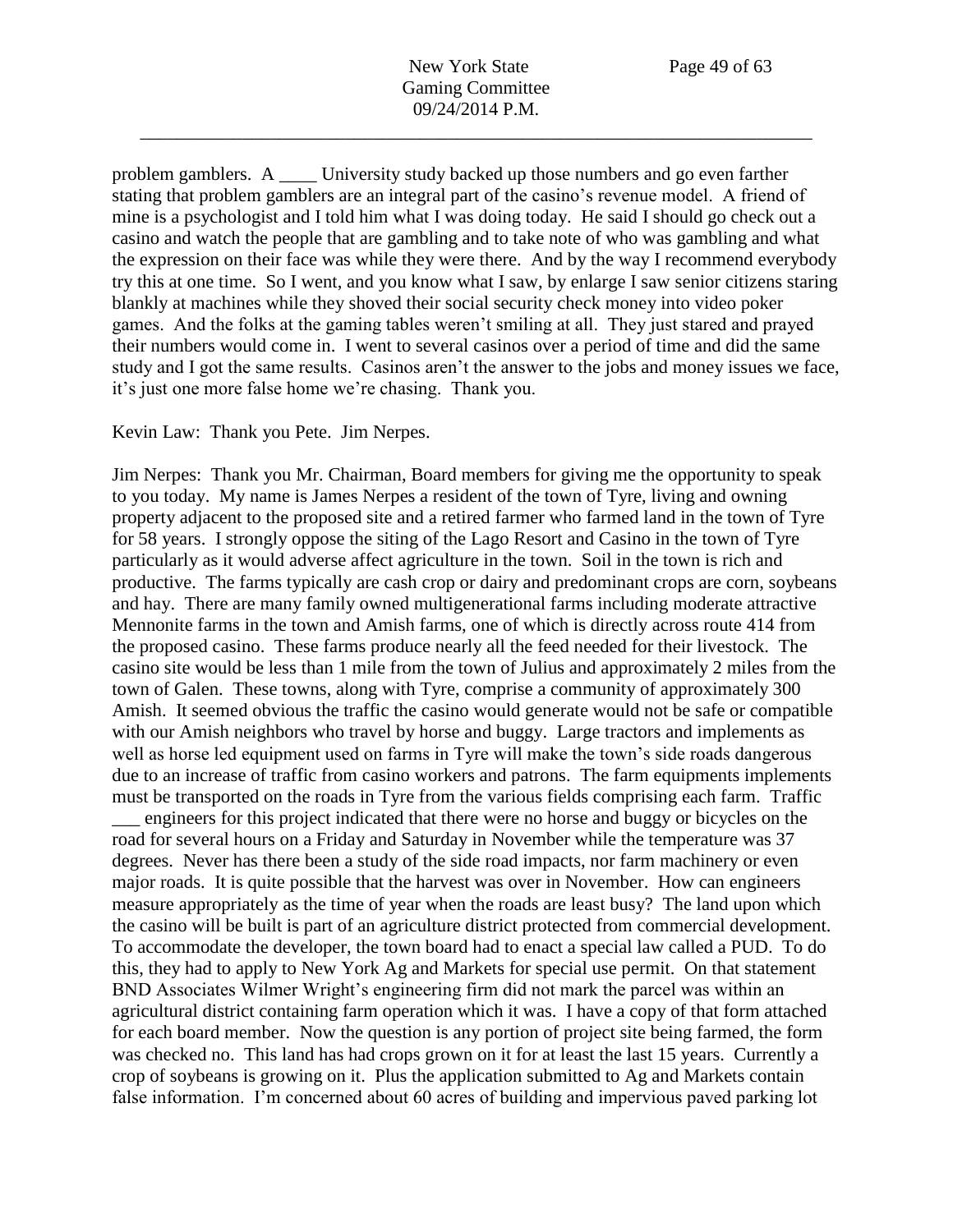run off that will occur from the site which has 2 wet lands on it comprising 25 acres and includes the start of White Brook a waterway that leads to Montezuma Wildlife Refuge. For more than 30 years I farmed about 1 mile downstream to a site where White Brook winds its way to the refuge. Nearly every spring and during a large rainfall event, White Brook would overflow into adjacent farmland. The acres to be conveyed from cropland to buildings and pavement would greatly enhance the potential for flooding, potentially ruin acres of crops. In 2008 a comprehensive planning survey was taken of residents of the town of Tyre. This is a direct excerpt from the town of Tyre's comprehensive plan 2014 second 8, general comments and ideas. The most important challenges to the town of Tyre cited by the survey respondents were protecting the natural resources and water quality as well as maintaining agriculture and promoting farming. Respondents rated accommodation of residential and commercial growth as the last important challenges. Four of the first 5 challenges are concerns for the future viability of agriculture in the town. For these several reasons I would urge you not to choose the town of Tyre for the casino site as it would forever change the character of our town and change its agricultural nature to a commercial city full of visitors. Thank you.

Kevin Law: Back to the other list. Michael Fitzpatrick. Michael still here? Anna Polatovich.

Female: I'm on your list and you skipped over me.

Dennis Glazer: What's your name?

Sue Ellen Mower: Sue Ellen Mower. I was right after Keith Mitchell. On the list, reserve list.

Kevin Law: Sorry.

Dennis Glazer: I'm sorry what was your name ma'am?

Sue Ellen Mower: Sue Ellen Mower.

Dennis Glazer: Is she right gentleman? Come forward. They said she's right.

Kevin Law: What list? We just went through 5 at the 4:00 hour.

Dennis Glazer: They said she's right.

Kevin Law: Alright please. Sorry, so what's your name?

Sue Ellen Mower: Sue Ellen Mower and I will be reading Lynn Barbudo's letter today. She was unable to physically be here.

Dear Mr. Gearan and gentleman of the committee, This is in regard to the proposed Lago Casino and Resort in the town of Tyre, Seneca County New York by developer Thomas Wilmot and his family from Rochester, New York. I was thinking of what to write for this committee in this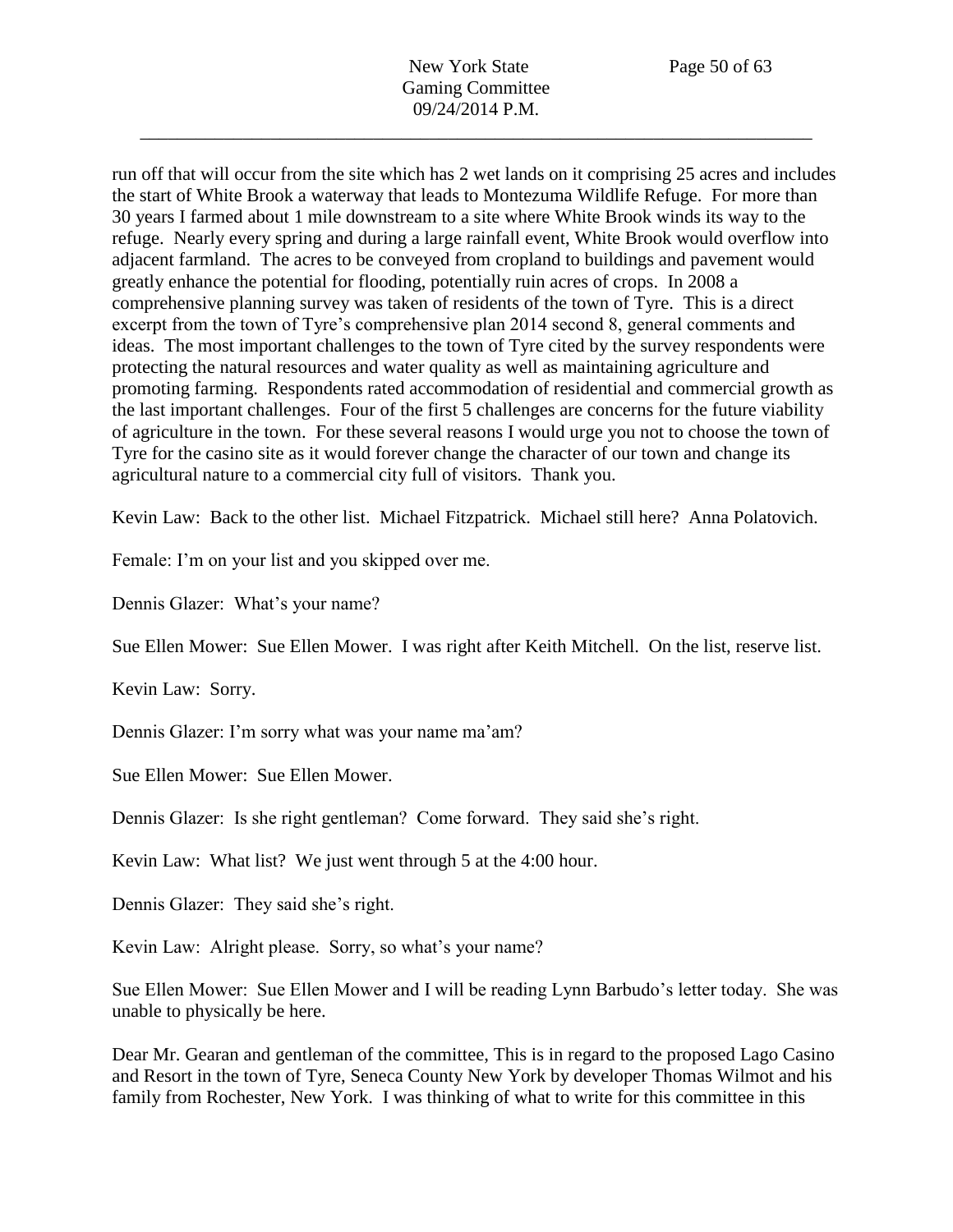short but understandable 5-minute limit. My conclusion an impossible task. So my plea today as a member of the clergy must come from a moral viewpoint. The moral compass in this case should be in question because money and power equals the opportunity and position for any developer to get what they want at any cost. So how is this moral? The decision making panel is highly educated, networked and employed by or in New York State with families of their own and should be well versed on the issues of this casino. The opportunity to do the right thing is here and now. Number 1, we have submitted a great deal of documentation that proves the proposed casino and the Wilmot family have come up short by your own standards and requirements to have and maintain a high integrity level for the Wilmot Casino to be considered for a gaming license. They have not. Number 2, the majority of the residents from the town of Tyre either by petition or letters sent to the commission or to the committee, do not support the number needed to meet your own standards and requirements. The people have spoken. I am asking this question to the committee and their families and Mr. Thomas Wilmot and his family, would any of you want a casino out the front door of your home? You as a committee have the final say to the future of our families and homes. We ask all of you to do a lot of soul searching before you make a judgment, our fate is in your hands. Our faith is still with God. Please make the right and moral conclusion for the people of Tyre. Thank you, Sincerely, Lynn Barbudo and spokes person for the Amish Community.

And because I have a little time left I'm going to read to you again the e-mail that I sent you a while back. I'm not sure if you were on the committee at the time. There were only 3 people. This was to Paul Francis, Stuart Rabinowitz and William C. Thomson, Jr. Dear Men, I am counting on you to be men and do the right thing. As I'm sure you are aware the voters of the town of Tyre voted against the allowance of non-Indian casinos in New York State so why would anyone consider building one in their small town? Please visit our area if you haven't already. A resort casino has no place in our beautiful Finger Lakes region. There are a large number of Amish and Mennonite families in the immediate area surrounding the proposed casino site. These families farm their land and live their life in a very loving and respectful way. Don't they deserve to be treated with respect? And then there's Montezuma National Wildlife Refuge close by. The increased activity surely will destruct wildlife there. The rights of the citizens of Tyre to life, liberty and the pursuit of happiness far out weight the right of the corporation to make a huge amount of money at the expense of resident's whose families have farmed in this beautiful agricultural town for generations. How could any good come from that? I know you have to consider all valid applications. Are there applicants for locations where the residents actually want a casino? If so then the choice should be very clear. Please do not choose Tyre as a location to build the casino resort, the damage will never be able to be undone. Thank you so much.

Kevin Law: Thank you. We're going to the other list now. I called him before, Michael Fitzpatrick. Anna Polatovich. Betsy Ramso.

Dennis Glazer: Oh Betsy had surgery.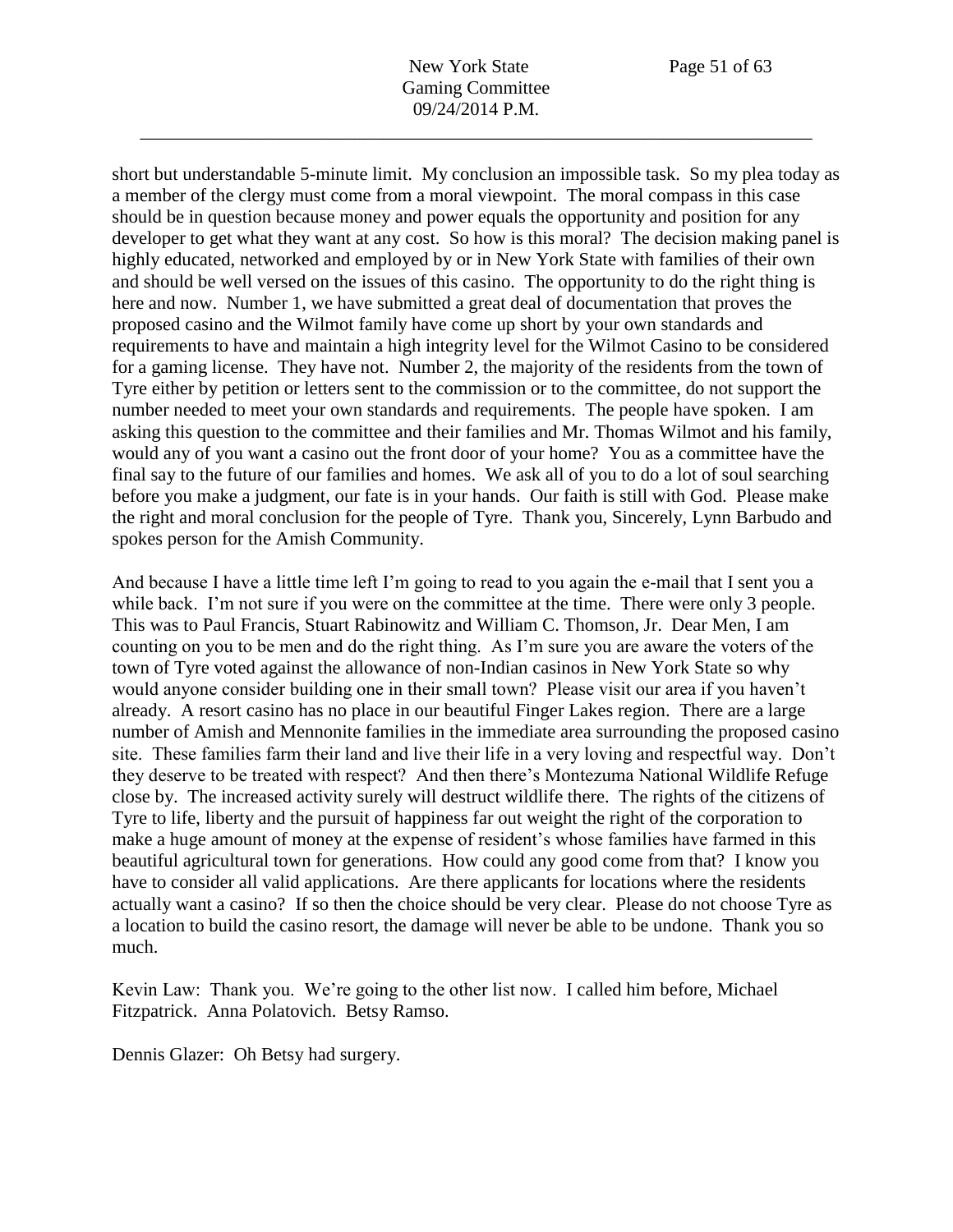Vincent Reynolds: I know I don't look like Betsy. She had to leave so I was asked to speak on her behalf.

Kevin Law: By her? What's your name?

Vincent Reynolds: Vincent Reynolds.

Kevin Law: Were you scheduled to speak later on?

Vincent Reynolds: I am on the list for later on. You can cross me off.

Kevin Law: Yep I'm crossing you off for later.

Vincent Reynolds: Did I understand you correctly you're volunteers?

Kevin Law: Yes.

Dennis Glazer: Hard to believe right?

Vincent Reynolds: Yes absolutely so thank you for the effort you're putting into this. I cover the southern tier. I live in Jamesville, New York. When I was a child I lived in Endicott. My father was with IBM and I can remember a time when Broome County and Binghamton was the center of technological innovation in the world. It's a little bit saddening, but it's also very inspiring to see the effort of the Walsh family and Traditions at the Glen to bring greatness and jobs back to Broome County. I know Broome County voted in favor of Prop 1. I recently relocated to New York from Atlanta, Georgia. I've seen what unchecked growth can do to what once was a very charming place. I'm amazed at the beautiful of Upstate New York as I go about my daily travels I'm amazed by the beauty of the Finger Lakes. All things being equal, I think what the Walsh family has proposed for a casino at Traditions at the Glen fits perfectly with the community. I think it's something that the community welcomes. I have attended almost every presentation given by the entities bidding for this casino and I'm here to voice my support for Traditions at the Glen but more importantly for the city of Binghamton and the people of Broome County. I think the State of New York literally owes it to Binghamton and the county of Broome. Thank you.

Kevin Law: Thank you Vince. Bill Murphy. Jackie Basti. You're Bill Murphy. Is he here? Where is he? And he asked you to speak for him? No then I'm sorry you can't. Jackie Basti, B A S T I. Karen Edwards. Debbie Koler. David Edwards.

David Edwards: Gentleman, my name is David Edwards and I am from Johnson City, New York and I'm for the Traditions at the Glen. Well so many percent of the selection decision is based on economic impact, I hope that the committee takes into serious consideration the indirect and induced or spin-off effect that will happen in the Greater Binghamton area if the license is awarded to Broome County as compared to the rural counties of Tioga and Seneca. Just consider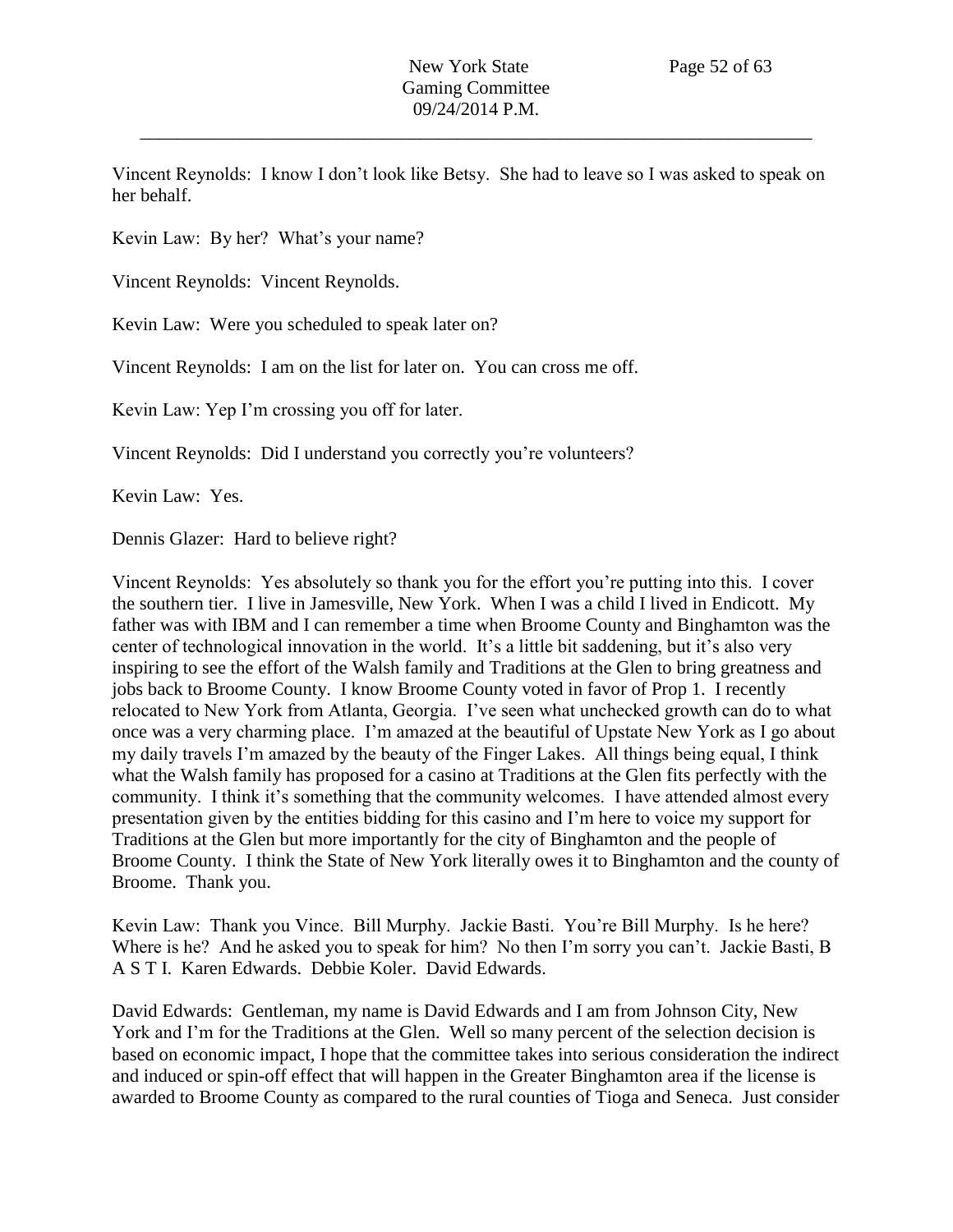the numbers: Broome County has 5000 more unemployed, 5 times the number of local businesses and vendors and existing that will support the actual new business development that can be stimulated from a major gaming resort project. Please consider where the new payrolls and vendor incomes will be spent. We'd rather have those monies be spent in an economic depressed community where it is needed most, Broome County. The employees working at Traditions will be spending their payroll in the Greater Binghamton Community where Lago employees will be driving back and forth from Rochester area as indicated by their recent Lago job fair. Tioga County employees will most likely get again the source from across the border in Pennsylvania. I've been here in Broome County and watched EJ leave. I watched IBM come and I watched IBM leave and we need something. I was here when things were booming and I hope when I leave they'll be booming and I think that the Traditions at the Glen would help that immensely. Thank you.

Kevin Law: Thank you. Edward Mitchell. Santa Zwig. Santa or Ed.

Male: I will be speaking for Santa today. She had to return and asked me to take her spot My name is John Husar.

Kevin Law: Were you scheduled to speak later?

John Husar: I was not.

Kevin Law: Alright John.

John Husar: My name is John Husar I speak in favor of Traditions Resort and Casino. I wear many hats. I'm a father, I'm a loyal husband, I'm a volunteer firefighter in our community, I'm a retired paramedic, I'm a small business owner in the Endwell area. One of my clients is Traditions Resort. I do some consulting for them. If you haven't seen our shirts that we're wearing today and I'll ask my group if you could please stand and turn around so your backs are facing them. The Logo on the back for the Think Big came out of my studio. It was my brain child. I wanted to tell you a short story of how that got there today, that's probably a little different than what you're hearing. This project is not about the Walsh family. You heard today they're wonderful folks and they've done a lot for our community, but this is not about them. This really isn't even about bringing a casino to Broome County. What this is about is the revitalization of Broome County. We've done the marketing and web development, video production for Traditions for several years and a few months back, almost a little over a year ago they invited us to be part of this process. And as we sat there and I listened to Mr. Peter Walsh and Bill Walsh and Matt Walsh talk about the project and what they envisioned. I started doodling on a pad and I said, "Wow this is big". It's really big because it has the opportunity to affect so many people in our community as well as our region. And I kept doodling a little bi more and I said it's bigger because it's going to go beyond our region. You heard people talk about the spill over effect. You've heard people talk about what it can do for a depressed economy. What you haven't heard them talk about a lot is the generational thing. I have a 13 year old daughter. She's going o benefit from this project. I hope to see my grandchildren and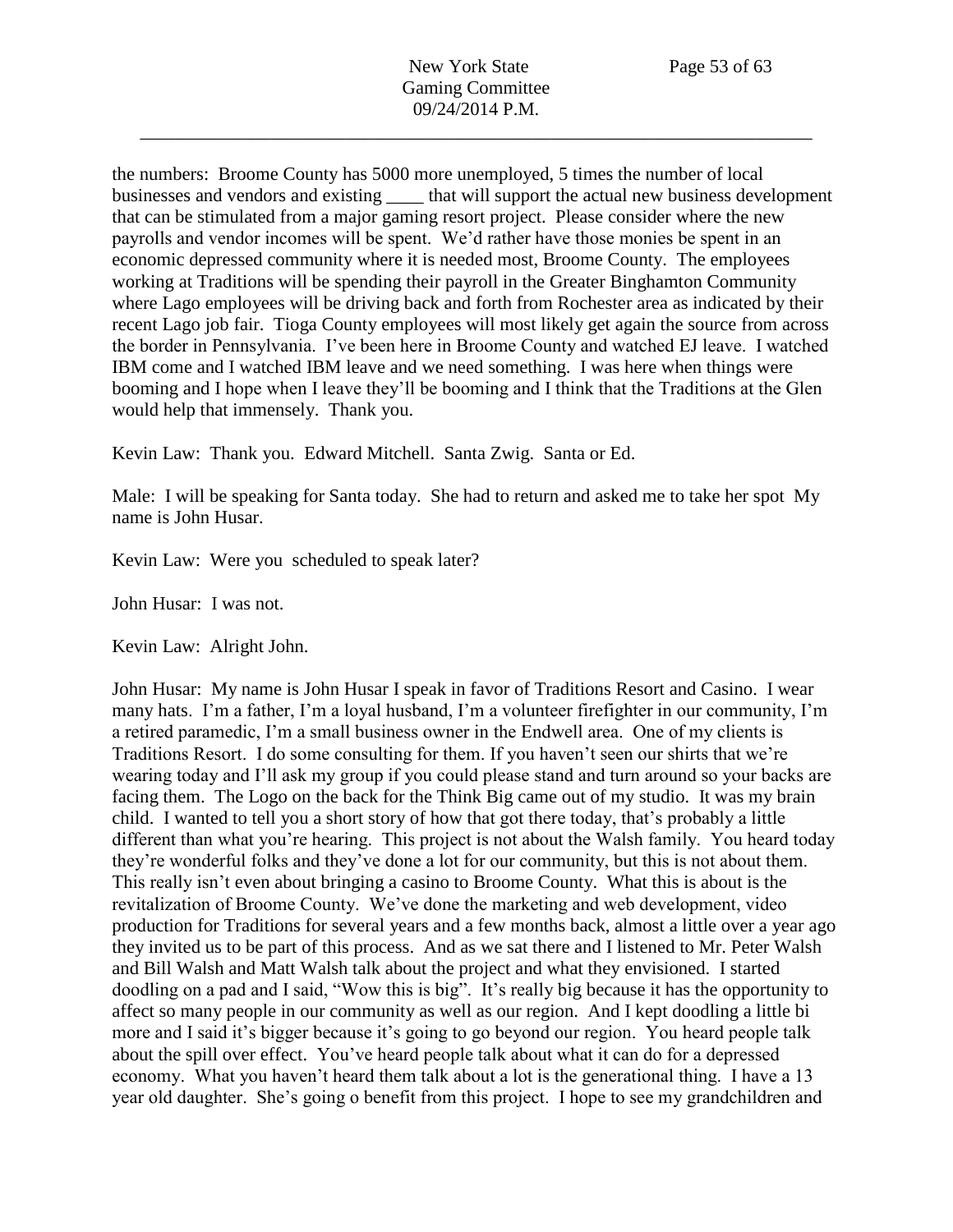my great grandchildren benefit from this project. We haven't seen a lot of development in our community in many years. The days of Endicott Johnson are gone. The days of IBM are gone. As much as it pains me to say, they're not coming back. So this is our opportunity right now to do something enormous. To do something really big. I would urge you to look at all the data. There's a lot of things that were brought up to you today, some correct, some that I know first hand or is incorrect. A lot of it is in the RFA response. This is the right project in the right community. I was brief, hopefully I was bright and now I'll be gone.

Kevin Law: Thank you. Rick Papar.

Rick Papar: My name is Rick Papar I'm president of the Harness Horse Association of Central New York that represents the men and women who race at the Vernon Down's racetrack and casino. I want to thank you for the opportunity to speak before this committee today. I think we need to talk about the past before we talk about the future. When the VLT legislation was passed over 10 years ago the legislators had the foresight to include the horseracing industry and sharing the revenue being generated. Over the years, there's been a resurgence in the industry. There are over 30,000 jobs directly and indirectly related to racing. Farms that were shuttered years ago have been refurbished. New train centers have been built. The breeding industry has seen an increase in business. New York breed yearlings are being sold at auction constantly bring high prices, not only in the sales in New York but also in the sales in Kentucky and Pennsylvania. This is all due to the fact that the horseracing industry shares in the revenue which has increased purchases in earning potential for all these horses. Any new casino legislation should also include shared revenue with the industry. So continue to grow and flourish. We are now at a crossroads. With the addition of 4 new casinos to be added in Upstate New York, there have been studies that showed a casino built within 70 miles of Vernon Downs would cause a drop in revenue of 20%. What does that mean for the men and women that race at Vernon Downs? It means a 20% decrease in their earning potential. No one in this room would want a 20% decrease in their earning potential. Our purse structure is based on revenue. No one can afford a 20% decrease. It would also mean a loss of jobs and a loss of tax revenue for the town of Vernon and the County of Oneida. The governor said that the new casinos would be a way to stimulate the Upstate economy. This is not stimulating upstate when it draws jobs and tax revenue from one county and send it to another. When choosing sites for the new casinos, if any of the sites in question are going to draw revenue away from an existing casino and the horse industry is not included in the law and share in this new revenue source, the net site should not be considered. The economy in central New York is not recovered as in other parts of the state. The manufacturing jobs are all but gone. We cannot afford to lose anymore jobs or tax revenue because of a bad decision on the location of a new casino that will cannibalize revenue from an existing casino.

Kevin Law: Thanks Rick. Shane Williams. Kay Straw. Cindy Garlic Lorenzetti.

Cindy Garlic Lorenzetti: Good afternoon. Thank you very much for allowing me a few minutes to speak. I'm going to say that I am a member of the Seneca County Board of Supervisors and as a lady previously said this is not a political issue and it is not. I sat back there and have been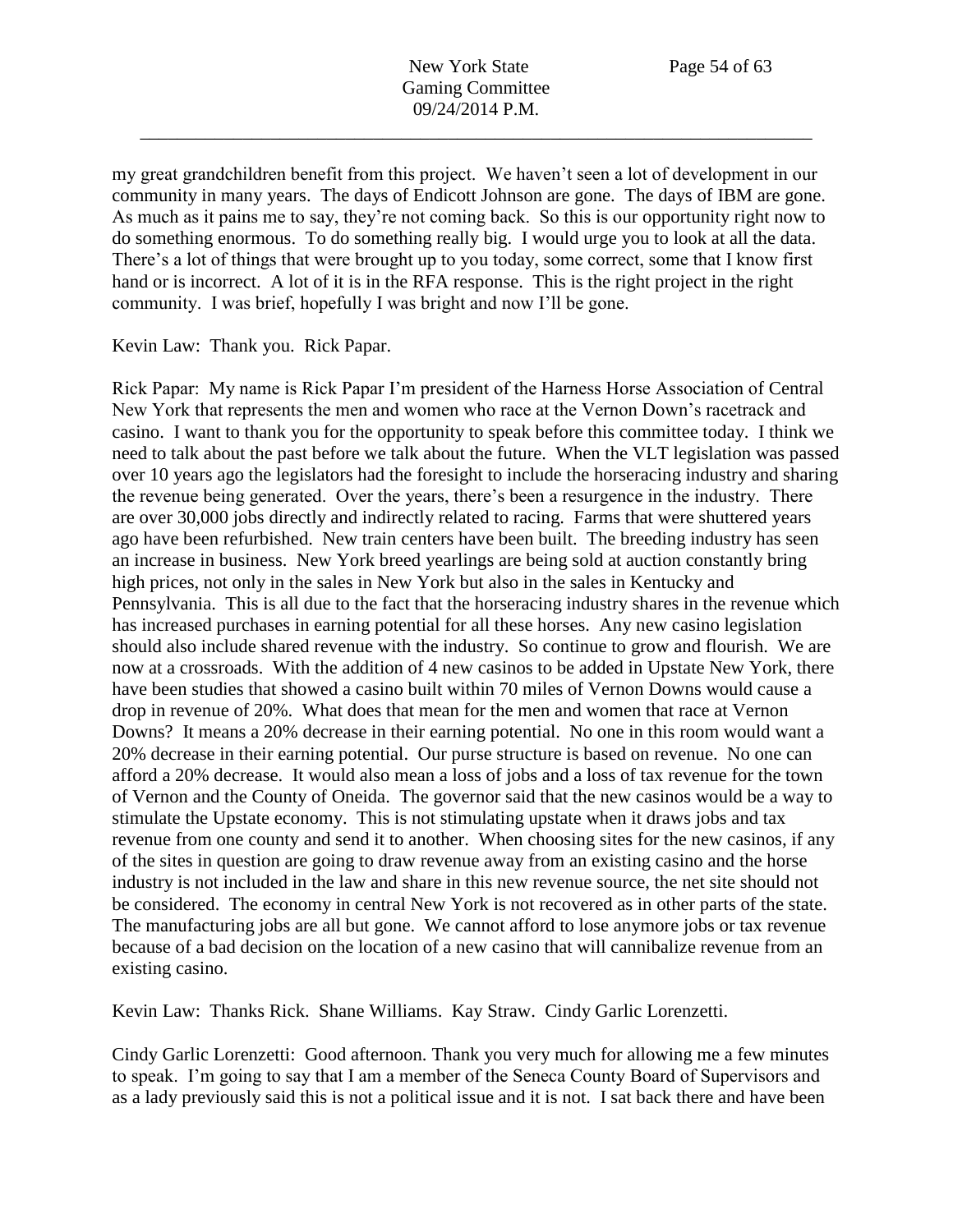listening most of the afternoon and you have asked us not to try to go over the same that we've been seeing so I will try not to do that. I was put into office by the people that I serve, the town of Fayette which is the largest down in Seneca County. It's all agricultural. 64 miles of road and most of the people who live there are farmers. They have contacted me many, many times and said that they are totally in favor of the Lago Racino Casino Resort where they promise to use local products, local products like cheese, milk, livestock, the wineries are going to be able to boast their wines and I know that all my people are totally in support of it. On the other hand the Seneca County consists of approximately 34,000 people. I'm not sure how many people actually reside in the town of Tyre. You guys what maybe 1000? Okay and I did take calls from many of the Tyre residents in opposition before this casino was proposed at the county level and I feel for them because change is always difficult whenever it happens to whoever it is happening to. But I do know one thing, it's not about just Seneca County. I stand up here and we do need jobs. It's not just Seneca County that needs jobs. The Lago Resort will promote the Finger Lakes region which is many counties, it's Wayne County, Ontario County, Yates County, Cayuga County so it's not just about our county and our small group of people. I think that our area is beautiful. We have natural resources . we have the lakes and I think it would just promote what we already have. Now the other thing I'd like to speak out on that is a little bit different is the Wilmot Family. They are not the typical New Jersey group or Atlantic City Group coming in to put a Casino in. The Wilmot's live 40 minutes away from the proposed side. The Wilmot family also have worked the last 20 years in healthcare. So I'm very, very familiar with the Wilmot Cancer Center which they founded after the untimely death of Mr. James Wilmot. It's been in existence for 40 years. It's very, very well renown and they continue to support that. I also see what they've done to East View Mall and the amount of jobs and sales tax revenue that they have brought to that county which is Ontario County so I am supportive of the family, supportive of the Lago Resort Casino and thank you very much and god bless you for the dedication that you're doing today.

Kevin Law: Thank you very much. Thank you Cindy. Next Keith Barney. Merka Herzog, oh I'm sorry. What is your name?

John Burns, Jr: My name is John Burns, Jr.

Dennis Glazer: Did he ask you to do it?

John Burns, Jr: Yes he did.

Kevin Law: John Burns, okay.

John Burns, Jr: Okay so I am a real estate broker in the city of Binghamton. I'm from the city of Binghamton. My family has lived there since 1845 and I don't work for, I'm speaking on behalf of Traditions. I am in support of Traditions Casino. I do not work for anybody that has anything to do with it. I have observed the Walsh family for decades and I've watched what they do. And there's a saying, behavior never lies. And we've watched what this family has done. They've done some amazing things in our community. I'm always very impressed by he quality of what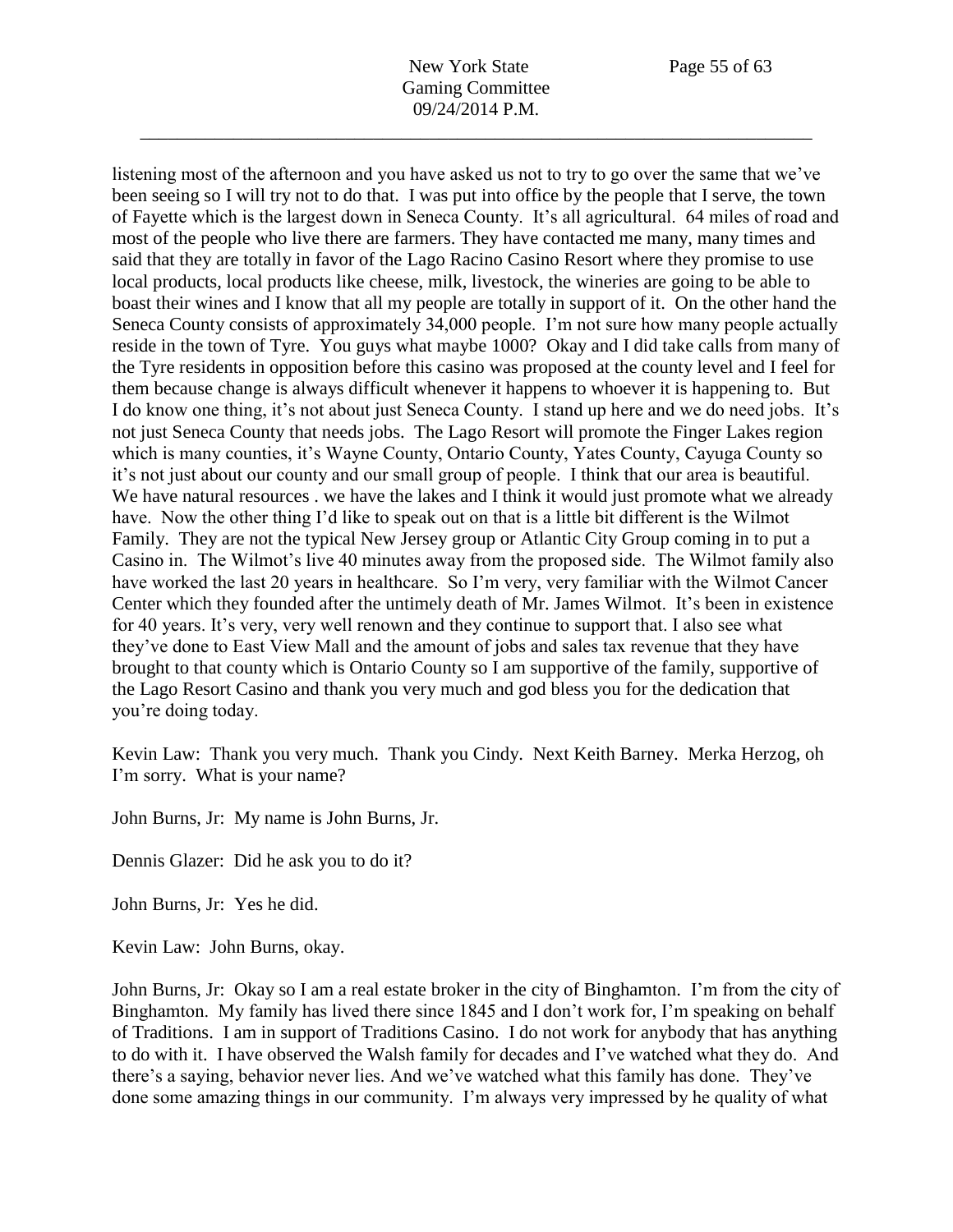they produce. If somebody says they're going to build a development of townhouses and all of a sudden you see junk, you see nothing but really high end quality work out of these people. Everything that I've seen come out of them has been top shelf. I have all the confidence in the world that they would be producing what they say they will produce. As far as the need to have it in our community, we have been, you know, everybody in Upstate New York has been hammered. We're all saying the same thing. Of course I'm going to speak for our end of things, but as a real estate broker I can tell you that our community cannot withstand any more tax increases. We're not going to make it. We're not making it now. So many people are losing their homes and selling their homes because they can't afford the taxes anymore and there's no one to buy them because no one wants to own a house with high taxes. And especially the higher end of the market. So I just think that when you're considering where you're going to put this and you're factoring in the need for it, I know that farm areas need help, all the different areas need help. Our industrial base has been slaughtered over the last few decades and we have a lot of housing, a lot stronger population that needs this kind of support and the help it will give our schools and the help that it will give us in tax relief I think is essential for us right now. I don't know how we're going to get beyond it. And I understand the position you're in like with all the different things to weight but I'm just telling you from somebody that's lived in the community his whole life and generations of my family have been here, that's it's never been this tough before and it's something that we really need in our community. Thank you.

Kevin Law: Merka Herzog. Merek Herzog? Either Merka or Merek. Betty Holt.

Betty Holt: Hi I'm the executive director of the Harness Horse Breeders of New York State and I felt compelled to drive out here today to express what these casinos means to the harness horse breeding industry and the thoroughbreds in part as well. Sitting here so many things have gone through my mind today. Things that I hadn't really thought about. Just so you know I grew up in Chemung, New York and we got rich when we went on welfare. There was 5 of us so I know what the southern tier deals with, I know what the economy is like. So that being said, I get the picture. I'm here today in favor of Tioga Downs. I have worked with Jeff Gural for over 10 years with the harness hoarse breeders. He's on our board. He made a lot of promises to a lot of people when he built the Tioga Downs Racino. I cannot think of one thing that he has promised that he hasn't kept. He contributes to the local economy in times of hardship. He has supported the breeders. He has his own farm as I do. I've heard a lot about the farm land. Our breeders purchase the products that are produced by this farmland. Our program, the harness, I'm sorry, the Breeding industry in New York is approximately a \$4 billion industry. If these casinos are placed in someplace near the tracks with this discretionary money that's available, they're going to destroy the breeding industry and governor has put language in its budget in part protecting the breeding industry but we all know that things change from year to year. We're concerned that in a few years down the road that those safeguards won't be in place. We feel that at this point to protect the horse breeding industry in New York the casinos should be at the racetracks. We get 1 1/4 % from the racetracks from the BLT money. That supports the entire breeding industry in New York State and we would like you to take that into consideration. It's not jut about what it brings in terms of positives but what it can take away. And again the jobs created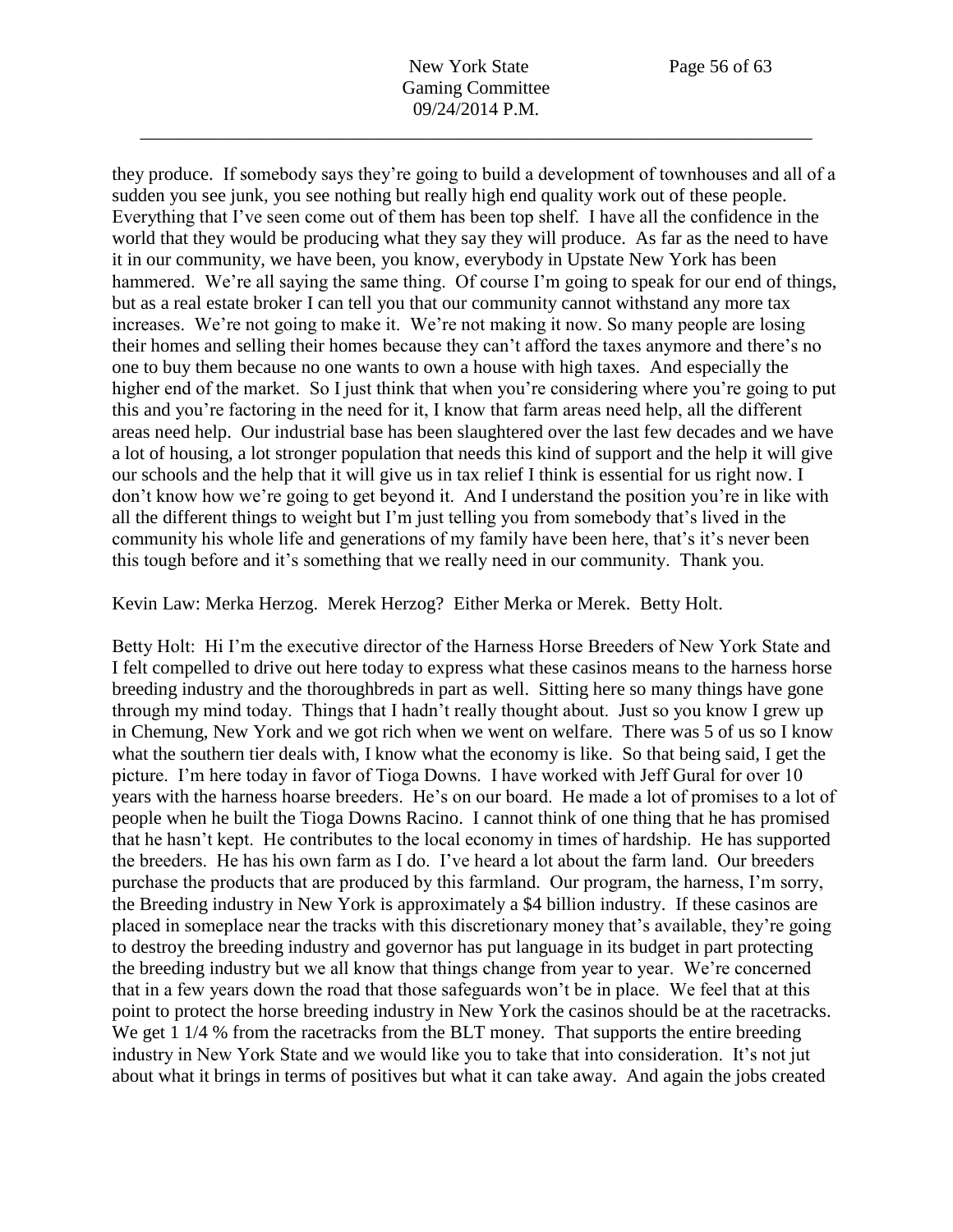will be for any casino no matter where they are. The casinos that are not at the racetracks will put in part and very probably will destroy the breeding industry in New York. Thank you.

Kevin Law: Thank you. Rachel Shoemaker.

Rachel Shoemaker: Hello. I'm Rachel Shoemaker and I have a letter that I was asked to read so I will read that. To the New York State Gaming Commission Siting Board, we are writing concerning the proposed siting of a proposed casino in the town of Tyre. As the pastors and elders of a church body that has existed in Seneca Falls for over 100 years we have been and continue to be deeply, personally involved in the social, spiritual and economic wellbeing of families in our community. We believe that a gambling facility would be devastating on all three fronts. Gambling is, for some, simply a recreational exercise. Fun had with discretionary income they can afford to lose. But the vast majority of the money spent does not come from those who can afford it. Gambling, like the lottery, exacts a disproportionate toll on the weak and the poor. Those who are most subject the enticement of unearned riches. Of course, the gaming business model requires that most players lose and for a great many the results if financial disaster. We are equally concerned with the inevitable increase in prostitution and organization crime that necessarily follows this industry. We're not suggesting that Wilmot or any other legitimate operator is involved in or promoting these things but that they are natural byproducts of a business that is based on what was called once upon a time and accurately a vice. We are aware of employment and economic arguments made in favor of a casino and their counter arguments. Doubtless there is some truth on both sides but regardless, our concern is that we are selling our souls for a mess of pottage. The destructive efforts of gambling on families and the general social fabric of local communities is not worth whatever gains might be realized in tax revenues or employment. We are also aware that several casinos are going to be built in New York State. Perhaps that can't be stopped and perhaps we can stop one from being built in our county but do we really want to swing wide the gate, roll out the red carpet and invite a destroyer of individuals and families right into our living room? As leaders in our community we would say no. Sincerely Ray Torry, Pastor David Vitim and Pastor Scott VanKirk. I was asked to read this and at first I was like why would I come up and read this I really stink at public speaking and it is something I don't want to do, so I was like, well am I doing to do this. I have to figure out why I'm going to do this. So I'm not doing this because somebody asked me to I am doing it because I realized that as a citizen that has an opportunity to speak I should speak if I have an opportunity. And...

Dennis Glazer: So you agree with them?

Rachel Shoemaker: Yes I do agree with that and I'm going to be 19 years old in 1 week and I am one of 9 children and my dad has had a job just fine supporting us. It's not, I mean it's an awesome job but we get through and we have no debt but I just wanted to say to encourage other people that I've heard a lot coming about jobs like this casino will bring jobs but from my observant view that I have I feel me personally I have had plenty of job opportunities. The doors swing wide left and right and so I feel like my generation has been just a very lazy generation and I feel like we need to be productive citizens and try to go and get those jobs. And I feel like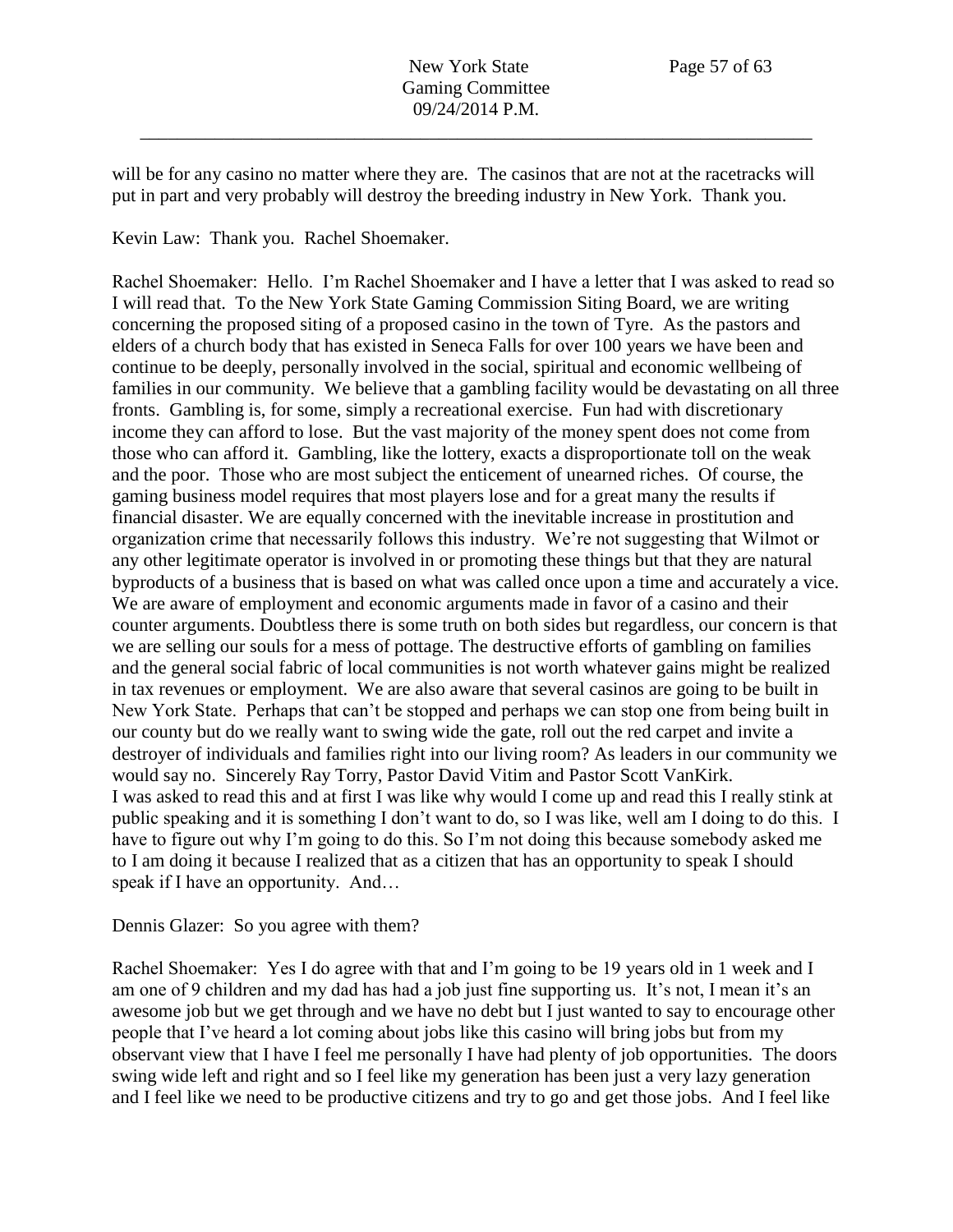there's lots of job openings but they're rather not. They're afraid to, you know, step out and do that. I thank you very much for the time you've given. There's a lot I do wish I could say but right now I'm not going to.

Kevin Law: You did a great job and you can submit the letter to our staff over here if you want and we're lucky to have people like you in your generation as our future leaders. Marilyn Packer.

Marilyn Packer: Hi, I'm Marilyn Packer and I have a prepared statement thing here but I crossed most of it off because you asked us not to repeat things.

Dennis Glazer: Thank you.

Marilyn Packer: So I kind of feel for what you're going through here today but I am here of course for Traditions and studies have been done by professionals which show how this project would help this region thrive in so many ways. Obviously many areas if not all areas can use more jobs but this would be such a wonderful opportunity for talented people who live already in the area who want to stay in our area who struggle to have a good quality of life. Someone said earlier, it's almost like New York State seems like they owe us our turn or something like that but it is our time to be given a shot in the arm and a chance to revitalize. The Walsh family and the current Traditions at the Glen have already demonstrated that they run their business with integrity and class. Their golf course is impeccable, their spas are beyond measure in this region. Their accommodations and restaurants are already some of the nicest in the area. I'm 62 years old and I've lived in Binghamton my entire life. I've seen the hustle and bustle of a vibrant area dwindle year after year, decade after decade. You've heard this over and over again. The triples cities used to be the area of opportunity with IBM, Endicott and other manufacturing places. And I have a daughter that lives in the area and I have one that's moved to California for what she called better opportunity. But we deserve a chance to shine again I think and we would like to expound on all the resources that we already have here. It would be such a huge positive impact for so many people in our area and I hope that you'll consider that and we'll get it. Thank you.

Kevin Law: Thank you very much. Back to the other list. Douglas Barton.

Douglas Barton: Thank you for this opportunity. I'm Doug Barton and prior to my retirement in June of 2013 I served as Director of Economic Development and Planning for Tioga County. Over 9 years ago I received a call from Jeff Gural saying he had an idea for a project in a defunct quarter horse track in Nichols, New York. We sent up a meeting and I prepared for what usually comes from these meetings. Some one asking for a breakdown of what tax breaks we would offer if they were to do a project in Tioga County. To my surprise that was not the purpose of the meeting. Mr. Gural wanted help in setting up a public meeting top resent his plan. We organized and advertised the meeting, as you might expect, there was standing room only crowd with many skeptics and concerned citizens in attendance. A project presentation was done and all of the many questions were answered. Mr. Gural never requested a tax break. He only asked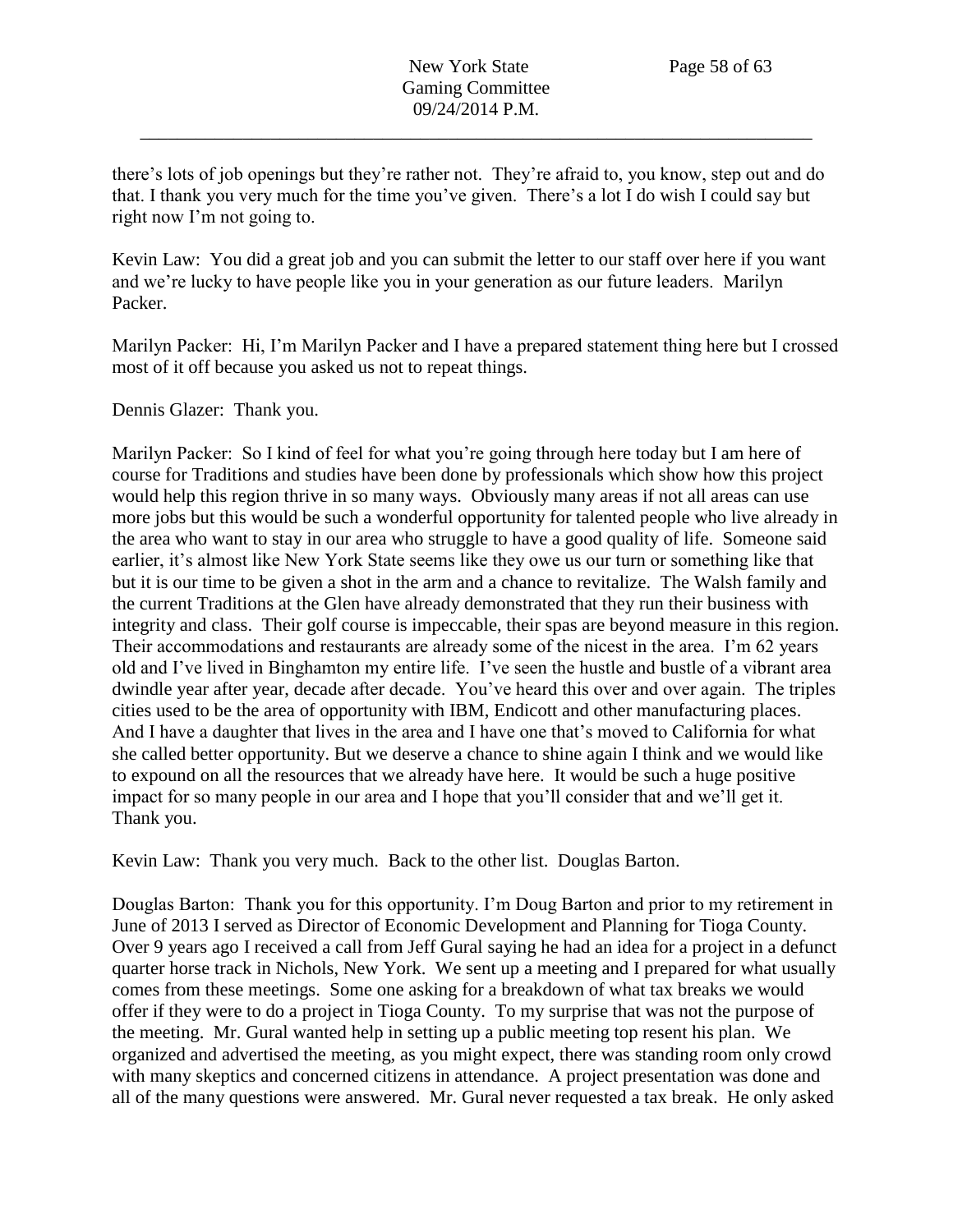that we assist them in working through the permitting and planning process and also to help keep the public and local officials informed. He asked that we monitor problems and concerns so that he could address them as the project moved forward.

Dennis Glazer: Sir would you find a seat please.

Douglas Barton: All local issues were addressed and no false promises were made. Mr. Gural delivered and today we have a successful, sustainable and community accepted project. Logic and experience tells me he can do this again. I consult with other entities and in February I was contacted by Tioga Downs to ask if I would be interested in doing community outreach for them. Over the past several months I've had discussions with business people, community service organizations, economic development experts and elected officials in 6 surrounding counties. Not one person or group I spoke with had a negative comment about current Tioga Downs operations. Almost all felt the siting of a casino report in Tioga Downs makes the most sense and I have to ask in the case of Traditions, does it seem like a good decision and good policy to locate a casino within a 5 minute ride to a university? I would like to share with you why I believe Tioga Downs is the logical choice for the southern tier region relative to the goals of the license application. Governor Cuomo has often stated that he realizes the need for increased economic development in the southern tier and he wants to encourage that. One way to do that would be the siting of a casino resort in the southern tier. I struggle to see how this goal is realized with another casino on the New York State Thruway in the northern half of New York. With the recent closure of large casinos in Atlantic City, the logical choice is a project that is realistic and sustainable. The Tioga Downs proposal is sized properly and does not trade jobs for jobs with any other venues. Both Lago and Traditions would be trading jobs with other facilities. Tioga Downs it he logical choice because it is the applicant that has total community support. The host communities and their residents are in favor of locating a destination resort in Nichols. Tioga Downs is the only choice that does not have any organized community opposition. This is the result of an operation from day 1 that was transparent and honest with the community. Most recently a coalition of members from four counties was created to seek input during the application process. At one meeting the coalition offered advice and ideas to Tioga Downs officials to have a business fair to ask businesses to come in and present their services and products. This attracted 40 businesses. Tioga Downs I the logical choice due to it's central location in the true southern tier region. They currently employ people from over 12 counties including Broome, Tioga, Chemung and Steuben. Resort in Binghamton would not likely be able to impact the job market in Chemung County, a county that now provides about 20% of the employee base at Tioga Downs and has a correction to earlier speakers, 77% of the Tioga Downs employees reside in New York State. Tioga Downs is the logical choice due to past experience. Jeff Gural and his team have proven that they can run a class operation while keeping the local community in mind. Tioga Downs is the logical choice building on their proven track record and investment of over \$40 million in a defunct racetrack. Tioga Downs is the logical choice, they will be up and running while others are still working through their permitting and environmental impact issues. Tioga Downs is the logical choice because they offer a horse racing venue that not only diversifies the resorts entertainment opportunities but provides jobs and supports agriculture and agritourism. Tioga Downs is simply the logical choice with the best opportunity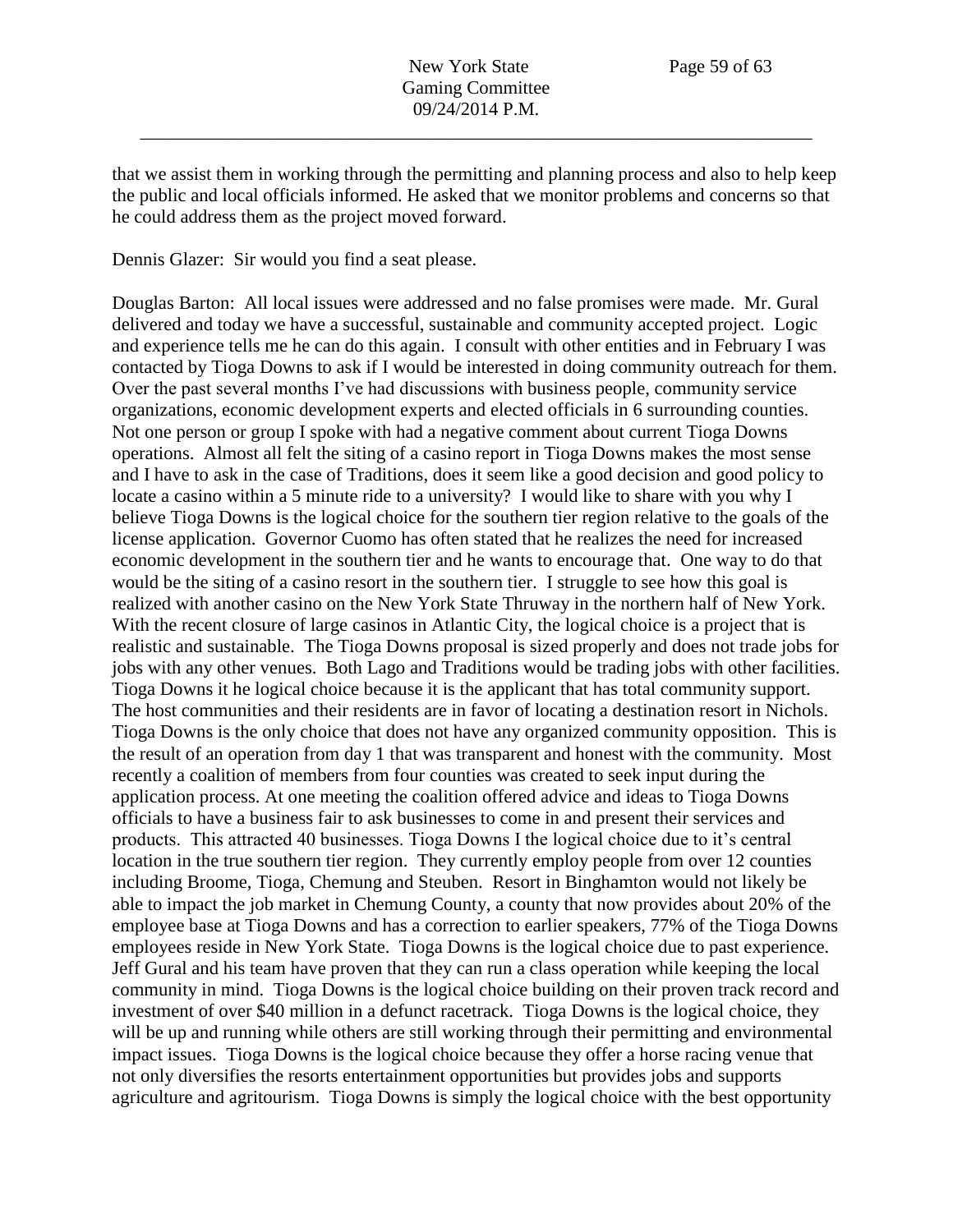for success in reaching the goals for the Gaming Commission. I thank you very much for this opportunity.

Kevin Law: Thank you. James Corella.

James Corella: Good afternoon my name is James Corella I am currently unemployed but I worked 12 years at the Turning Stone Casino in Verona. I'm for the Lago casino in Seneca County.

Dennis Glazer: What did you do at Turning Stone?

James Corella: I was a dealer for 12 years. Black jack, craps, roulette. And the area down there really boomed with the casino. Hotels went up a lot around the casino. Restaurants and I think Seneca County would really thrive with a casino. I've been unemployed for about 2 years now, trouble finding a job but if the casino comes in it would probably help me and others, and also create some stability too. There are jobs out there but a lot of times people are living paycheck to paycheck or living on money they haven't made yet basically and this would probably help quiet a bit. Centrally located just off the New York State Thruway between Syracuse and Rochester. You've got the wineries in the area. The outlet mall is right there. Toronto is close by with millions of people there. So this would be a great opportunity. Thank you.

Kevin Law: Thank you James and good luck to you. Martha Serabrae.

Martha Serabrae: Hi good afternoon. Thank you for this opportunity. We're tag teaming this afternoon. We both represent the host county and towns.

Kevin Law: So you're both speaking less than 5 minutes.

Martha Serabrae: We're going to talk fast. I don't know if any of you realize it but the 138 acre property with Tioga Downs is now was originally a quarter horse track which was closed down in its third season. There were several attempts to reopen the track which included the involvement of the then Governor Mario Cuomo who flew in on a helicopter to sign a bill that would reestablish quarter horse racing on that site. Despite all that work, that never happened. And then came along Jeff Gural in 2006 he cut the ribbon and opened Tioga Downs. It took several years to perfect the organization editing his leadership staff until he was able to find the best management for the property. Tioga Downs is now a smooth running machine. They offer harness racing, simulcast betting over 800 BLTs, 2 bars, a restaurant, concerts, family events and the list goes on. Over the years Jeff has made numerous improvements to the property and added new opportunities and venues to attract people from all over the area. It's important to know that the process of making this venture has taken a lot of time and a lot of financial investment and along with an ability to build a strong positive relationship without local communities. At no time since Tioga Downs has been established has there been any issues with the Sheriff's Department impacting in a negative way. I am Chair of the Tioga County Legislature and I can speak from experience that all of our experiences there have been positive. In my opinion Tioga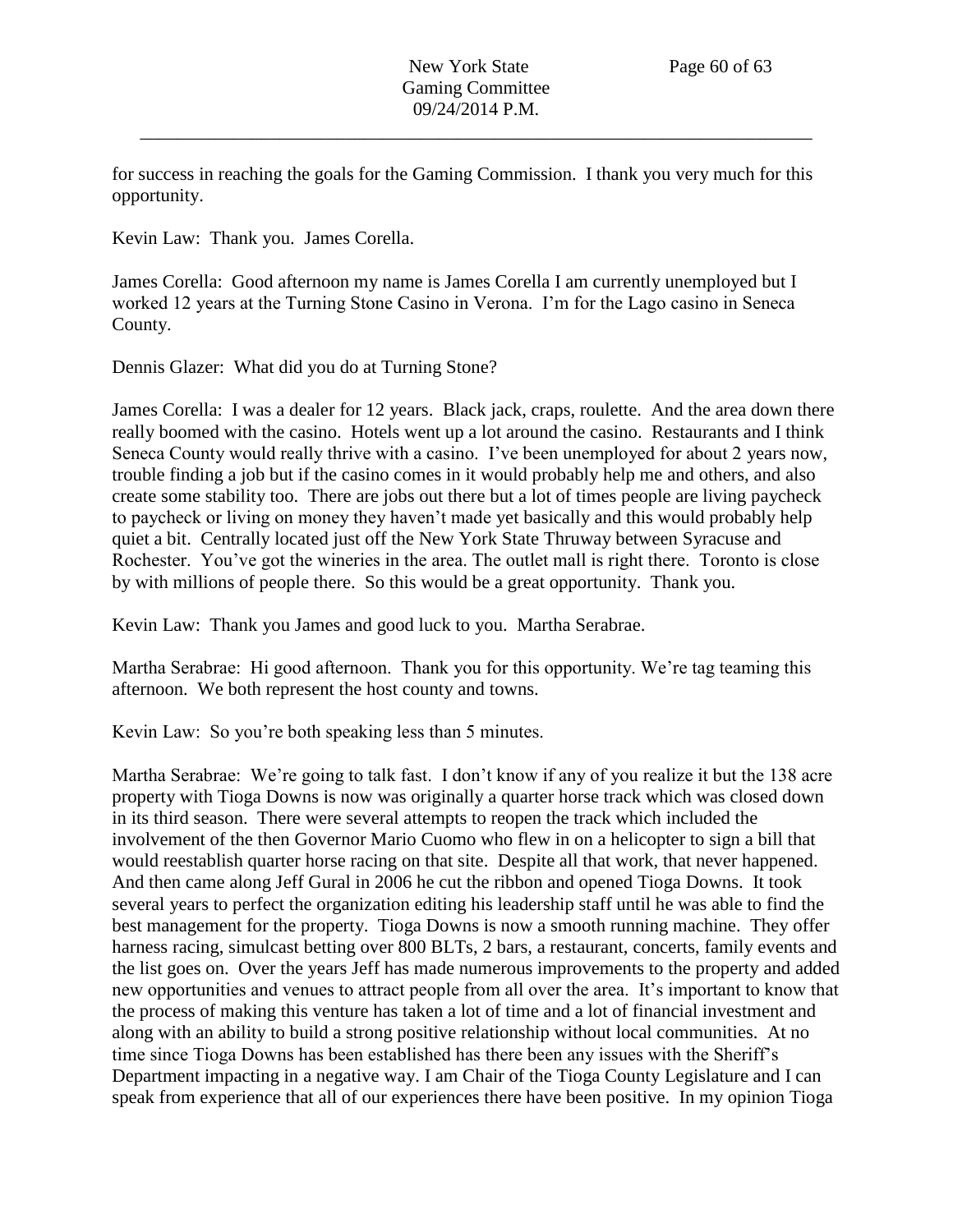Downs is the best choice for the region. The location is ideal, they are experienced qualified and ready to go with all the construction projects and improvements to an already established site. Logically it does not make sense to have 2 casinos located within 50 miles of each other. One of them eventually will go down and I don't think Tioga Downs will be it. Tioga County is a rural upstate community. Our population is modest and we have limited development. However the people in Tioga County are eager and excited about the oportunty presented before us. Jeff Gural came with an idea and he made it work. He brought jobs to the area, increased sales tax and on numerous occasions came to the aide of the people of Tioga County. The most logical practical and best decision is for Tioga Downs to be given a full casino license. Along with the other members of the Tioga County Legislature, we are all in for Tioga Downs.

Kevin Law: Thank you.

Barb Cornell: I'm Barb Cornell and I'm Deputy Supervisor for the town of Nichols. The facility that's located at Tioga Downs is really the most centrally located in regard to the existence. The central location for Tioga Downs gives assess not only to New York State but also into Pennsylvania. The amount of money that Mr. Gural has already generated for New York State and the State Education Fund is great. The Downs and Vernon Downs have been brought back to life by the foresight and determination of Mr. Gural and his team with a willingness to take the risk that was necessary have been really well received and the results have been well done. Tioga Downs is more than just gambling. They offer many different forms to family entertainment. They will expand these offerings with the new facilities that are already under construction. Many people simply enjoy watching the horses and also the racing and training. Tioga Downs has become a very important part of the Nichols Community, an asset that would be devastating to lose. On Tioga Downs original opening day in June of 2006 Nichols was hit by, at the time the worst flood in their history. Before the Downs had even collected a time of revenue, Mr. Gural had his employees at the Downs helping the community recover from this devastation at his own expense. The effort was dwarfed by the assistance provided after the devastating flood of 2011. Tioga Downs has become an integral part of our community in every conceivable way. They have worked well with our municipality and we welcome them as a neighbor and a good community provider.

Kevin Law: Good timing. Good thank you very much. Starr Wilkinson. You're on.

Starr Wilkinson: Hi, Starr Wilkinson. I'm a resident of Seneca County and a tax payer. I believe Seneca County is the perfect place to put the casino. It will draw in great revenue, tourism, people will come visit our shops, they'll visit our restaurants and our hotels. The Lago Casino and Resort is looking at around 200 or 207 rooms or soothing like that I believe correctly. That's not a lot of rooms on a casino so all of our other hotels will the area will be filled. They'll utilize our diners, our stores, our shops, our gas stations. I believe our area is in desperate needs of good paying jobs. I am currently unemployed. I spent 34 years employed by one company, it was a good employee. When I left there I had 12 weeks sick time, 7 weeks of vacation built up. I went to work all the time. I did a good job. There were cut backs and I got hit. Been 9 months unemployed. I have not been able to find a job. For that matter I've not even gotten an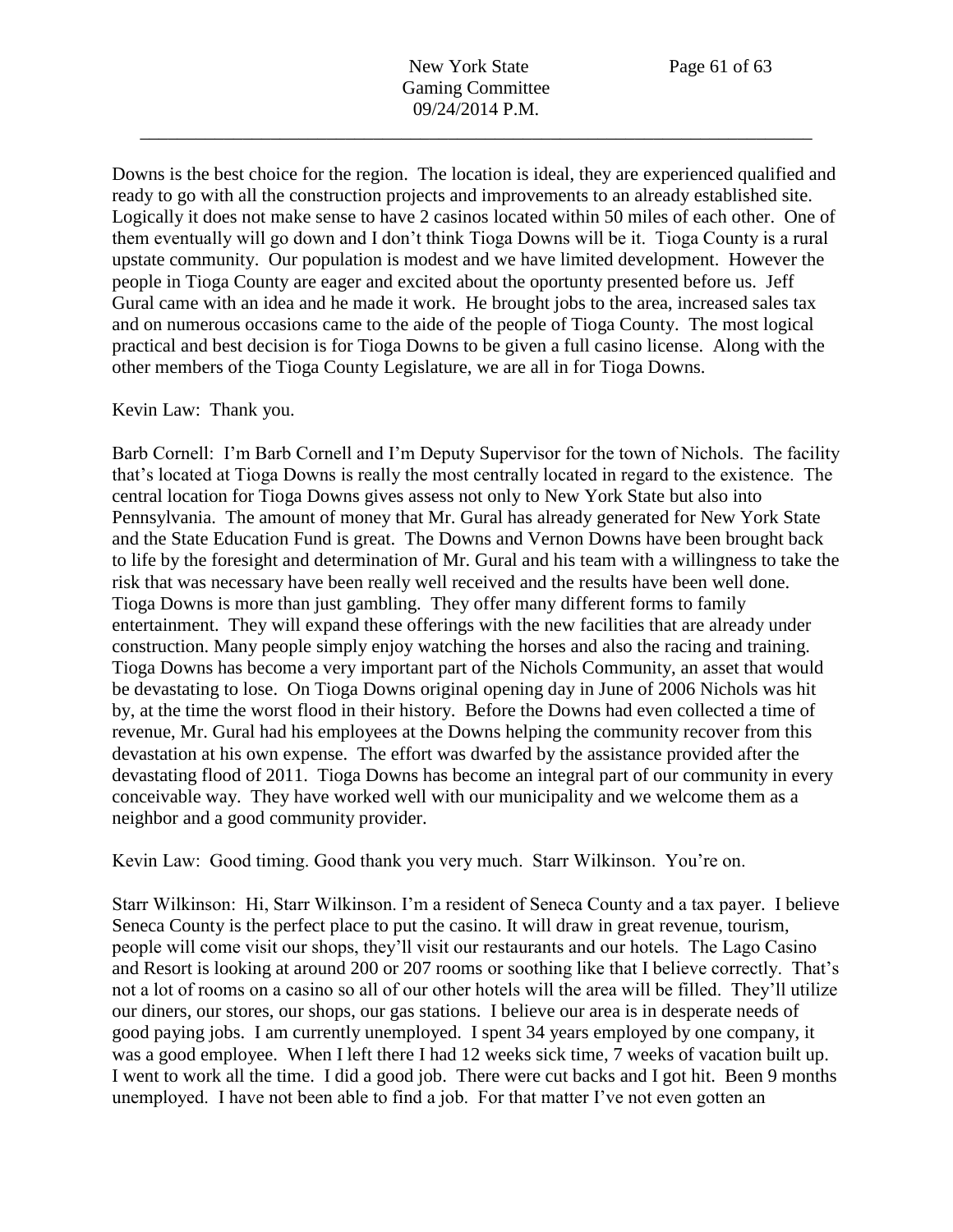interview. I'm on unemployment. Like I said I'm a tax payer in Seneca County. We need jobs. We need things that are going to make our area grow. I'm also a tax payer in Ontario County and a tax payer in Wayne County. I have property in other counties. I believe due to the location right on the northern tip of Seneca County you're bordering Wayne County, beautiful Sodus Bay up there. Ontario County has all kinds of shopping. There's beautiful state parks, we have our lakes. I just think that opportunities are endless. The wineries. All throughout all the regions. I believe that I mean it would bring people in I think from Canada, from out of state, Massachusetts. They'll visit our wineries, they'll spend their money and they'll give jobs to this area. And I think it's extremely important. I think the Finger Lakes itself has the opportunity to turn into the Napa Valley of the east coast and I think that this casino and resort is going to bring that opportunity to life and bring those jobs and bring the people to our area. And that's really all I have to say.

Kevin Law: Good well that was enough. Thank you very much. Lee Spadine.

Lee Spadine: Good evening, my name is Lee Spadine I'm here to talk briefly about the proposed casino at Traditions. I'm not with a group nor did I come up with free transportation, meals or drinks, I'm just here on my own. Where I live would be adjacent to the proposed Traditions Casino. In fact the road I live on will now be directly connected to the casino. When we bought our home just 3 years ago, it was a new built home, it is part of a complex built by the Walsh Family owners of Traditions. We were sold on the idea of a quiet neighborhood with nature preserve along one side and a private 3 hole golf course on the other side. As you can imagine, now building a casino in our backyard will have a significant effect on my family, my neighbors and not a positive effect. Traditions began their presentation to you just a few weeks ago in Albany with a video of our area. What they showed you were many empty building in our community. They went on to say that their casino would revitalize the southern tier. Would not be a better idea to take one of those empty building and make that into their casino? That would be revitalization. How is putting up a new 5 story building in the middle of the community going to affect any one of those empty buildings that they showed you? In many of Traditions presentations they made the statement that Broome County overwhelmingly voted to support proposition 1. I agree we did but here are some facts that are not said, just 3 weeks prior to the vote, our Broome County Executive, Debbie Preston where Traditions is located stood before a large crowd and stated, "I support Proposition 1 and urge all Broome County residents to join me in voting for it on November  $5<sup>th</sup>$ . Positive economic development at Tioga Downs would be great for Tioga County, Broome County, and our entire region." She asked us to vote for Proposition 1 for Tioga Downs. That's what we did. One week after the positive vote Traditions rolls out the elaborate plan which we all know was not conceived in just this 1 week. This information was known prior to the vote and was purposely withheld from the people that were asked vote and to make a decision. I believe this was wrong. I would say it even generates a great ethics debate. Why did Traditions do this? They knew if the people had all the information the vote would have been significantly different. so they made a decision to hide the information. In fact Donna Lapardo our New York State Assemblywoman received so many negative phone calls that after the announcement in April, she did a mailing to her constituents and asked the question regarding the casino at Traditions. The results were significantly different than the Proposition 1